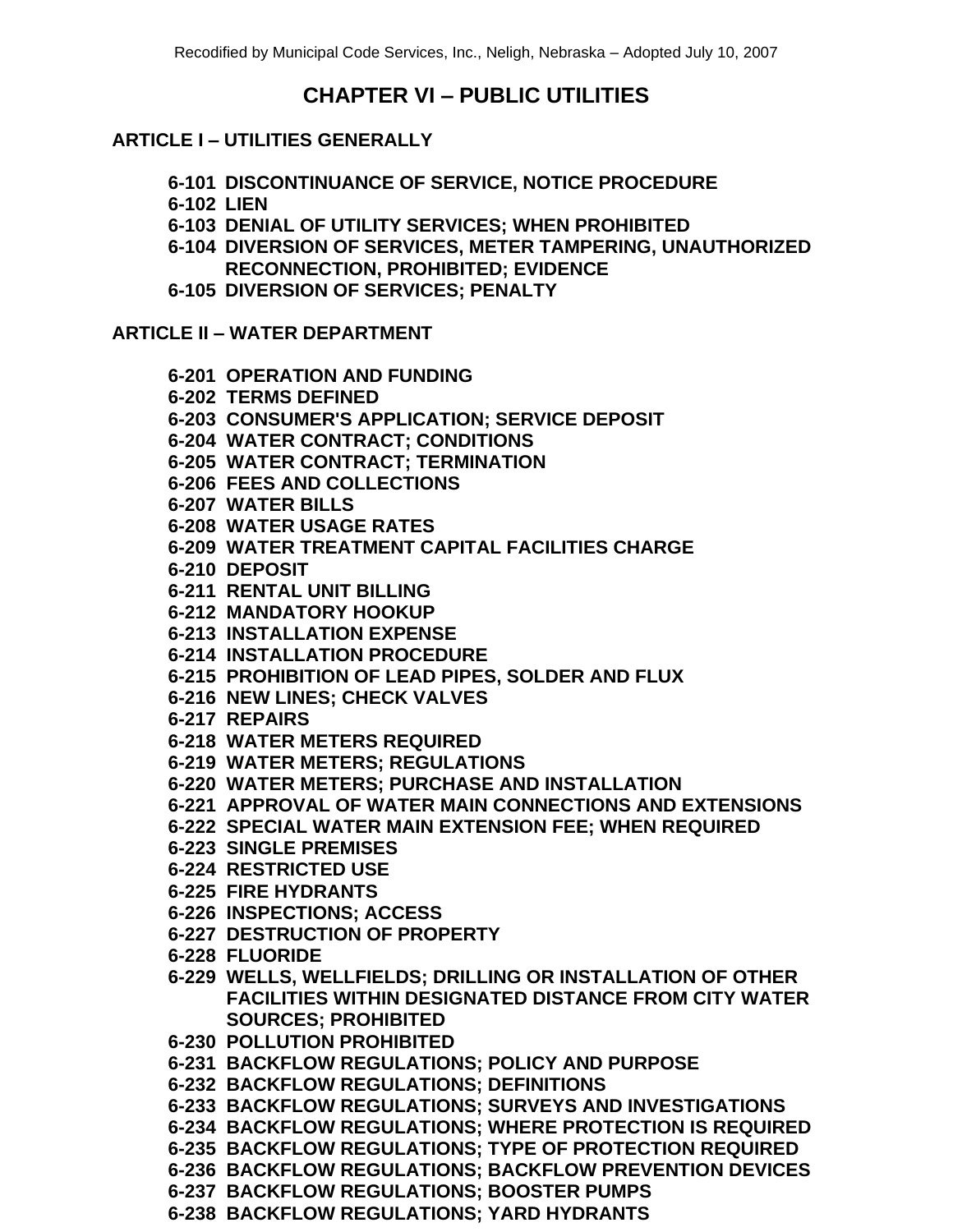- **6-239 ACKFLOW PREVENTION; INSTALLATION**
- **6-240 BACKFLOW PREVENTION; TESTING**
- **6-241 BACKFLOW PREVENTION; AUTHORIZED REPRESENTATIVE, AUTHORITY**
- **6-242 BACKFLOW PREVENTION; APPEALS**
- **6-243 BACKFLOW PREVENTION; VIOLATIONS**
- **6-244 BACKFLOW PREVENTION; LIABILITY CLAIMS**

**ARTICLE III - SEWER DEPARTMENT**

- **6-301 OPERATION AND FUNDING**
- **6-302 TERMS DEFINED**
- **6-303 SEWER CONTRACT; NOT TRANSFERABLE**
- **6-304 MANDATORY HOOKUP**
- **6-305 UNLAWFUL DISCHARGE OF WASTES**
- **6-306 CESSPOOLS, PRIVIES AND SEPTIC TANKS PROHIBITED**
- **6-307 CONNECTIONS AND EXTENSIONS**
- **6-308 SERVICE TO NON-RESIDENTS**
- **6-309 SPECIAL COLLECTION SYSTEM EXTENSION FEE**
- **6-310 CLASSIFICATION**
- **6-311 RATE SETTING; DEFINITIONS**
- **6-312 RATE SETTING; CHARGES; APPEALS**
- **6-313 HIGH-STRENGTH WASTE SURCHARGE**
- **6-314 SEWER USE RATES AND FEES; COLLECTION**
- **6-315 SEWAGE TREATMENT WORKS FUND**
- **6-316 SEWAGE PROCESSING CAPITAL FACILITIES CHARGE**
- **6-317 INSTALLATION; PERMIT REQUIRED**
- **6-318 INSTALLATION PROCEDURE**
- **6-319 INSTALLATION EXPENSE; LICENSED PLUMBER**
- **6-320 PLUMBING REGULATIONS**
- **6-321 PLUMBER'S LIABILITY**
- **6-322 SINGLE PREMISES**
- **6-323 USE OF EXISTING SEWERS**
- **6-324 CONSTRUCTION CODES**
- **6-325 REPAIR AND REPLACEMENT**
- **6-326 MANHOLES; ACCESS; UNLAWFUL DEPOSITS**
- **6-327 DESTRUCTION OF PROPERTY**
- **6-328 PRIVATE SEWAGE DISPOSAL; WHEN APPLICABLE**
- **6-329 PRIVATE SEWAGE DISPOSAL SYSTEM; PERMIT REQUIRED**
- **6-330 PRIVATE SEWAGE DISPOSAL SYSTEM; PERMIT, WHEN EFFECTIVE; INSPECTIONS**
- **6-331 PRIVATE SEWAGE DISPOSAL SYSTEM; SPECIFICATIONS**
- **6-332 PRIVATE SEWAGE DISPOSAL SYSTEM; MAINTENANCE**
- **6-333 PRIVATE SEWAGE DISPOSAL SYSTEM; ADDITIONAL REQUIREMENTS**
- **6-334 PROHIBITED DISCHARGES; STORM, SURFACE, GROUND, COOLING AND PROCESS WATERS**
- **6-335 HAZARDOUS DISCHARGES; GENERAL PROHIBITIONS**
- **6-336 HAZARDOUS DISCHARGES; SPECIAL PROHIBITIONS**
- **6-337 HAZARDOUS DISCHARGES; CITY'S DISCRETION**
- **6-338 HAZARDOUS DISCHARGES; SPECIAL EXCEPTIONS; USE FEE SUR-CHARGE**
- **6-339 HAZARDOUS DISCHARGES; GREASE, OIL AND SAND INTERCEPTORS**
- **6-340 HAZARDOUS DISCHARGES; PRELIMINARY TREATMENT OR FLOW-EQUALIZING FACILITIES; MAINTENANCE BY OWNER**
- **6-341 HAZARDOUS DISCHARGES; CONTROL MANHOLES/SAMPLING**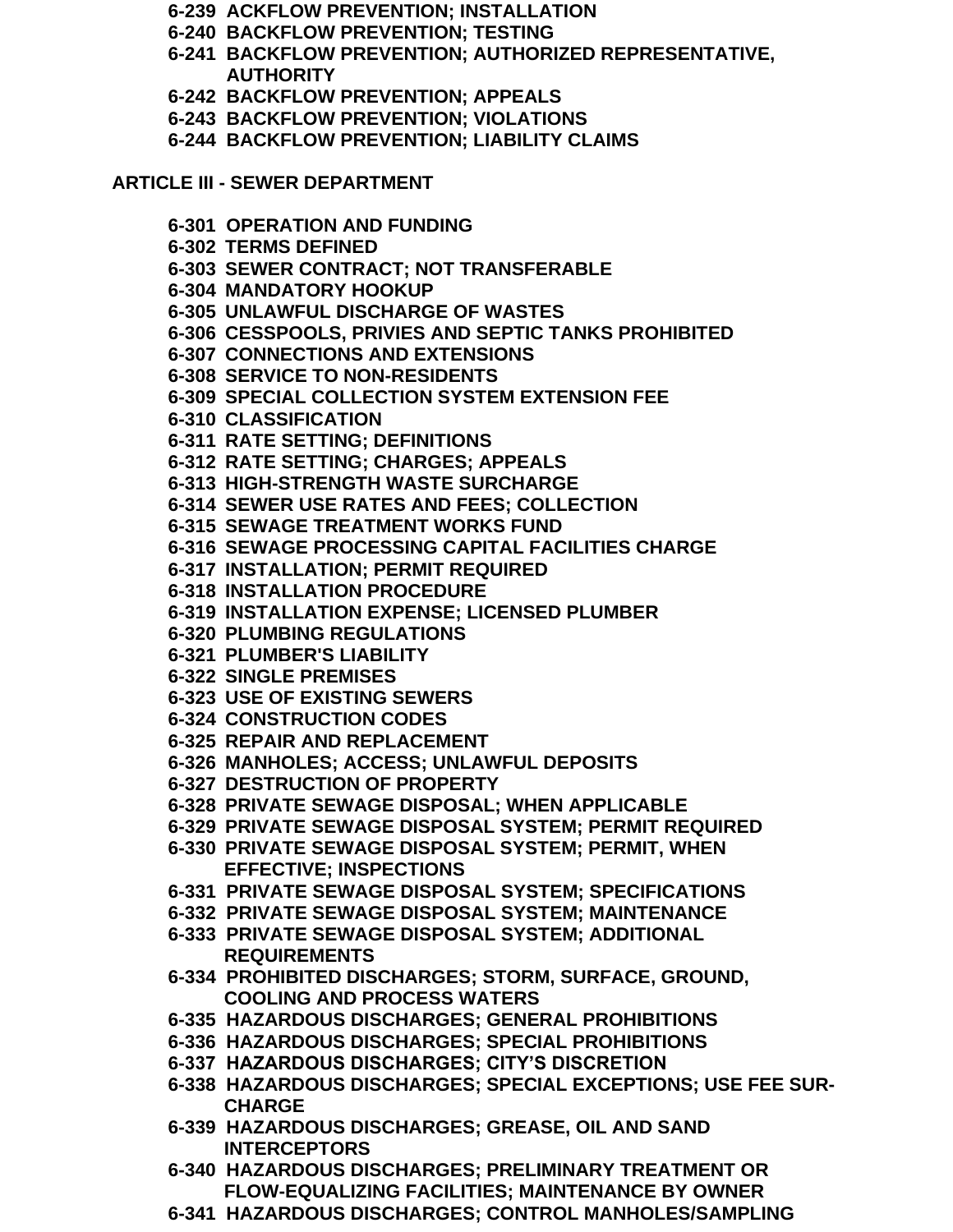**STATIONS**

**6-342 HAZARDOUS DISCHARGES; COMPLIANCE; INSPECTIONS; AUTHORITY; EASEMENTS; INJURY LIABILITY**

**ARTICLE IV - GARBAGE AND SOLID WASTE**

**6-401 DEFINITIONS 6-402 GARBAGE, TRASH AND WASTE 6-403 DEAD ANIMALS 6-404 COLLECTION AUTHORITY; NUISANCE 6-405 COLLECTION; NOTICE; REMOVAL 6-406 COLLECTION; NUISANCE 6-407 COLLECTION; LIEN 6-408 SCOPE 6-409 SOLID WASTE DISPOSAL; FILLING AUTHORIZATION 6-410 SOLID WASTE DISPOSAL; ENFORCEMENT 6-411 SOLID WASTE DISPOSAL; PENALTY FOR VIOLATIONS**

#### **ARTICLE V – PENAL PROVISION**

**6-501 VIOLATION; PENALTY**

# **CHAPTER VI – PUBLIC UTILITIES**

#### **ARTICLE I – UTILITIES GENERALLY**

#### **SECTION 6-101: DISCONTINUANCE OF SERVICE, NOTICE PROCEDURE**

1. Before any termination, the City shall first give notice by first class mail or in person to any domestic subscriber whose service is proposed to be terminated. If notice is given by first class mail, such mail shall be conspicuously marked as to its importance. In the event that water service is to be terminated at an apartment house or multiplefamily dwelling, a notice of disconnection of service shall be posted at the main entrance of the dwelling 24 hours prior to the proposed disconnection. Service shall not be discontinued for at least seven days, weekends and holidays excluded. As to a subscriber who has previously been identified to the City as a recipient of assistance by the Department of Social Services, such notice shall be by certified mail and notice of such proposed termination shall be given to the Department of Social Services.

- 2. The notice shall contain the following information:
	- A. The reason for the proposed disconnection;
	- B. A statement of the intention to disconnect unless the domestic subscriber either pays the bill or reaches an agreement with the City regarding payment of the bill;
	- C. The time and date upon which service will be disconnected if the domestic subscriber does not take appropriate action;
	- D. The name, address and telephone number and business hours of the employee or department to whom the domestic subscriber may address an inquiry or complaint;
	- E. The domestic subscriber's right, prior to the disconnection date, to request a conference regarding any dispute over such proposed disconnection;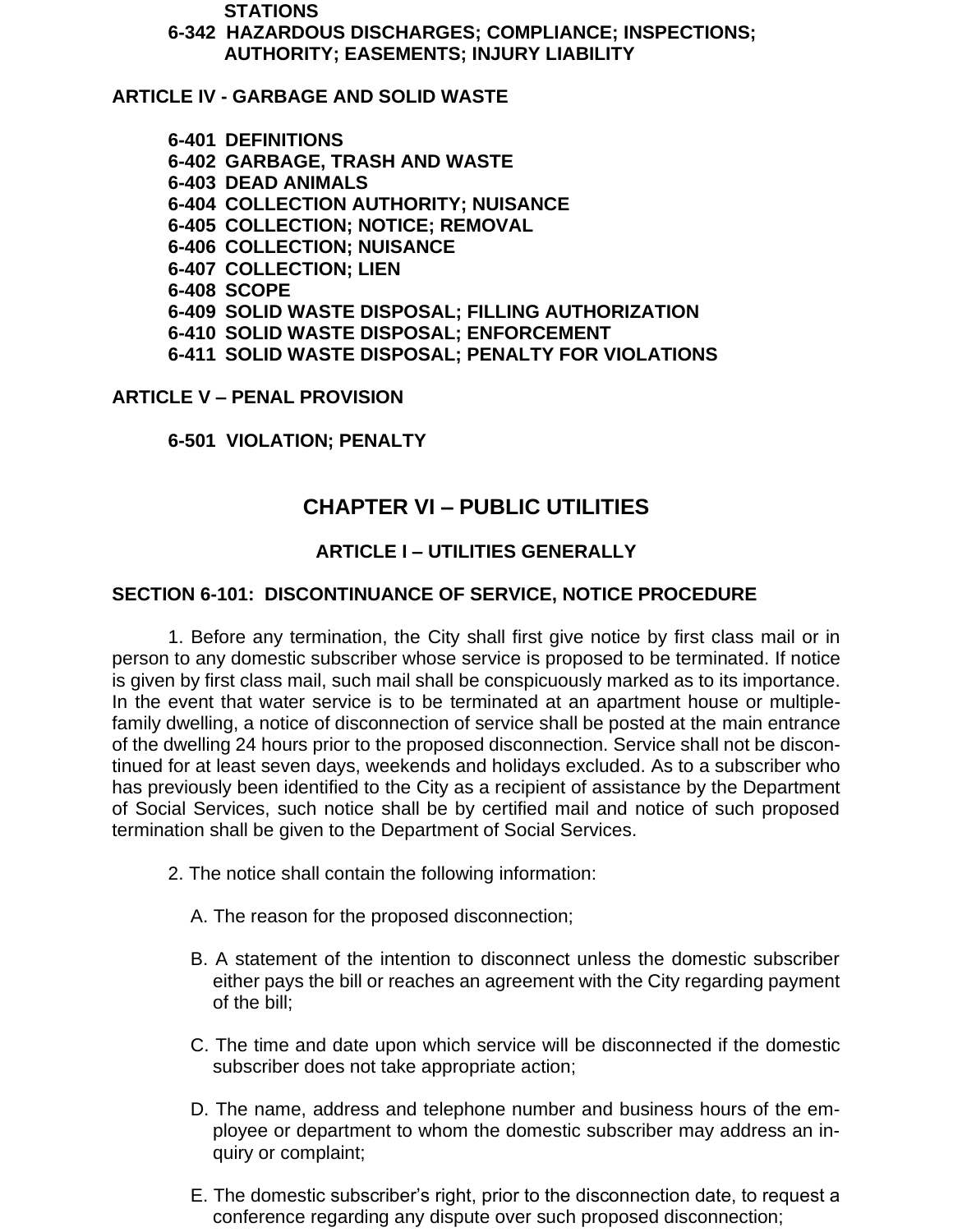- F. A statement that the City may not disconnect service pending the conclusion of the conference;
- G. A statement to the effect that disconnection may be postponed or prevented upon presentation of a duly licensed physician's certificate which shall certify that the domestic subscriber or resident within such subscriber's household has an existing illness or handicap which would cause such subscriber or resident to suffer an immediate and serious health hazard by the disconnection of utility services to that household. Such certificate shall be filed with the city clerk within five days of receiving notice under this section and will prevent the disconnection of the utilities for a period of 30 days from such filing. Only one postponement of disconnection shall be allowed under this subsection for each incidence of non-payment of any due account;
- H. The cost to be borne by the domestic subscriber for restoration of service;
- I. A statement that the domestic subscriber may arrange with the City for an installment payment plan;
- J. A statement to the effect that a domestic subscriber who is a client of Social Services may qualify for assistance in payment of his/her utility bill and that such subscriber should contact his/her caseworker in that regard; and
- K. Any additional information not inconsistent with this section which has received prior approval from the City Council.

3. A domestic subscriber may dispute the proposed discontinuance of service by notifying the City with a written statement that sets forth the reasons for the dispute and the relief requested. If a statement has been made by the subscriber, a conference shall be held before the City may discontinue services.

4. The procedures adopted by the City Council for resolving utility bills, copies of which are on file in the office of the city clerk, are hereby incorporated by reference in addition to any amendments thereto and are made a part hereof as though set out in full.

5. This section shall not apply to any disconnection or interruptions of service made necessary by the utility for reasons of repair or maintenance or to protect the health or safety of the domestic subscriber or of the general public. (Ref. Neb. Rev. Stat. §7-1605 et seq.)

### **SECTION 6-102: LIEN**

In addition to all other remedies, if a consumer shall for any reason remain indebted to the City for utility services furnished, such amount due, together with any charges in arrears, shall be considered a delinquent utility rent which is hereby declared to be a lien upon the real estate for which the same was used. The city clerk shall notify in writing, or cause to be notified in writing, all owners of premises or their agents whenever their tenants or lessees are 60 days or more delinquent in the payment of utility rent. It shall be the duty of the city clerk to compile a list of all unpaid accounts due for utilities, together with a description of the premises upon which the same were used, and report the same at the regular monthly meeting of the City Council. If approved by the City Council, said unpaid accounts shall be certified by the city clerk to the county clerk to be collected as a special tax in the manner provided by law.

### **SECTION 6-103: DENIAL OF UTILITY SERVICES; WHEN PROHIBITED**

No applicant for the services of a public or private utility company furnishing water, natural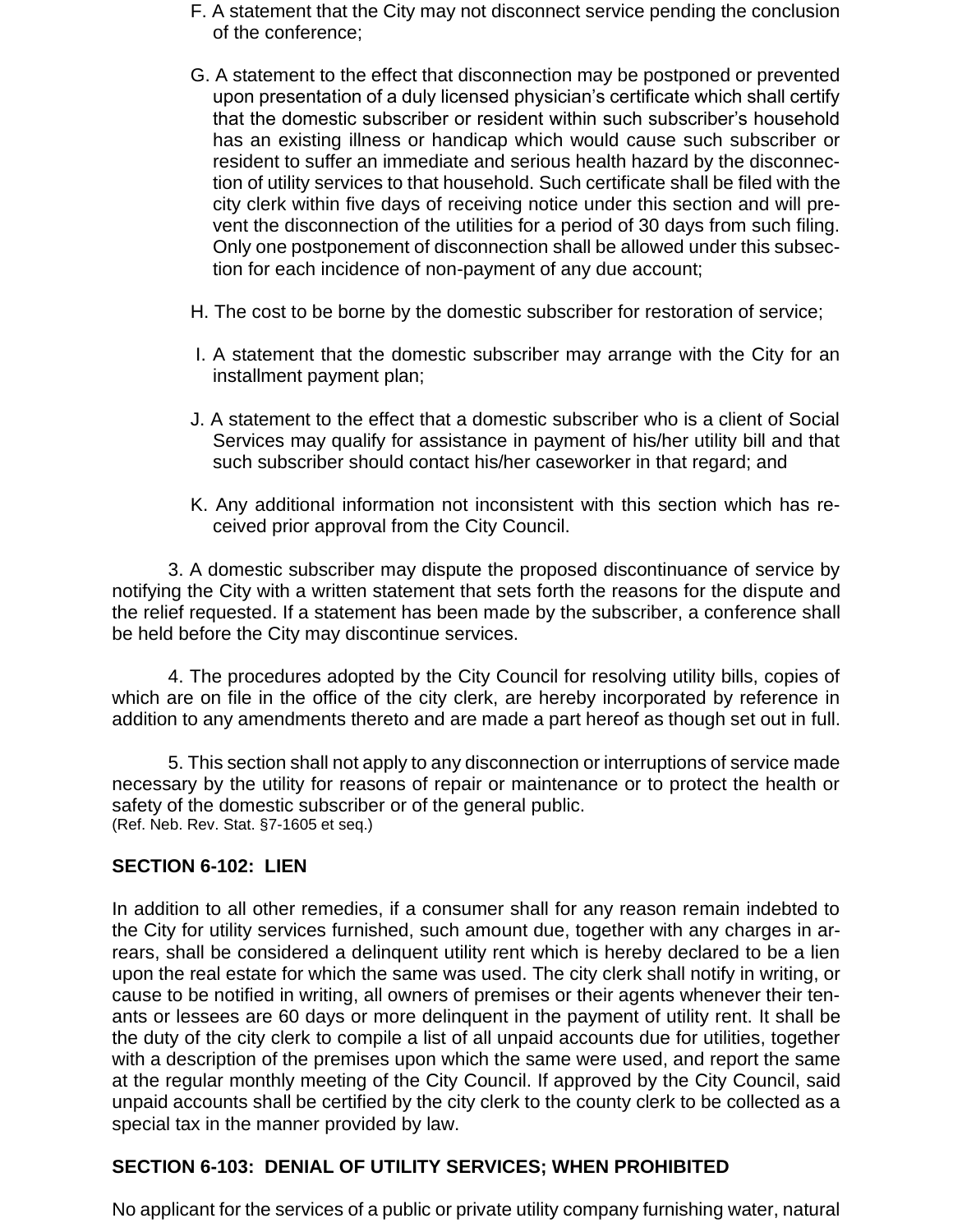gas or electricity at retail in this City shall be denied service because of unpaid bills for similar service which are not collectible at law because of statutes of limitations or discharge in bankruptcy proceedings. (Ref. Neb. Rev. Stat. §70-1601)

#### **SECTION 6-104: DIVERSION OF SERVICES, METER TAMPERING, UNAUTH-ORIZED RECONNECTION, PROHIBITED; EVIDENCE**

1. Any person who connects any pipe or conduit supplying water without the knowledge and consent of the City in such a manner that any portion thereof may be supplied to any instrument by or at which water may be consumed without passing through the meter provided for measuring or registering the amount or quantity passing through it, and any person who knowingly uses or knowingly permits the use of water obtained in the above-mentioned unauthorized ways, shall be deemed guilty of an offense.

2. Any person who willfully injures, alters or by any instrument, device or contrivance in any manner interferes with or obstructs the action or operation of any meter made or provided for measuring or registering the amount or quantity of water passing through it without the knowledge and consent of the City shall be deemed guilty of an offense.

3. When water service has been disconnected pursuant to Neb. Rev. Stat. §70- 1601 to 70-1615, or Section 6-101 of this Code, any person who reconnects such service without the knowledge and consent of the City shall be deemed guilty of an offense.

4. Proof of the existence of any pipe or conduit connection or reconnection or of any injury, alteration or obstruction of a meter as provided in this section shall be taken as prima facie evidence of the guilt of the person in possession of the premises where such connection, reconnection, injury, alteration, or obstruction is proved to exist. (Ref. Neb. Rev. Stat. §86-329 through 86-331)

### **SECTION 6-105: DIVERSION OF SERVICES; PENALTY**

1. The City may bring a civil action for damages against any person who commits, authorizes, solicits, aids, abets or attempts (A) bypassing, (B) tampering or (C) unauthorized metering when such act results in damages to a city utility. The City may bring a civil action for damages pursuant to this section against any person receiving the benefit of utility service through means of bypassing, tampering or unauthorized metering.

2. In any civil action brought pursuant to this section, upon proof of willful or intentional bypassing, tampering or unauthorized metering, the City shall be entitled to recover as damages:

- A. The amount of actual damage or loss if the amount is susceptible to reasonable calculation; or
- B. Liquidated damages or \$750.00 if the amount is not susceptible to reasonable calculation.

3. In addition to damage or loss under subdivision (2)(A) or (B) of this section, the City may recover all reasonable expenses and costs incurred on account of the bypassing, tampering or unauthorized metering including, but not limited to, disconnection, reconnection, service calls, equipment, costs of the suit, and reasonable attorney fees in cases within the scope of Neb. Rev. Stat. §25-1801.

4. There shall be a rebuttable presumption that a tenant or occupant at any premises where bypassing, tampering or unauthorized metering is proven to exist caused or had knowledge of such bypassing, tampering or unauthorized metering if the tenant or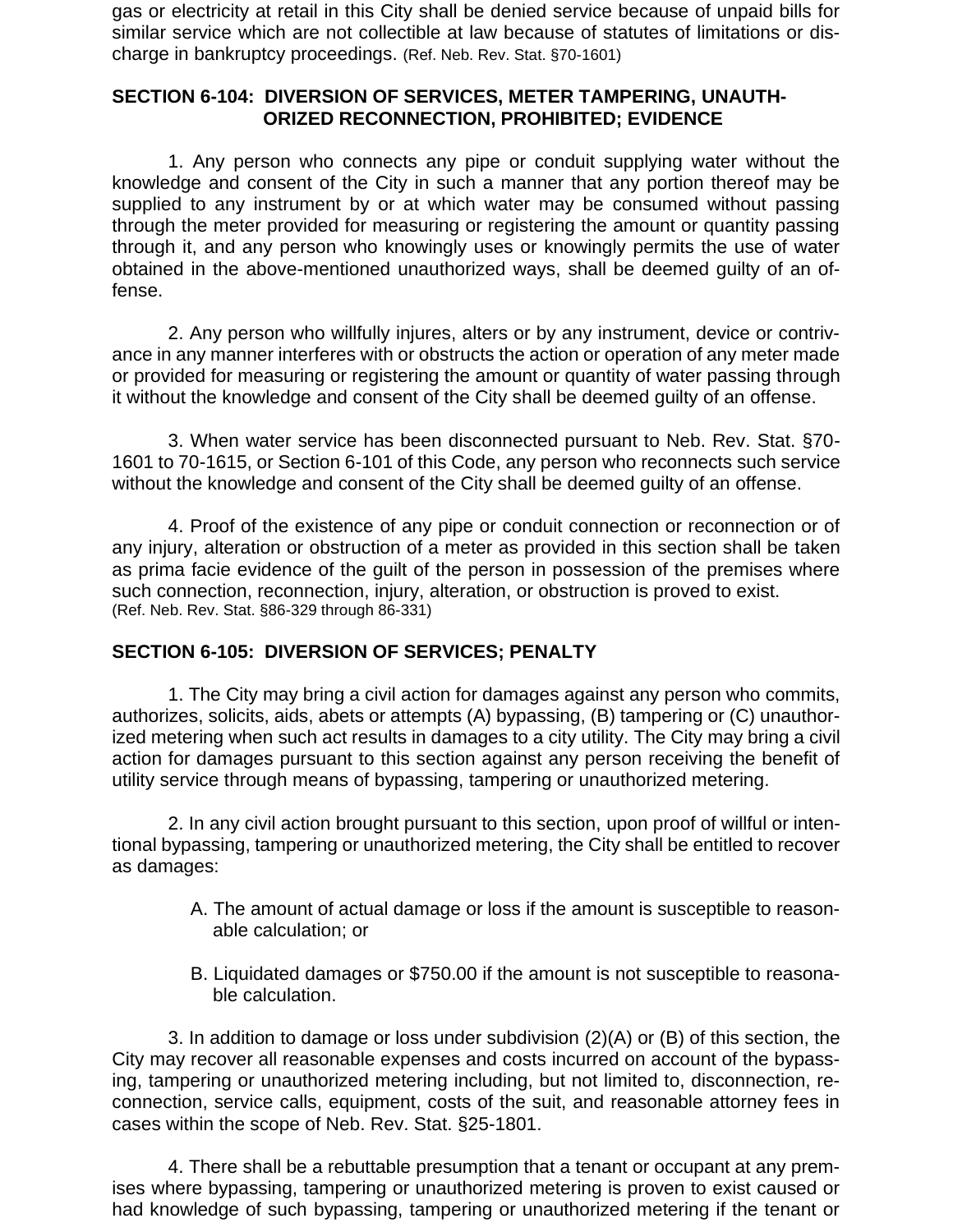occupant (A) had access to the part of the utility supply system on the premises where the bypassing, tampering or unauthorized metering is proven to exist and (B) was responsible or partially responsible for payment, either directly or indirectly, to the utility or to any other person for utility services to the premises.

5. There shall be a rebuttable presumption that a customer at any premises where bypassing, tampering or unauthorized metering is proven to exist caused or had knowledge of such bypassing, tampering or unauthorized metering if the customer controlled access to the part of the utility supply system on the premises where the bypassing, tampering or unauthorized metering was proven to exist.

6. The remedies provided by this section shall be deemed to be supplemental and additional to powers conferred by existing laws, and the remedies provided in this section are in addition to and not in limitation of any other civil or criminal statutory or common law remedies.

(Ref. Neb. Rev. Stat. §86-331.01 through 86-331.04)

## **ARTICLE II – WATER DEPARTMENT**

### **SECTION 6-201: OPERATION AND FUNDING**

The City owns and operates the Water Department through an operations and maintenance agreement with PeopleService, Inc. The City Council, for the purpose of defraying the cost, management and maintenance of the Water Department, may each year levy a tax not exceeding the maximum limit prescribed by state law on the actual valuation of all real estate and personal property within the corporate limits that is subject to taxation. The revenue from the said tax shall be known as the Water Fund and shall remain in the custody of the city treasurer. The Council shall by ordinance set the rates to be charged. A copy of the rates shall be filed in the office of the city clerk for public inspection at any reasonable time. (Ref. Neb. Rev. Stat. §17-531, 17-534, 19-1305)

### **SECTION 6-202: TERMS DEFINED**

The following definitions shall be applied throughout this article. Where no definition is specified, the normal dictionary usage of the word shall apply.

"City" shall mean the City of Valley, Nebraska, and the term "municipal" shall refer to the same.

"Consumer" and "customer" shall have the same meaning and are equivalent terms.

"Main" is hereby defined to be any pipe, other than a supply or service pipe, that is used for the purpose of carrying water to any premises and dispersing the same in the City.

"Separate premises" is hereby defined to mean that only one consumer shall procure water from the same service or supply pipe. Any other property using the same service or supply pipe is to be considered a separate premises for billing and installation of a separate water meter.

"Service pipe" shall mean any pipe extending from the shut-off, stop box, or curb cock at or near the lot line to and beyond the property line of the consumer to the location on the premises where the water is to be dispersed.

"Supply pipe" is hereby defined to be any pipe tapped into a main and extending from there to a point at or near the lot line of the consumer's premises where the shut-off, stop box or curb cock is located.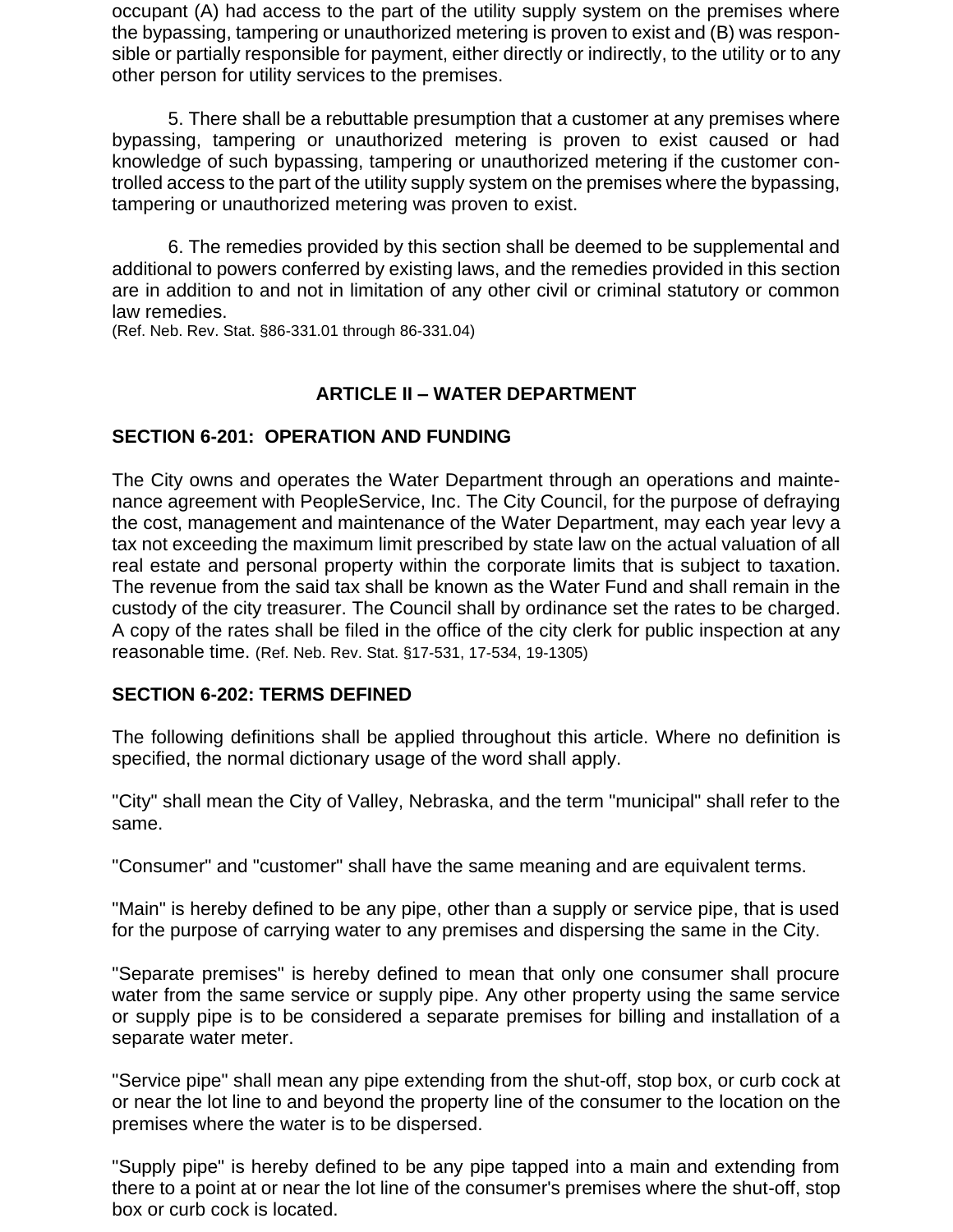#### **SECTION 6-203: CONSUMER'S APPLICATION; SERVICE DEPOSIT**

1. Every person desiring a supply of water must make application upon a form obtained from the city clerk. A new applicant shall be required to accompany his or her application with a service deposit which shall be set from time to time by resolution of the City Council and which is addressed more thoroughly in Section 6-210.

2. An existing consumer with an account in good standing may transfer his or her water service to a new address upon completion of a new application and a new contract without any additional fee. As used in this Article 6, an "account in good standing" shall mean that a consumer has, for a period of at least one year, made all payments due to the Water Department on or before the due date.

3. An existing consumer with an account not in good standing may transfer his or her water service to a new address upon completion of a new application, a new contract and the payment of a new service deposit. As used in this Article 6, an "account not in good standing" shall mean that a consumer has been delinquent on one or more payments due to the Water Department within the previous one-year period.

4. The department shall not supply water service to any person outside the corporate limits without special permission from the City Council; provided, the entire cost of laying mains, service pipe and supply pipe shall be paid by the consumer. Nothing herein shall be construed to obligate the City to provide water service to non-residents. (Am. Ord. No. 745, 1/12/21)

### **SECTION 6-204: WATER CONTRACT; CONDITIONS**

1. The City shall, through its water system, furnish water to persons within its corporate limits whose premises abut a street or alley in which a commercial main now is or may hereafter be laid. The City may furnish water to persons within its corporate limits whose premises do not abut a street or alley in which a city commercial main is now or may hereafter be laid, and may also furnish water to persons whose premises are situated outside the corporate limits of the City, as and when, according to law, the City Council may see fit to do so.

2. The rules, regulations and water rates named in this article shall be considered a part of every application made for water service hereafter and shall be considered a part of the contract between every consumer now or hereafter served. Without further formality, the making of application on the part of any applicant or the use of water by any current consumer and the furnishing of water service to said consumer by the City shall constitute a contract between the consumer and the City, to which both parties are bound. If the consumer shall violate any of the provisions of said contract or any reasonable rules and regulations that the City Council may hereafter adopt, the City may cut off or disconnect the water service from the building or premises or place of such violation. No further connection for water service to said building, premises or place shall again be made except by order of the City. (Ref. Neb. Rev. Stat. §17-537)

3. The City shall consider all requests for connections and extensions to its water system. If approved, the City, and its city engineer, shall design, bid, construct, and operate/maintain the connection and extension mains. The City shall determine the sizing, capacity, and routing of all connections and extensions.

4. The City may extend its water system into unserved areas in accordance with all available statutory procedures, including the establishment of water extension districts. The City shall levy special assessments for the cost of said extensions upon property specially benefited by such water extension.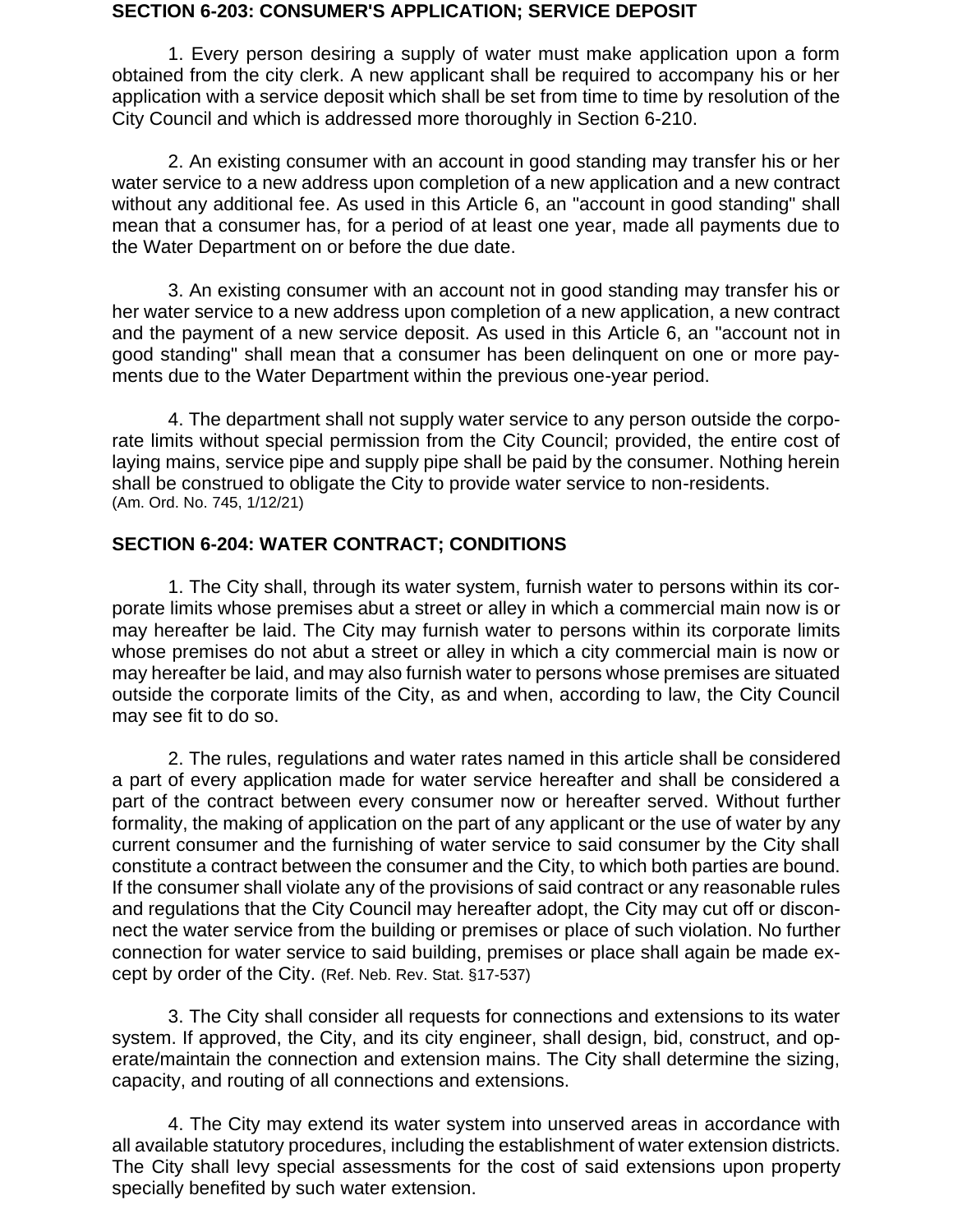5. The City may extend its water system into unserved areas to serve new subdivisions and developments in accordance with its Water Main Extension and Pioneering Policy.

6. The City shall charge persons or property for connecting to the city water system and/or for the monthly use of water from the system. The connection fees and charges and the monthly use fees shall consist of the following:

A. Installation expense – water connection processing and inspection fee.

- B. Water treatment capital facilities charge.
- C. Special water main extension fee, if applicable.
- D. Monthly water usage fees.
- E. Water service deposit fee.

(Am. by Ord. 572, 12/9/08)

### **SECTION 6-205: WATER CONTRACT; TERMINATION**

If any consumer shall sell or otherwise dispose the premises where service is furnished, or if said premises are destroyed by fire or other casualty, he or she shall at once inform the City, who shall cause the water service to be shut off from the said premises. If the consumer should fail to give such notice, he or she shall be charged for all water used on the said premises until the City is otherwise advised of such circumstances. (Am. Ord. No. 745, 1/12/21)

### **SECTION 6-206: FEES AND COLLECTIONS**

The City Council has the power and authority to fix the rates to be paid by consumers for the use of water from the Water Department. All such fees shall be on file for public inspection at the office of the city clerk. The water billing clerk shall bill the consumers, collect all money received by the City on the account of the Water Department and account for and pay to the city treasurer all revenue collected, making receipts in duplicate, keeping one and filing the other in the Water Department's official records. (Ref. Neb. Rev. Stat. §17-540)

### **SECTION 6-207: WATER BILLS**

1. Water bills shall be due and payable monthly at the office of the water billing clerk. The mayor shall direct the collector to charge and collect from each customer for the amount of the water bill, together with any other charges, properly itemized, due the Water Department. Bills shall be due on the first day of each month and payable by the 15th of each month. The gross amount of all bills shall be due after the 15th day of each month and no discount will be allowed. Bills not paid by the 15th day of the following month shall be deemed to be delinquent. Upon being deemed to be delinquent, as herein defined, the utility clerk shall give a written notice as set forth in Section 6-101 to the customer of such delinquency and shall demand payment immediately. In the event that the bill is not paid within seven days after the sending of said notice, service may be discontinued at any time.

2. Disconnection of water service shall be made only after 12:00 noon on any business day Monday through Thursday. There shall be no disconnection of service unless the outside temperature is above 20° F. In the event service has been disconnected because of a delinquent bill, before service can be restored the customer must pay the delinquent bill, the current amount owed and a reconnection charge. If service is restored during the hours of 9:00 a.m. and 3:30 p.m. on any non-holiday Monday through Friday, the reconnection fee shall be \$50.00.

3. If service is reconnected at any time other than as above stated, the reconnec-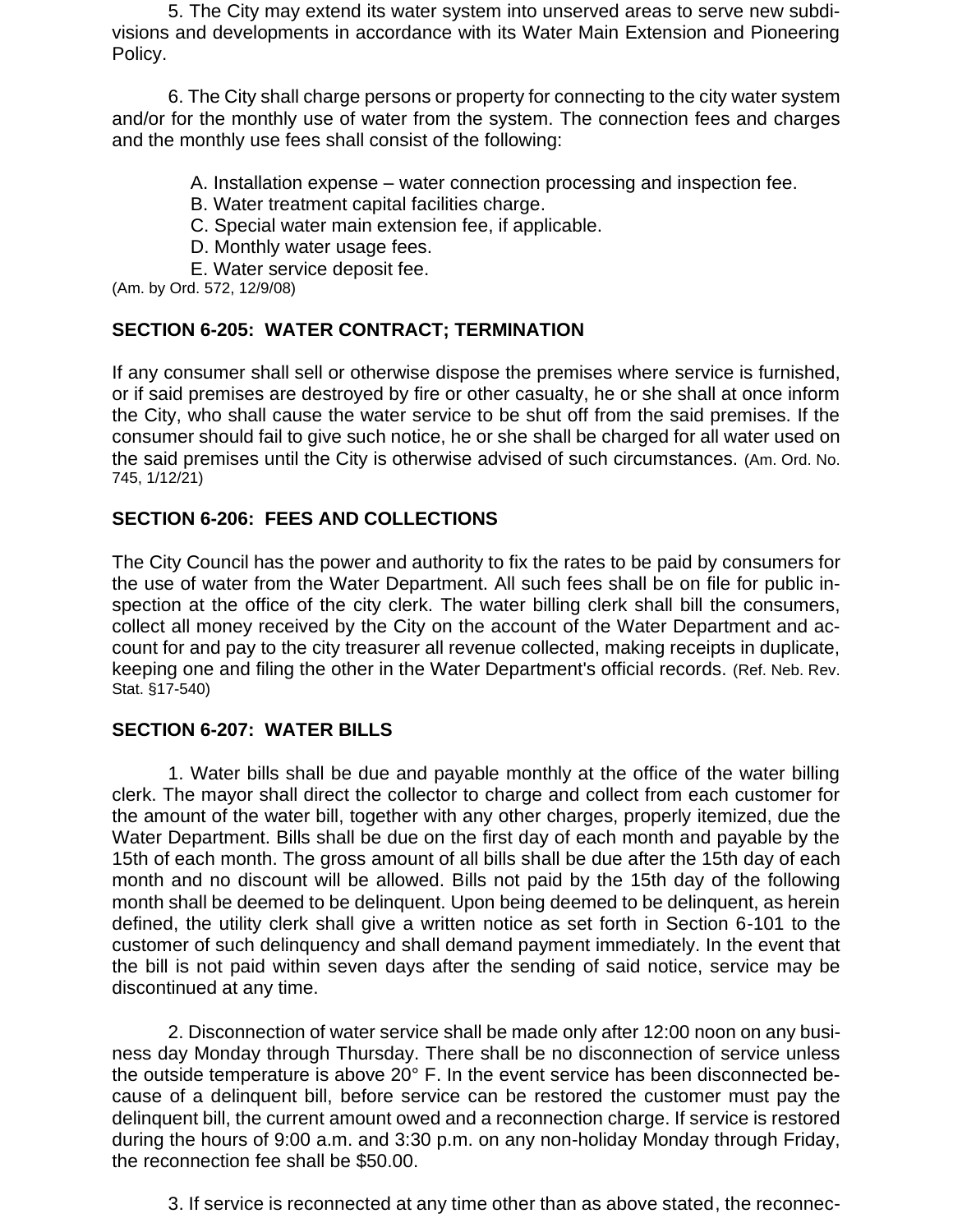tion fee shall be \$75.00. The City shall make no reconnection of water service after 9:00 p.m. on any day. (Ref. Neb. Rev. Stat. §17-542, 18-416) (Am. by Ord. No. 692, 4/12/16)

## **SECTION 6-208: WATER USAGE RATES**

1. All water consumers shall be liable for the minimum monthly base charge and, if applicable, the monthly usage charge set forth below unless and until the consumer shall, by written order, direct the City to shut off the water at the stop box, in which case the consumer shall not be liable thereafter for water service until the water service is reestablished.

A. Residential Property Inside City Limits:

- i. *Minimum Monthly Base Charge:* The minimum monthly base charge for the use of 0-3,000 gallons of water per month shall be \$15.43.
- ii. *Monthly Usage Charge:* In the event water usage exceeds 3,000 gallons per month, then the monthly usage charge shall be \$1.74 per 1,000 gallons, or fraction thereof, above 3,000 gallons, which amount shall be added to the minimum monthly base charge (e.g. usage of 3,001-4,000 gallons in a month would result in a total monthly water bill of \$17.17; usage of 4,001-5,000 gallons in a month would result in a total monthly water bill of \$18.91, etc.).
- B. Residential Users Outside City Limits:
	- i. *Minimum Monthly Base Charge:* The minimum monthly base charge for the use of 0-3,000 gallons of water per month shall be \$20.29.
	- ii. *Monthly Usage Charge:* In the event water usage exceeds 3,000 gallons per month then the monthly usage charge shall be \$2.18 per 1,000 gallons, or fraction thereof, above 3,000 gallons, which amount shall be added to the minimum monthly base charge (e.g. usage of 3,001-4,000 gallons in a month would result in a total monthly water bill of \$22.47; usage of 4,001-5,000 gallons in a month would result in a total monthly water bill of \$24.65, etc.).
- C. Commercial and Industrial Users Inside or Outside of City Limits:
	- i. *Minimum Monthly Base Charge:* The minimum monthly base charge for the use of 0-3,000 gallons of water per month shall be \$24.29.
	- ii. *Monthly Usage Charge:* In the event water usage exceeds 3,000 gallons per month, then the monthly usage charge shall be \$2.18 per 1,000 gallons, or fraction thereof, above 3,000 gallons, which amount shall be added to the minimum monthly base charge (e.g. usage of 3,001-4,000 gallons in a month would result in a total monthly water bill of \$26.47, usage of 4,001-5,000 gallons in a month would result in a total monthly water bill of \$28.65, etc.).

2. The rates fixed by this section shall be reviewed annually by the City Council during the month of February and shall be adjusted for the purpose of providing for the payment of the costs of maintenance, operation, repair and replacement of the components of the water system. Such adjustment shall take effect on April 1 and may reflect the annual change as established by the Consumer Price Index for All Urban Consumers (CPI-U) as reported by the U.S. Bureau of Labor statistics each January.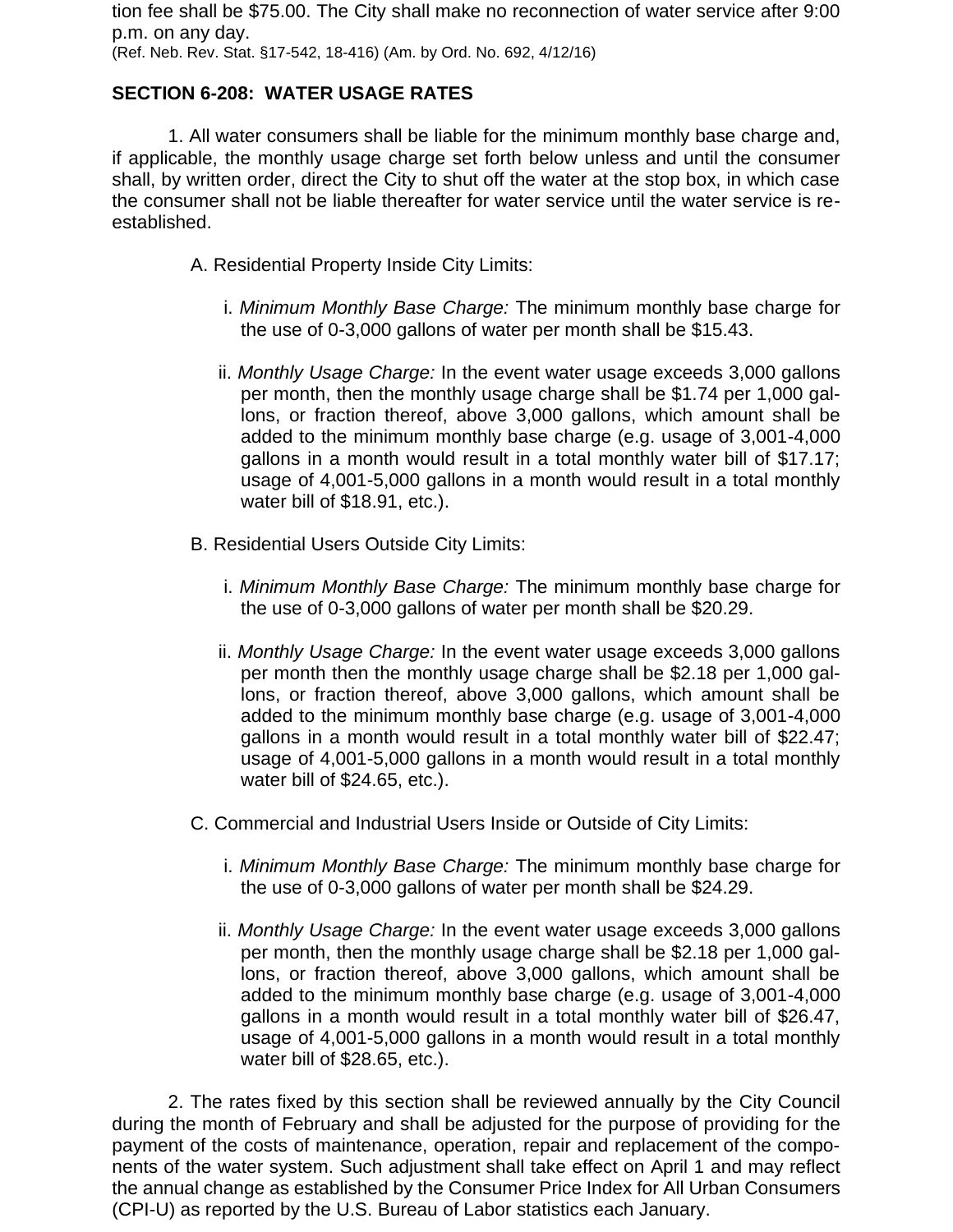3. Bills for water charges shall be rendered following each month's usage and shall become delinquent after the 15<sup>th</sup> of the month. A delinquency charge of 12% of the unpaid bill shall be added to any delinquent bill to cover the additional expense incurred by the City.

4. The mayor and City Council members hereby find and determine that the charges established by this section are just and equitable rates and charges to be paid to the City by each consumer using the system. (Am. by Ord. No. 674, 4/14/15)

#### **SECTION 6-209: WATER TREATMENT CAPITAL FACILITIES CHARGE**

1. The customer, upon approval of his/her application for water services, shall pay to the Water Department a water treatment capital facilities charge to compensate the City for the expense of providing the capital facilities needed to process and treat the potable water supply to be used by the customer.

2. The water treatment capital facilities charges shall be in accordance with the following schedule:

- A. \$1,100.00 for each residential, single-family lot;
- B. \$1,480.00 for each residential, duplex lot;
- C. \$3,300.00 for each acre of residential multi-family property;
- D. \$3,000.00 for each acre of commercial or industrial property;
- E. \$3,000.00 for each acre of park, common area, or outlots, except that any outlot that is an existing lake will not pay water treatment capital facilities charges. In the event that a new lake is intentionally created as part of a new development, the City Council shall determine if water treatment capital facilities charges will be due for the lake outlot.

3. The water treatment capital facilities charge shall be collected by the city administrator/clerk/treasurer at the time of the application for water service, provided that:

- A. Credit shall be given for the amount of prepayment, if any, for the property being connected; and
- B. The applicant furnish proof of the prepayment made on the property sought to be connected.

4. The water treatment capital facilities charges connection policy for new subdivisions and developments shall be as follows:

- A. The first one-half of the water treatment capital facilities charges for all residential, commercial and industrial property shall be collected by the city clerk/treasurer from the developer of the subdivision's owner prior to the signing of the subdivision's final plat.
- B. The final one-half of the water treatment capital facilities charges for all residential, commercial and industrial property shall be collected from the applicant at the time the application for water service is made.
- C. 100% of the water treatment capital facilities charges for park, common area, or outlots shall be collected from the developer of the subdivision's owner prior to the signing of the subdivision's final plat.

5. The City may consider an alternate method of determining the water treatment capital facilities charges for commercial and industrial properties which exceed 5.0 acres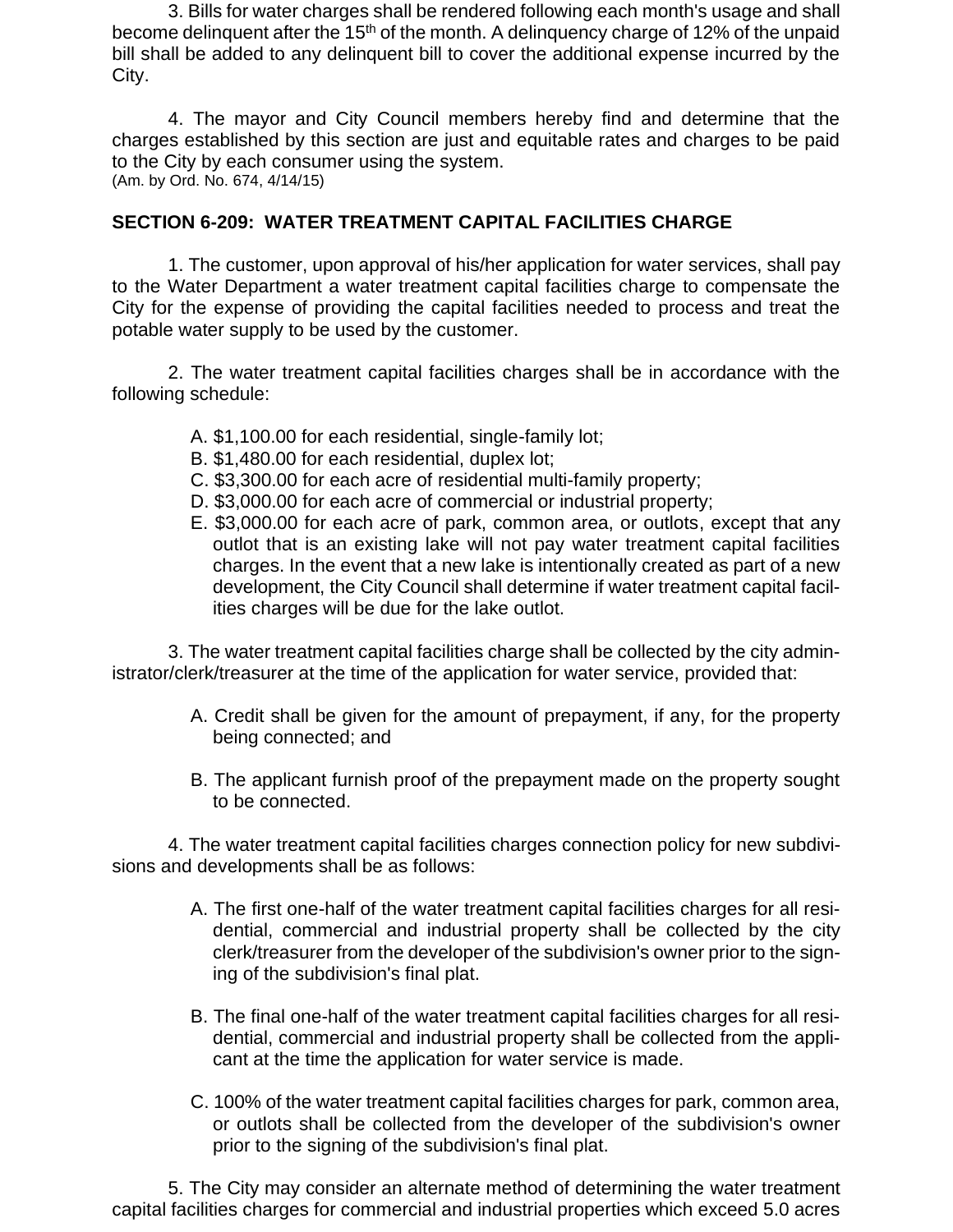in size, and where the water demand and impact on the City's infrastructure is not commensurate with large land areas needed for the commercial or industrial entity to function. Examples of large area requirements would include storage of raw and finished materials, or staging of transportation loading and unloading activities. The alternate calculation would be based on water main taps needed for fire protection. The alternate charge system would be as follows:

| A. Capital Facility Charge |         |  |
|----------------------------|---------|--|
| <b>Meter Size</b>          | Charge  |  |
| 5/8 inch                   | \$1,100 |  |
| $\frac{3}{4}$ inch         | 1,650   |  |
| 1 inch                     | 2,750   |  |
| $1\frac{1}{2}$ inch        | 5,500   |  |
| 2 inch disc                | 8,800   |  |
| 2 inch turbo               | 17,600  |  |
| 3 inch compound            | 17,600  |  |
| 3 inch turbo               | 38,500  |  |

| <b>B. Connection Tap Charge</b> |         |
|---------------------------------|---------|
| Size Tap                        | Charge  |
| 4"                              | \$1,400 |
| 6"                              | 1,600   |
| ۹"                              | 1.800   |

- C. Notes: (i) The above charges would apply to each meter in each building. (ii) The minimum capital facility charge would be \$15,000.00 (i.e. 5 acres @ \$3000 per acre)
- D. The use of the alternative method of determining water capital facilities charges is not an elective of the commercial or industrial property, and is reserved solely for use by the City if needed. The implementation of the alternative method and the sizing of meters and connections to sewer mains will be determined by the city engineer and City Council.

(Am. by Ord. Nos. 567, 10/28/08; 572, 12/9/08; 658, 5/13/14)

### **SECTION 6-210: DEPOSIT**

1. All new applicants for service from the city water system shall be required to pay a deposit in the amount of \$150.00 to the Water Department before such water service is supplied. From such deposit, the City may, without notice, deduct all delinquent water rents or any unpaid claims due to the Water Department.

2. The Water Department shall refund the water deposit to each water consumer after a period of not less than one year, provided that the water consumer's account is in good standing.

3. If the water deposit has been refunded after one year and if, anytime thereafter, the consumer is late paying his or her water charges two consecutive times, an additional water deposit of \$150.00 will be required by the City, to be held pursuant to the terms of this Section 6-210.

4. In the event that a water consumer's account has not been an account in good standing at any time during a period of five (5) years or more from the date of the original deposit, the deposit shall immediately be forfeited to the City and the water consumer shall not be entitled to a refund.

5. In the event that a water consumer's account is inactive, no water service is being provided in connection therewith and, after reasonable attempts, the water cons-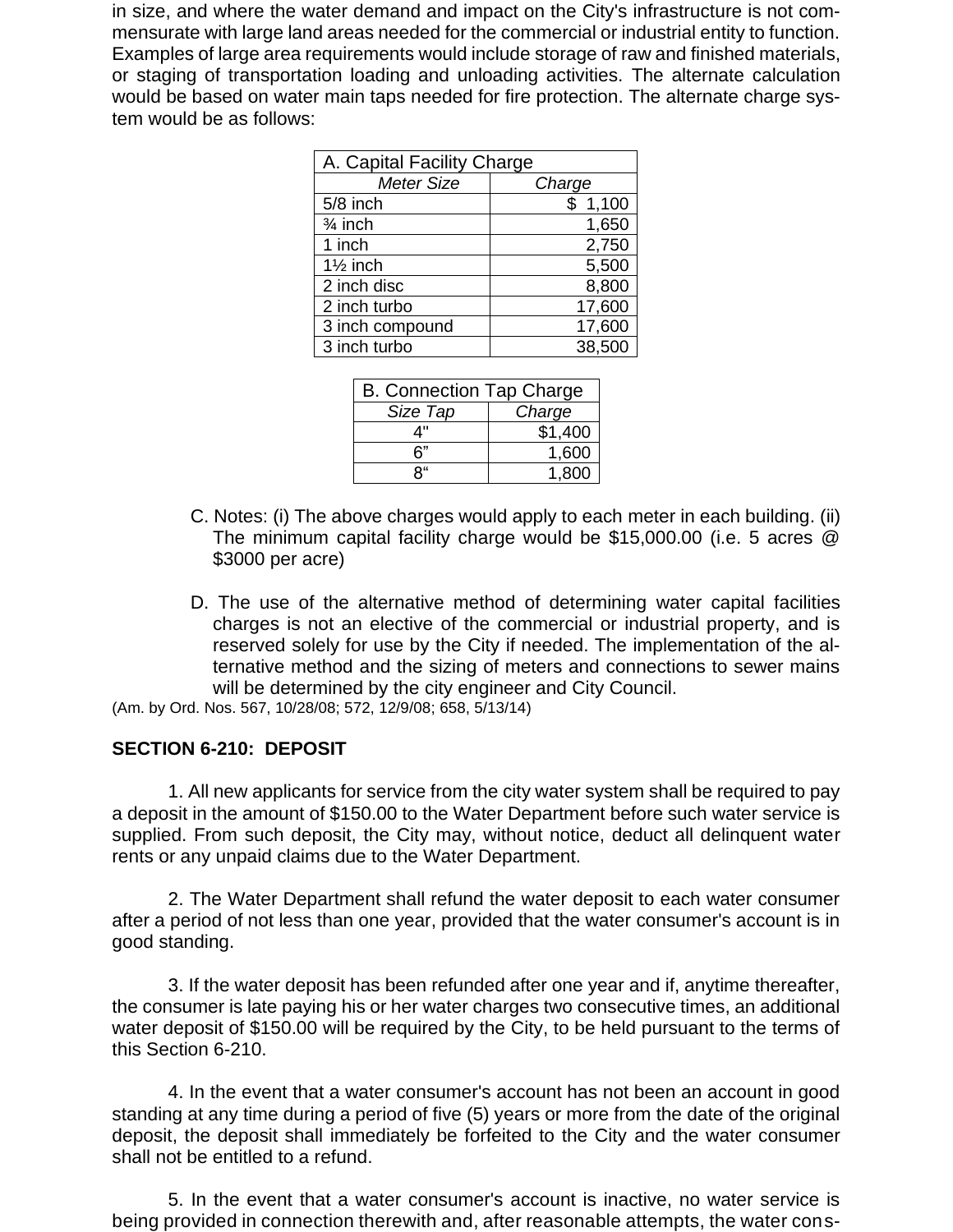umer cannot be located, the deposit shall immediately be forfeited to the City and the water consumer shall not be entitled to a refund. (Am. by Ord. Nos. 522, 5/16/06; 745, 1/12/21)

## **SECTION 6-211: RENTAL UNIT BILLING**

- 1. *Existing Single-Family Dwelling Unit*
	- A. All single-family dwelling rental units that have individual meters and curb stops shall be billed directly to the tenant/resident upon the owner's request. However, the owner/landlord is responsible for the collection of the water and sewer deposit fee and is ultimately responsible for payment of the water and sewer bill.
	- B. In the event that the owner/landlord does not pay a delinquent water and sewer bill, the City shall have the right to place a lien upon the property or pursue any other remedy available.
- 2. *Existing Multi-Family Dwelling Units*
	- A. Owners/landlords will be responsible for the payment of the water and sewer base fee and water and sewer usage fee for each separate living unit, even though there may be only one meter supplying the multi-family dwelling unit.
	- B. In the event that the owner/landlord does not pay a delinquent water and sewer bill, the City shall have the right to place a lien upon the property or pursue any other remedy available.
- 3. *Existing Duplexes*
	- A. All existing duplexes that have individual meters and curb stops for each unit shall be billed directly to the tenant(s) upon the owner's/landlord's request or to the resident owner. In any case, the owner/landlord is responsible for payment of the deposit fee for each rental unit and ultimately responsible for the payment of the basic water/sewer fee and water usage fee for each rental unit.
	- B. In the event that the owner/landlord does not pay a delinquent water and sewer bill, the City shall have the right to place a lien upon the property or pursue any other remedy available.
- 4. *Existing Townhome Rental Units*
	- A. All existing townhome rental units that have their own water meters and curb stops shall be billed directly to the tenant(s) upon request of the owners/landlords. In any case, each owner/landlord is responsible for the payment of the deposit fee and ultimately responsible for the payment of the basic water/sewer fee and water usage fee.
	- B. In the event that the owner/landlord does not pay a delinquent water and sewer bill, the City shall have the right to place a lien upon the property or pursue any other remedy available.

### **SECTION 6-212: MANDATORY HOOKUP**

All persons whose property abuts a water main that is now or hereafter may be laid shall be required, upon notice of the City Council, to hook up with the city water system.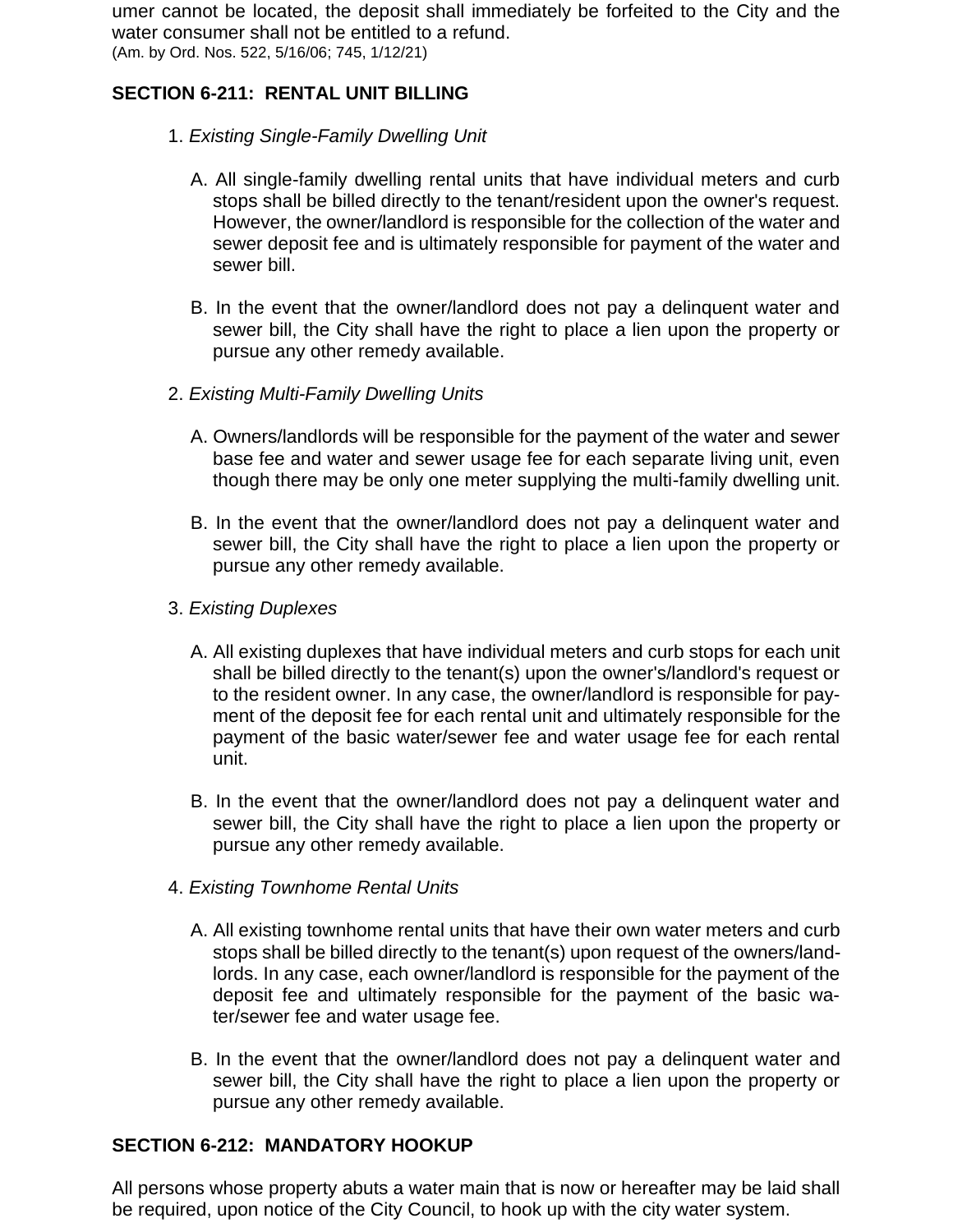#### **SECTION 6-213: INSTALLATION EXPENSE**

1. The customer, upon approval of his/her application for water service, shall pay to the city Water Department a water connection processing and inspection fee, which compensates the City for the expense of processing the application and inspecting the connection between the applicant's private water service pipe and the City's public water main. In addition to paying the processing and inspection fee, the customer shall arrange for and pay all costs of the work and materials to make the connection. Such connection work shall only be made by a licensed plumber.

2. The water connection processing and inspection fee shall be \$300.00 per connection, based on either a <sup>3</sup>/<sub>4</sub> inch or a 1 inch connection. No connections smaller than <sup>3</sup>/<sub>4</sub> inch shall be allowed. For connections larger in size than 1 inch, the processing and inspection fee shall increase in \$50.00 increments for each 1/2-inch increment in increased pipe size. However, the maximum fee shall be \$500.00.

### **SECTION 6-214: INSTALLATION PROCEDURE**

1. In making excavations in streets, alleys or sidewalks for the purpose of installing pipe or making repairs, the paving, stones and earth must be removed and deposited in a manner that will occasion the least inconvenience to the public and provide for adequate drainage. No person shall leave an excavation made in the street, alley or sidewalk open at any time without a barricade. After service pipes are laid, the streets, alleys and sidewalks shall be restored to good condition. If an excavation in any street, alley or sidewalk is left open or unfinished for a period of 24 hours or more, the City shall have the duty to finish or correct the work, and all expenses so incurred shall be charged to the consumer.

2. All installations or repairs of pipes require two inspections by the City. The first inspection shall be made when connections or repairs are completed and before the pipes are covered. The second inspection shall be made after the dirt work is completed and the service is restored. It is the consumer's responsibility to notify the City at the time the work is ready for each inspection. All installation shall be done under the supervision of and strictly in accordance with the rules, regulations and specifications prescribed by the City.

(Ref. Neb. Rev. Stat. §17-537)

### **SECTION 6-215: PROHIBITION OF LEAD PIPES, SOLDER AND FLUX**

Any pipe, solders or flux used in the installation or repair of any residential or non-residential facility which is connected to the public water supply system shall be lead free. For purposes of this section, "lead free" shall mean:

- 1. Solders and flux, not more than .2% lead; and
- 2. Pipe and pipe fittings, not more than 8% lead.

### **SECTION 6-216: NEW LINES; CHECK VALVES**

All new lines shall have check valves installed and such installations shall be inspected and approved by the City. Water to any premises shall not be turned on until the plumbing has been made to comply with all statutory sections. (Ref. Neb. Rev. Stat. §71-5301)

#### **SECTION 6-217: REPAIRS**

Repairs to the service pipe shall be made by and at the expense of the customer. All other repairs to the property of the Water Department shall be made by the City. If excavation is required to determine what repairs are necessary, the customer is responsible for and shall bear the expense of such excavation. If an examination reveals that repairs are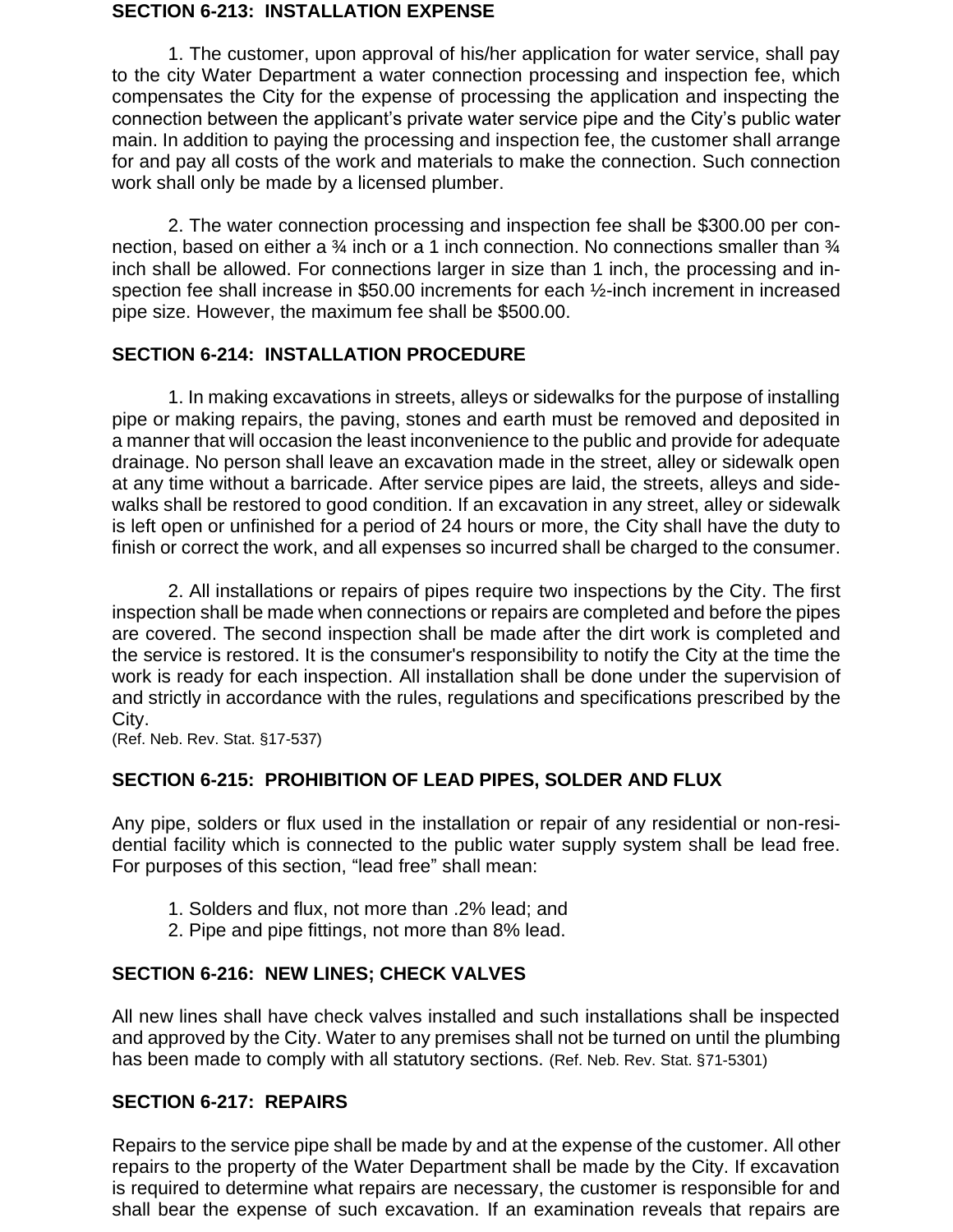necessary to the service pipe, the customer bears the responsibility for and the expense of all repairs, as well as the responsibility for and the expense of refilling the excavation and restoring the property to its original condition. If an examination reveals that repairs are to be made only to the property of the Water Department, the City shall be responsible for and bear the expense of refilling the excavation and restoring the property to its original condition, as well as for the expense of excavation up to an amount of \$50.00. If the City determines that it is responsible for the repairs, but the customer makes repairs and/or replacement of the service pipe, the customer than becomes responsible for and bears the expense of filling in the excavation and restoring the property to its original condition, plus the entire cost of the excavation. (Ref. Neb. Rev. Stat. §17-542)

## **SECTION 6-218: WATER METERS REQUIRED**

The purpose of this section is to require water meters as a condition precedent to the use of water from the waterworks of the City, as authorized by Neb. Rev. Stat. §17-542. Any new building or structure erected or constructed in the City shall contain a water meter with remote readouts and fittings to accommodate connections thereto of not less than 5/8 inch.

### **SECTION 6-219: WATER METERS; REGULATIONS**

1. Every new building or structure hereafter erected or constructed in the City shall contain the necessary fittings, piping and mechanical accommodations to permit the installation of a water meter with a remote readout.

2. In terms of installation, methods of connection, and use of materials in such installation, the water meter shall comply in all respects with the Uniform Plumbing Code, published by the International Conference of Building Officials.

3. The City Council may fix further specifications for such water meters from time to time by resolution, and in the event that such specifications fixed from time to time by resolution are at variance with any Uniform Code condition adopted by the City, then and in that event the terms of the resolution shall prevail.

### **SECTION 6-220: WATER METERS; PURCHASE AND INSTALLATION**

1. Anyone wishing to install or replace a water meter in the City must purchase said water meter from the City, which shall charge the current market price for the meters selected for installation, plus shipping and handling charges. The City may charge different prices for different size meters and for meters to be installed in underground pits.

2. The City shall publish and keep on file a list of the current prices for the purchase of any meters and the current charges for shipping and handling of said meters. This list shall be kept on file with the city clerk.

3. All said water meters shall be installed at the customer's expense by a licensed plumber, selected by the customer.

### **SECTION 6-221: APPROVAL OF WATER MAIN CONNECTIONS AND EXTENSIONS**

1. The size of water mains in the city municipal water system have been selected based on a number of conditions, including, but not necessarily limited to normal domestic water usage, fire protection flows, and ability to serve future undeveloped areas that may eventually desire to receive water service from the City.

2. In order that these service conditions shall continue to be met, the City may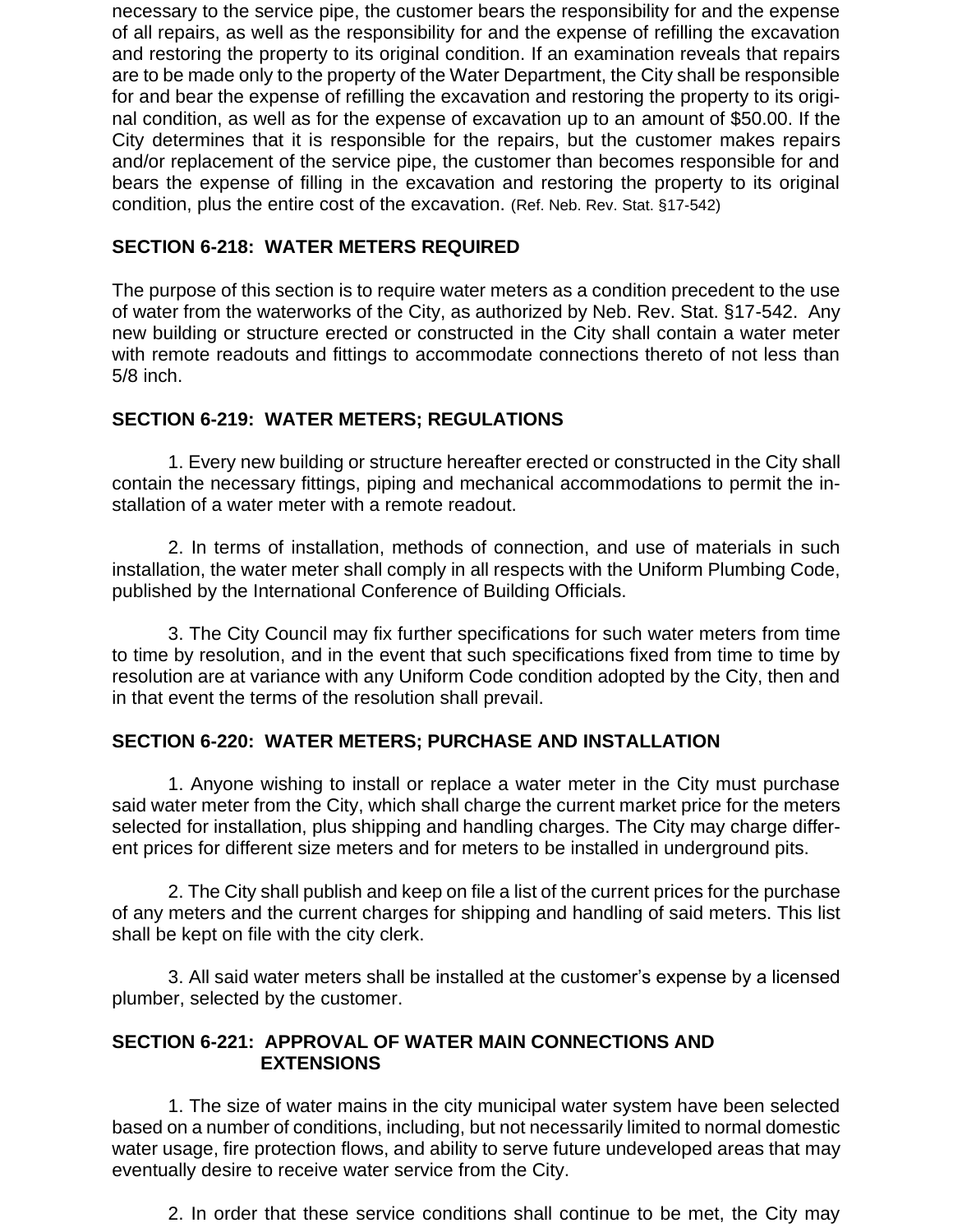require that water mains be oversized in capacity above what might be considered adequate to serve a sole and specific area or development. The decision on the proper sizing of water mains within the City or within its planning and service areas shall rest solely with the City.

3. In the event that a development or entity desires to connect to, and extend service from, an existing city water main, the City shall determine the following:

- A. The unused capacity of the water main to be connected to, or extended, and whether or not a connection or extension can be allowed.
- B. The size of the water main connection and the size of the water main to be extended.

4. If it is determined that the water main has unused capacity to allow a connection or extension, the City may approve of the connection or extension and shall determine its size. If there is no possibility of future water service requests or expansion beyond the development's or entity's use, then the size of the extended main shall be based on that development's or entity's sole use. However, if future water service is possible to areas beyond the development's or entity's use, then the main shall be sized to accommodate that future use as well. The determination of future use shall rest solely with the City.

5. The City may extend a water main to serve subdivisions or developments. The approval of such extension, and the provisions of the extension, shall be in accordance with the City's Water Main Extension and Pioneering Policy.

6. The City shall charge water treatment capital facilities charges to all applicants desiring to connect to the city water system. The City shall also charge, if applicable, special water main extension fees. These charges and fees are specific for water treatment facilities and special water main extensions and do not cover any of the applicant's costs of extending interior water mains or service lines to the point(s) of usage. (Am. by Ord. No. 572, 12/9/08)

### **SECTION 6-222: SPECIAL WATER MAIN EXTENSION FEE; WHEN REQUIRED**

1. The customer, upon approval of his/her application for water service, shall pay to the city Water Department, if required, a special water main extension fee. The said fee shall only be charged to customers seeking to connect to the municipal water system in areas whose property was not charged, by way of special assessments, for the benefit of the water extension made in that district.

2. The amount of the special water main extension fee shall be (A) based upon the balance of the cost of construction of the water extension improvements not assessed to other property and (B) apportioned to the applicant according to the area to be benefited by connection to the system. The entire amount of the special water main extension fee shall be paid in full before a water connection shall be approved.

### **SECTION 6-223: SINGLE PREMISES**

No consumer shall supply water to other households or allow them to take water from his/her premises, nor after water is supplied into a building shall any person make or employ a plumber or other person to make a tap or connection with the pipe upon the premises for alteration, extension or attachment without the written permission of the City.

## **SECTION 6-224: RESTRICTED USE**

The City Council may order a reduction in the use of water or shut off the water on any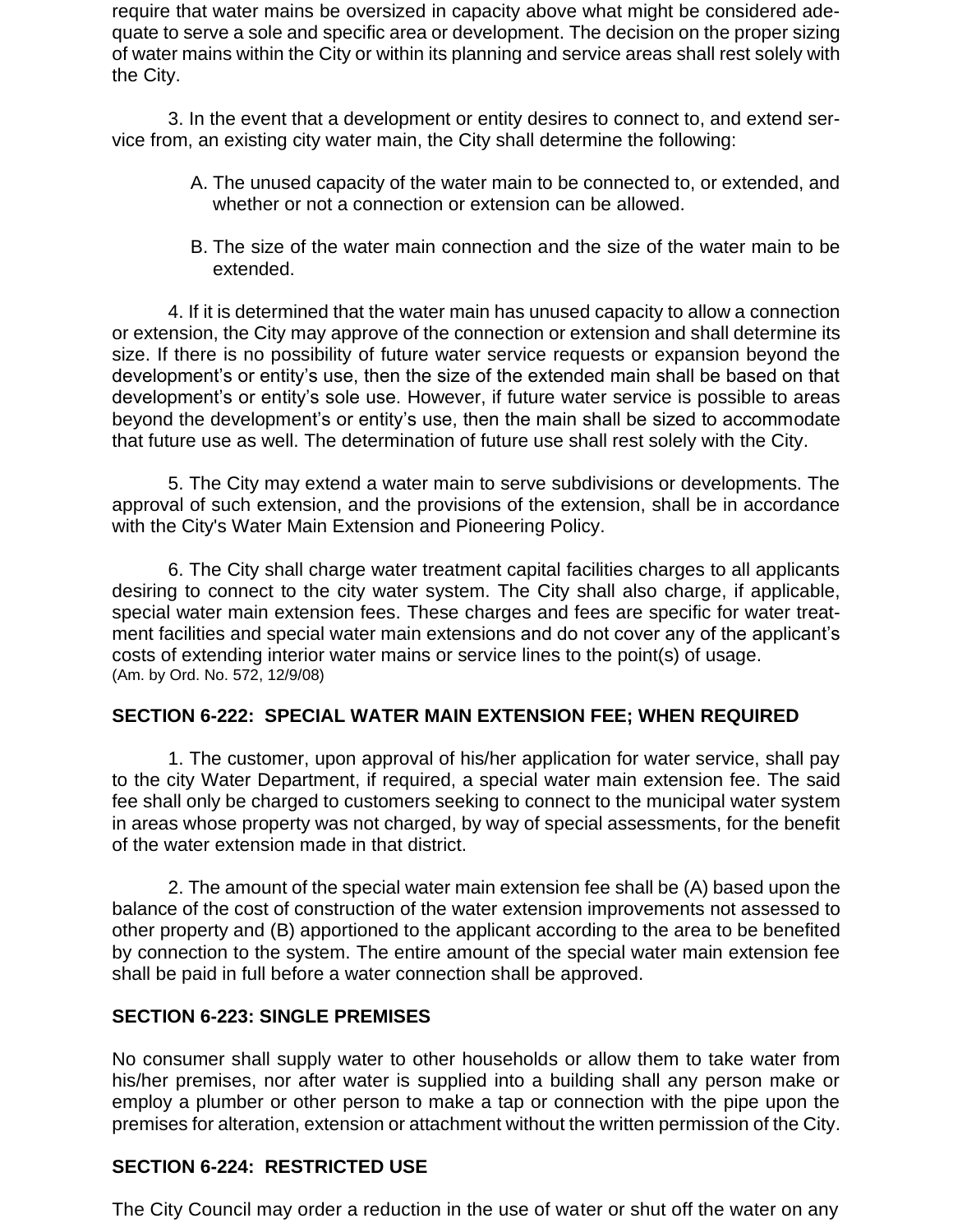premises in the event of a water shortage due to fire or other good and sufficient cause. The City shall not be liable for any damages caused by shutting off the supply of water to any consumer while the system or any part thereof is undergoing repairs or when there is a shortage of water due to circumstances over which the City has no control. (Ref. Neb. Rev. Stat. §17-537)

## **SECTION 6-225: FIRE HYDRANTS**

All hydrants for the purpose of extinguishing fires are hereby declared to be public hydrants, and it shall be unlawful for any person other than members of the Fire Department or employees of the Water Department to open or attempt to open any public or private hydrant and draw water from the same or in any manner to interfere with the hydrants. Any person doing so or attempting to do so may be prosecuted as provided by law.

### **SECTION 6-226: INSPECTIONS; ACCESS**

Duly authorized agents of the City shall have free access, at any reasonable time, to all parts of each premises and building to or in which water is delivered for the purpose of examining the pipes, fixtures and other portions of the system to ascertain whether there is any disrepair or unnecessary waste of water. (Ref. Neb. Rev. Stat. §17-537)

### **SECTION 6-227: DESTRUCTION OF PROPERTY**

It shall be unlawful for any person willfully or carelessly to break, injure or deface any building, machinery, apparatus, fixture, attachment or appurtenance of the city Water Department. No person may deposit anything in a stop box or commit any act tending to obstruct or impair the intended use of any of the above-mentioned property without the written permission of the City.

### **SECTION 6-228: FLUORIDE**

Fluoride shall be added to the water supply of the City.

### **SECTION 6-229: WELLS, WELLFIELDS; DRILLING OR INSTALLATION OF OTHER FACILITIES WITHIN DESIGNATED DISTANCE FROM CITY WATER SOURCES; PROHIBITED**

1. The intent of this section is to establish control by the City over the location of future potential sources of contamination within the City's wellfield, within the city limits, or within the City's extraterritorial jurisdiction, so as to prevent or minimize any hazard to the safety of the City's potable water system.

- 2. For the purposes of this section, the following definitions shall apply:
	- A. "Water well" shall mean any excavation that is drilled, cored, bored, washed, driven, dug, jetted or otherwise constructed, screened and cased, for the purpose of exploring for groundwater, monitoring ground water, or extracting ground water from an underground aquifer for public drinking water use.
	- B. "Wellfield" shall mean the area or region under which the City's drinking water aquifer is located and which contains the City's potable water wells for extraction of groundwater for public drinking water purposes. The City's wellfield is described as follows:

Part of the NE  $\frac{1}{4}$  of the NW  $\frac{1}{4}$  of Section 6, T15N, R10E, 6<sup>th</sup> P.M., Douglas County, Nebraska, the point of beginning which exists 735.05 feet south of the N ¼ corner of Sec. 6, T15N, R10E, along the east line of the NE ¼ of the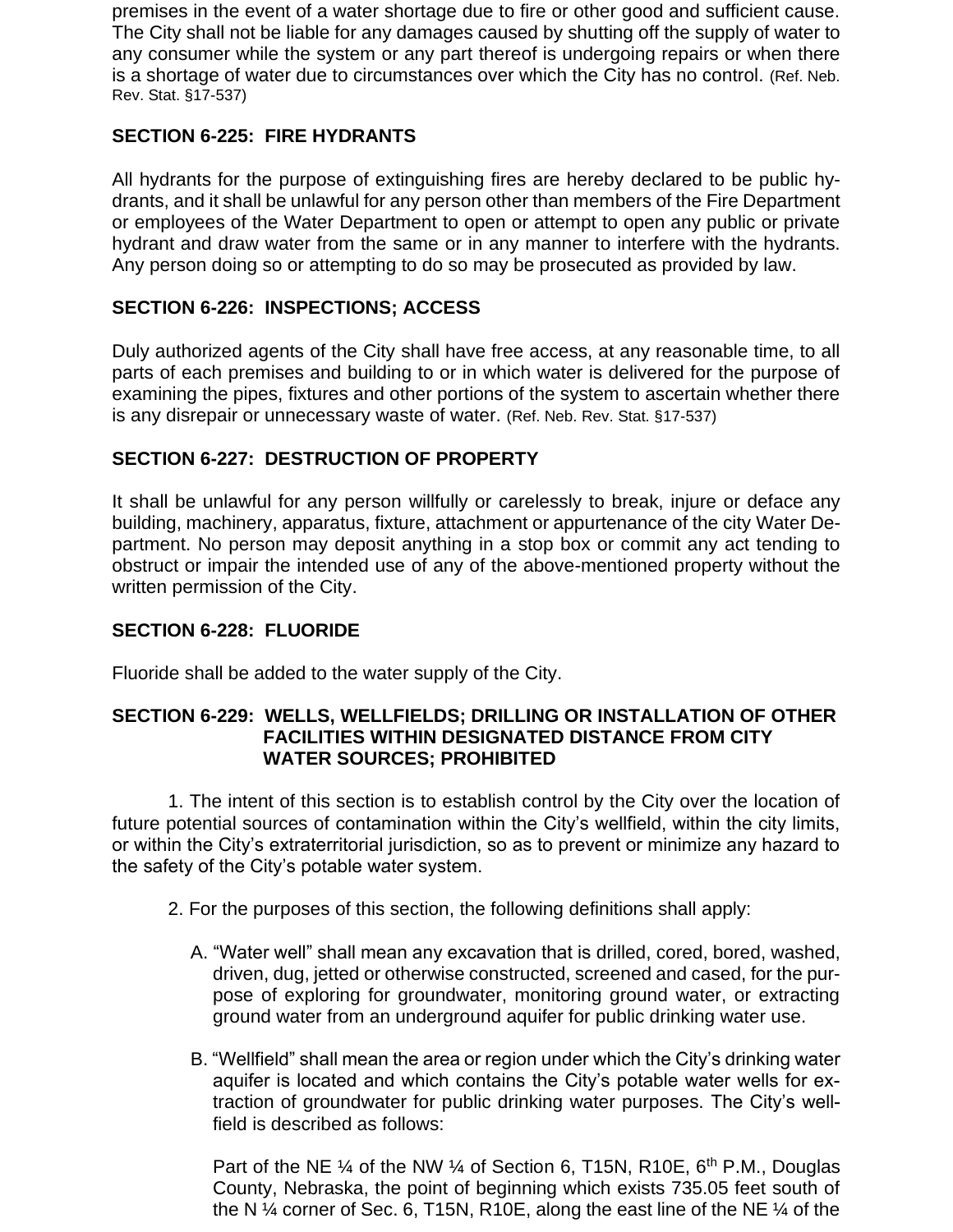NW % of Sec. 6, thence west along a line perpendicular to the east line of the NE ¼ of the NW ¼ of Sec. 6 a distance of 751.95 feet; thence south along a line parallel to the east line of the NE  $\frac{1}{4}$  of the NW  $\frac{1}{4}$  of Sec. 6 a distance of 569.26 feet, thence east along a line perpendicular to the east line of the NE  $\frac{1}{4}$  of the NW  $\frac{1}{4}$  of Sec. 6 a distance of 751.95 feet; thence north along the east line of the NE ¼ of the NW ¼ of Sec. 6 a distance of 569.26 feet to the point of beginning. A plat of the described wellfield boundary is attached for reference.

3. It shall be unlawful to place, maintain, construct or replace any of the following facilities or structures or to discharge any of the following materials within a distance of 1,200 feet from any point on the boundary of the City's defined wellfield:

- A. Water well (drinking, irrigation, geothermal or injection)
- B. Chemical storage (dry or liquid)
- C. Petroleum storage
- D. Sewage lagoon
- E. Cesspool
- F. Dump
- G. Feedlot, feedlot runoff, or animal waste disposal
- H. Corral or animal enclosure
- I. Pit toilet
- J. Septic tank
- K. Sanitary landfill
- L. Sewage treatment plant
- M. Sewage wet well
- N. Absorption of disposal field for waste
- O. Land application of solid or liquid waste
- P. Sanitary or industrial discharges

4. Water wells in existence and in use within the restricted area, as of February 14, 1995, the effective date of this section, shall continue to be permitted unless such continued existence or use presents a hazard to the quality of the drinking water available for public use to the City's water system. The owner of any existing water well shall have the burden of establishing the existence and use of such well at the time of the effective date.

5. Any person or persons found violating any provisions of this section shall be subject to a fine, not to exceed \$200.00. The continuation of a violation of this section shall be deemed an additional crime for every 24 hours of such continued violation. In addition, the City may obtain injunctive relief and sue for damages and remediation and may pursue any other remedy available to it under the laws of the State of Nebraska or other authority having jurisdiction over such matters.

### **SECTION 6-230: POLLUTION PROHIBITED**

It shall be unlawful for any person to pollute or attempt to pollute any stream or source of water for the supply of the city Water Department.

### **SECTION 6-231: BACKFLOW REGULATIONS; POLICY AND PURPOSE**

1. The purpose of these backflow regulations is to protect the public water supply system of the City from the possibility of contamination or pollution which may backflow into the system. These regulations provide for the maintenance of a continuing program of cross-connection controls which will systematically and effectively prevent the contamination or pollution of the potable water supply system. These backflow regulations shall apply to all premises serviced by the public potable water system of the City.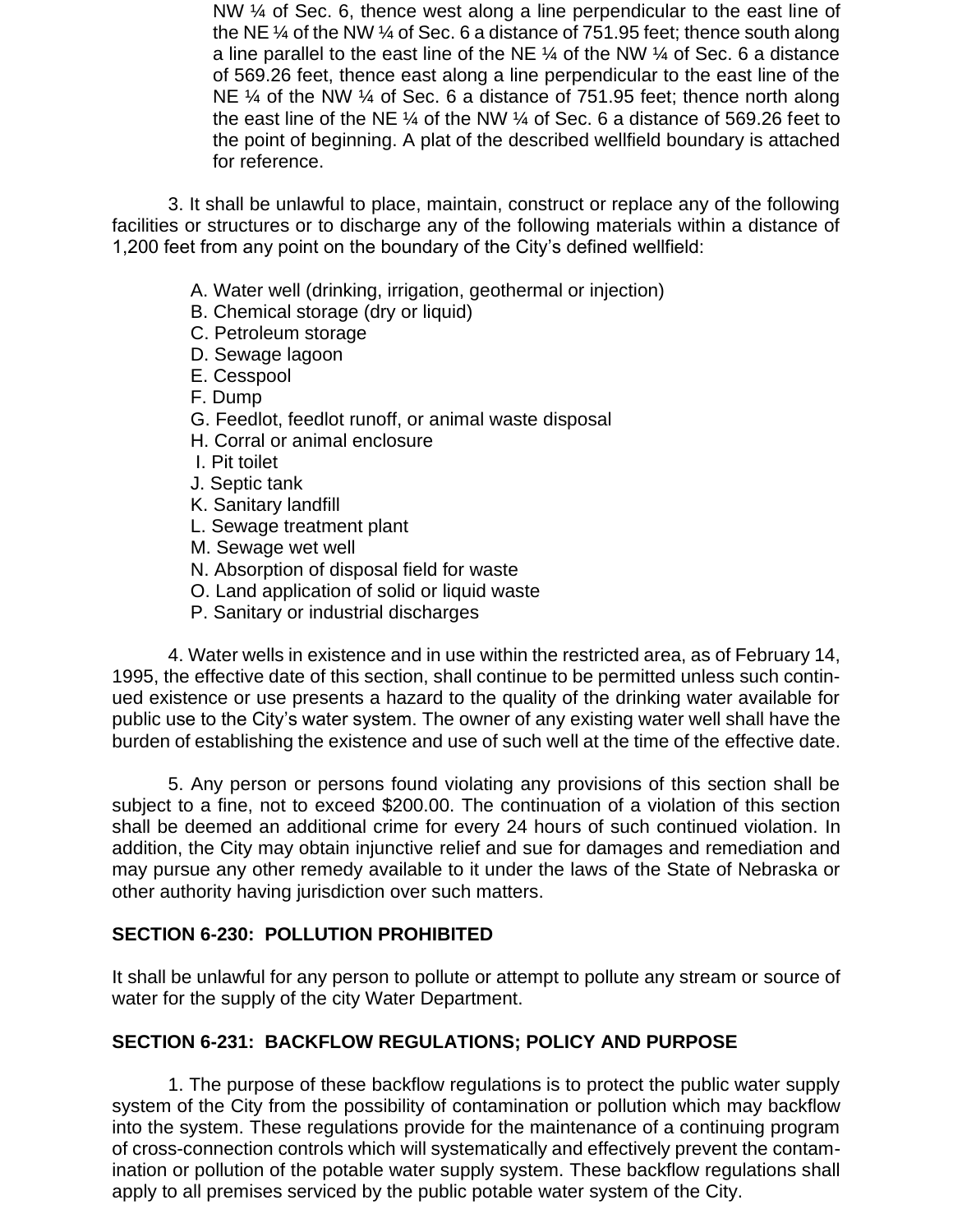2. The duly authorized agent of the City shall be responsible for the implementation of the backflow prevention program as outlined within these regulations. If an approved backflow prevention device is required for the safety of the public water supply system in the judgment of the said agent, then he/she shall give notice in writing to the consumer to install said devices at each recommended location. The said agent shall inspect and approve all installations of the required backflow prevention devices. The costs for purchasing, installing and maintaining a backflow prevention device shall be the responsibility and sole expense of the consumer. The installation of backflow prevention devices, except for outlet fixture vacuum breakers, shall be by a licensed plumber. Annual testing of all double check valves and reduced pressure zone devices shall be performed by the City. If maintenance and repairs are deemed necessary, the owner shall be contacted and issued an order to make all necessary repairs or maintenance. The owner shall complete all maintenance or repairs within 30 days; if not, the owner shall be considered in violation of the backflow regulations and will be subject to disconnection of municipal water service.

3. No person shall install or maintain a water service connection containing crossconnections to a public water supply system or a consumer's potable water supply system unless such cross-connections are abated or controlled in accordance with this rule and as required by the laws and regulations of the Nebraska Department of Health.

4. No water service connection shall be installed or maintained to any premises in which the plumbing system, facilities and fixtures have not been constructed and installed using acceptable plumbing practices considered by the Water Department and the National Plumbing Code as necessary for the protection of health and safety.

5. For the purposes of these backflow prevention regulations, whenever the City or its agent is to make any decisions or interpretations or whenever reference is made to the fact that the City or its agent is to exercise judgment, such decision, interpretation or judgment shall be in accordance with the provisions of these backflow prevention regulations and any other applicable provisions of the municipal code and state and federal laws.

### **SECTION 6-232: BACKFLOW REGULATIONS; DEFINITIONS**

For the purposes of this article, the following terms are defined:

"Air gap separation" shall mean the unobstructed vertical distance through the free atmosphere between the lowest opening from any pipe or faucet supplying water to a tank, plumbing fixture or other device and the flood level rim of the receptacle. An approved air gap shall be at least double the diameter of the supply pipe, measured vertically, above the top of the rim of the receptacle and in no case less than one inch.

"Anti-siphon vacuum breaker" is a device which restricts the backflow of water into a potable water system by a simple check valve. The vacuum is broken by allowing air to enter upstream of the check valve.

"Approved" means that a backflow prevention device or method has been accepted by the City as suitable for the intended use.

"Auxiliary water system" means any water supply system available to the premises other than the public water supply system and includes the water supplied by such system. These auxiliary water systems may include water from another owner's public water supply system, polluted or contaminated water, process fluids, used water or other sources of water over which the City does not have sanitary control.

"Backflow" or "backsiphonage" means the flow of water or other liquids, mixtures or sub-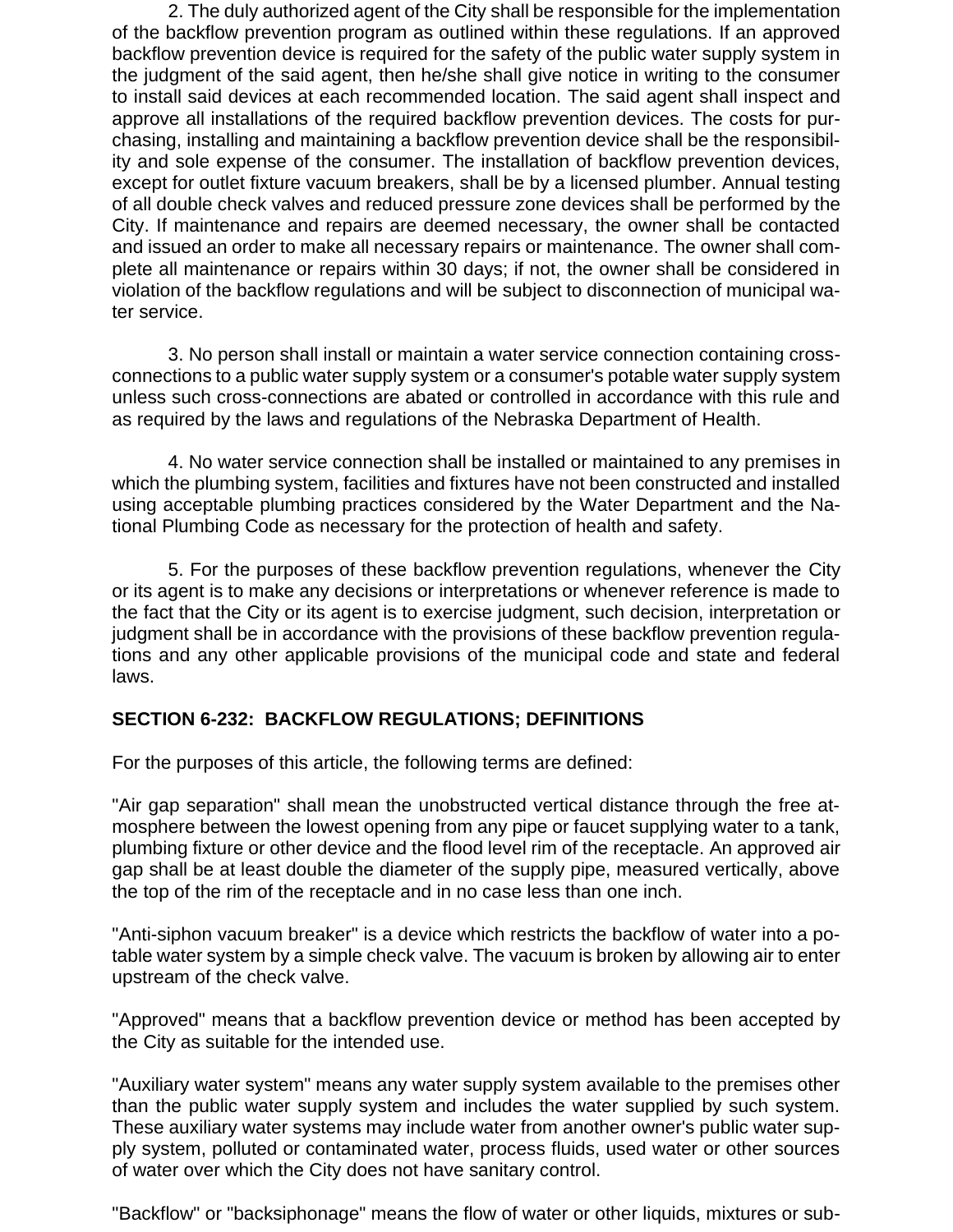stances into the water distribution system from any other source than the intended source of the potable water supply.

"Backflow prevention device" means any device, method or type of construction intended to prevent backflow into a potable water system. Devices such as an approved air gap, double check valve assembly, anti-siphon vacuum breaker or a reduced pressure principle device can be used. These devices must have been approved by the City or its agent.

"Consumer" means the owner or person in control of any premises supplied by or in any manner connected to a public water supply system.

"Consumer's water supply system" means any water supply system located on the consumer's premises supplied by or in any manner connected to a public water supply system. A household plumbing system is considered to be a consumer's water supply system. A fire suppression system is also considered to be a consumer's water supply system.

"Contamination" means an impairment of water quality by sewage or waste to a degree which could cause an actual hazard to the public health through poisoning or through spread of disease by exposure.

"Cross-connection" means any arrangement whereby contamination due to backflow or backsiphonage can occur.

"Degree of hazard" is a term derived from an evaluation of the potential risk to health and the adverse effects upon the potable water system.

"Double check-valve assembly" means an assembly composed of two single, independently acting check valves including 100% closing shutoff ball valves located at each end of the assembly and suitable connections for testing the watertightness of each check valve.

"Health hazard" means any condition, device or practice in a water system or its operation that creates a real or potential danger to the health and well-being of the consumer.

"Interchangeable connection" means an arrangement or device that will allow alternate but not simultaneous uses of two sources of water.

"Licensed plumber" means a person who has obtained the appropriate permit from the City Council to perform plumbing-related work within the city limits.

"Non-potable water" means water not safe for drinking or personal or culinary use or which does not meet the requirements of the Nebraska Department of Health.

"Owner" means the entity delivering water through the public water supply system. The owner is the City of Valley operating through PeopleService, Inc.

"Plumbing hazard" means a plumbing cross-connection in a consumer's potable water system that has not been properly protected by air gap separation or backflow prevention devices.

"Pollution" means the presence in water of any foreign substances (organic, inorganic, or biological) that degrade the quality of water to a degree which does not necessarily cause an actual hazard to the public health but which does adversely and unreasonably affect such waters for any desired use.

"Pollution hazard" means a condition through which an aesthetically objectionable or de-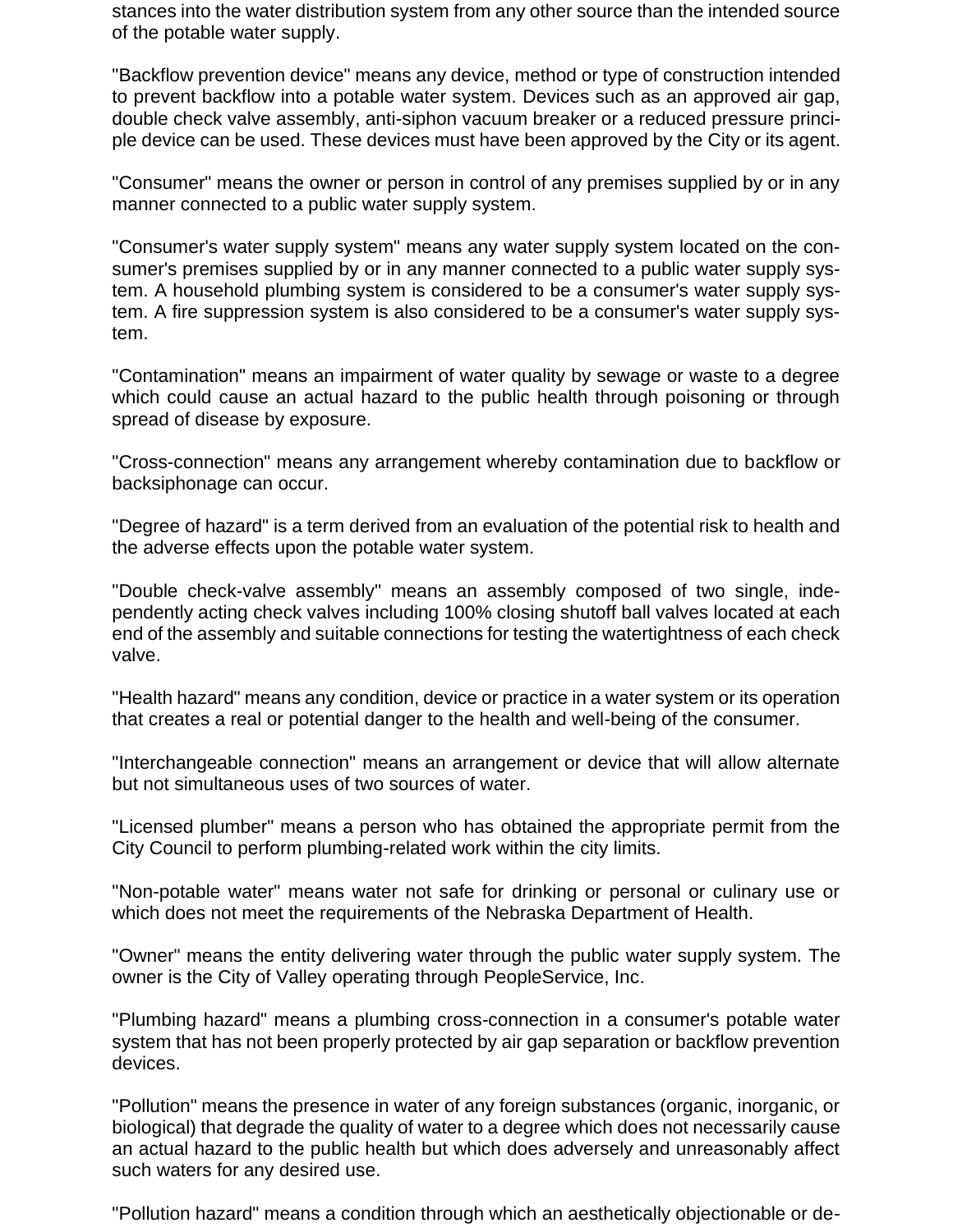grading material not dangerous to health may enter the public water supply system or the consumer's water supply system.

"Potable water" means water which is satisfactory for drinking, culinary and domestic purposes and meets the requirements of the Nebraska Department of Health.

"Public water supply system" means a water supply system designed and intended to provide potable water to a designated consumer. The water supply shall include the water supply source and distribution piping network. "Water supply source" is defined as any artificial or natural accumulation of water used to supply the potable water system. The distribution piping network includes all piping, pumping and treatment devices used to convey an adequate quality and quantity of potable water to the consumer.

"Reduced pressure zone backflow prevention device" means a device containing a minimum of two independently acting check valves together with an automatically operated pressure differential relief valve located between two check valves. During normal flow and at the cessation of normal flow, the pressure between these two checks shall be less than the supply pressure. In case of leakage of either check valve, the differential relief valve, by discharging to the atmosphere, shall operate to maintain the pressure between the check valves at less than the supply pressure. The unit must include 100% closing shutoff ball valves located at each end of the device, and each device shall be fitted with properly located test cocks.

"Service connection" means the terminal end of a service line from the public water system. If a meter is installed at the end of the service line, then the service connection means the downstream end of the meter.

"System hazard" means a condition posing an actual or potential threat of damage to the physical properties of the public's or the consumer's water supply system.

"Used water" means any water supplied by the public water supply system to a consumer's water supply system after it has passed through the service connection and is no longer under the sanitary control of the water supplier.

### **SECTION 6-233: BACKFLOW REGULATIONS; SURVEYS AND INVESTIGATIONS**

1. It shall be the responsibility of the water consumer to conduct or cause to be conducted periodic surveys of water use practices on his/her premises as necessary to determine whether there are actual or potential cross-connections in the his/her water supply system. The City shall have the authority to conduct or cause to be conducted periodic surveys and investigations of water use practices within a consumer's premises to determine whether there are actual or potential cross-connections to the consumer's water supply system through which contaminants or pollutants could backflow into the public water system. The City may conduct these surveys to provide information in determining what level of protection will be necessary to protect the public health and safety.

2. On request by the City, the consumer shall furnish information on water use practices within his/her premises. If the consumer refuses to submit the proper information or to cooperate in obtaining the proper information, the City shall treat the premises as if no appropriate cross-connection survey has been completed, and in such event the consumer shall be required to install an approved backflow prevention device as required in Section 6-238.

3. The duly authorized agent of the City shall have the right to enter any premises served by the public water supply system at all reasonable times for the purpose of making surveys and investigations of water use practices. In order to inspect any premises, said agent shall give notice setting forth a proposed date and time to the consumer at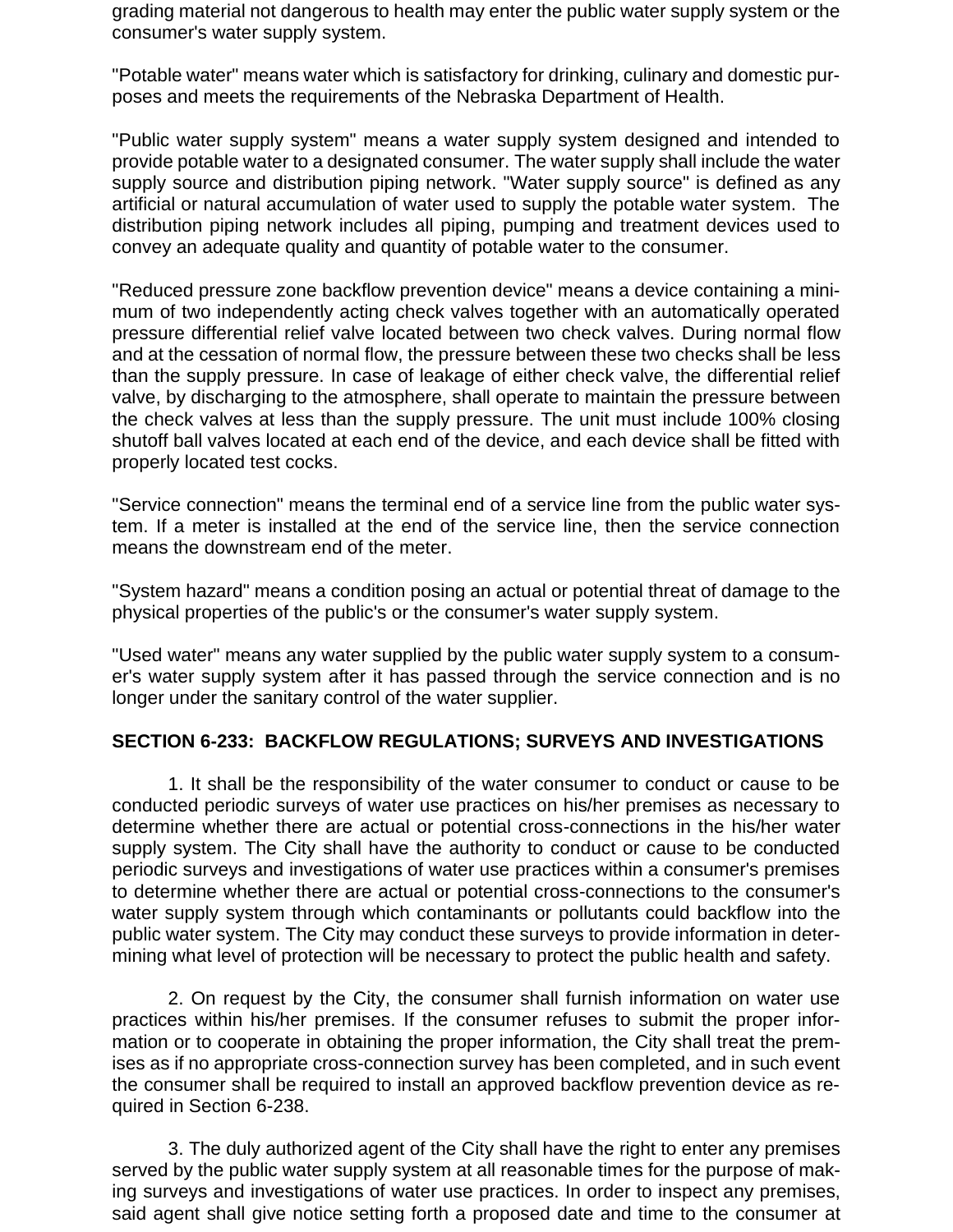least ten days in advance. If the consumer cannot make the premises available for inspection at the proposed date and time, the consumer shall contact the City and arrange for another date and time for the inspection. If the City and the consumer cannot agree on a date and time, then the City shall treat the premises as if no appropriate crossconnection survey has been completed, and in such event the consumer shall be required to install an approved backflow prevention device as required in Section 6-238.

4. The City Council is hereby appointed as a hearing board to hear differences between its duly authorized agent and any consumer on matters concerning interpretation and execution of the provisions of this ordinance by the said agent. Any consumer aggrieved by being required to pay the expense of installing, furnishing and/or maintaining a backflow prevention device may, within 14 days of the act or event causing the grievance, request a hearing in writing to present such grievance to the hearing board. Said board shall schedule the matter for hearing within 30 days and provide written notice of the meeting by first class mail to the consumer. The notice shall be mailed to the consumer at least seven days and not more than 21 days before the hearing. At the hearing, the consumer shall first state the nature of the grievance and the City's agent shall be entitled to respond thereto, whereupon the hearing board shall render its decision which will be binding upon the consumer and the said agent.

### **SECTION 6-234: BACKFLOW REGULATIONS; WHERE PROTECTION IS REQUIRED**

1. An approved backflow prevention device shall be installed between the service connection and the point of potential backflow into a consumer's water supply system when in the judgment of the City a health, plumbing, pollution or system hazard exists.

2. An approved backflow prevention device shall be installed when the following conditions are found by the City to exist:

- A. Premises on which any substance is handled in such a fashion as to create an actual or potential hazard to the public water supply system. This shall include premises having sources or systems containing process fluids or waters originating from the public water supply system which are no longer under the sanitary control of the owner;
- B. Premises having internal cross-connections that, in the judgment of the City, are not correctable, or there exist intricate plumbing arrangements which make it impracticable to determine whether or not cross-connections exist;
- C. Premises where, because of security requirements or other prohibitions or restrictions, it is impossible or impractical to make a complete cross-connection survey;
- D. Premises having a repeated history of cross-connections being established or re-established;
- E. Premises having more than one customer service connection, which could constitute a potential cross-connection.

3. An approved backflow prevention device shall be installed on each service line to a customer's water supply system serving the following types of facilities, unless the City determines that no health, pollution or system hazard to the public water supply system exists:

> A. Hospitals, mortuaries, dental clinics, nursing and convalescent homes, medical buildings.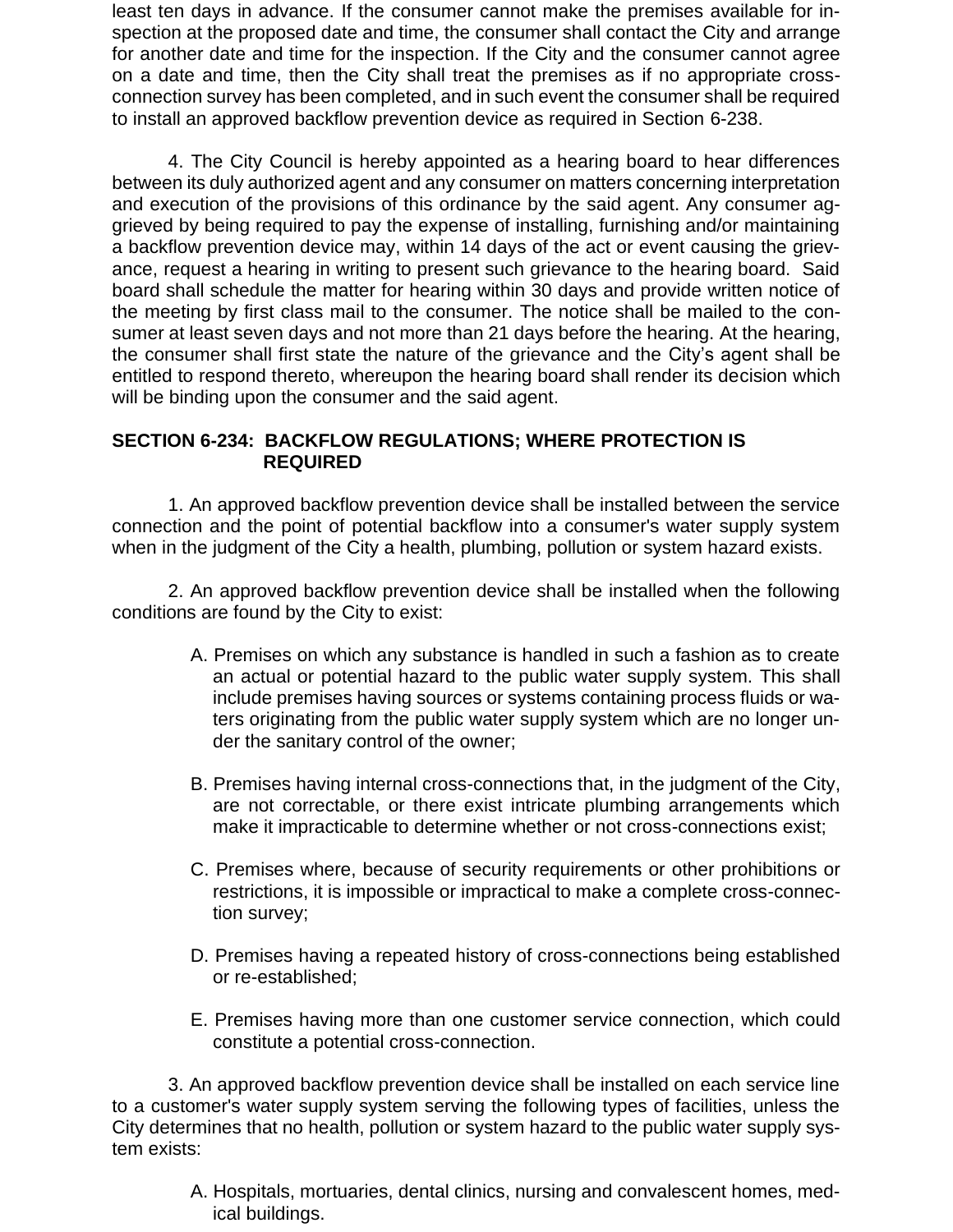- B. Testing laboratories, film laboratories, film development facilities.
- C. Sewage treatment plants, sewage pumping stations, or storm water pumping stations.
- D. Food or beverage processing plants.
- E. Chemical plants.
- F. Metal de-greasing, plating industries, machine tool plants, die and metal processing or productions.
- G. Chemical and petroleum processing or storage plants.
- H. Car washes, automobile servicing facilities.
- I. Lawn irrigation systems and swimming pools.
- J. Laundries and dry cleaners.
- K. Packing houses.
- L. Power plants.
- M. Premises having radioactive materials such as laboratories, industries, hospitals.
- N. Rendering plants.
- O. Premises having a water recirculating system as used for boilers or cooling systems.
- P. Veterinary establishments, kennels, feedyards, stables, rodeo grounds, stockyards, pet grooming salons.
- Q. Beauty salons, barbershops, massage parlors, health clubs.
- R. Fire suppression systems.
- S. Multi-storied buildings greater than three stories in height.
- T. Schools, universities, colleges.
- U. Other commercial or industrial facilities which may constitute potential crossconnection sites.

### **SECTION 6-235: BACKFLOW REGULATIONS; TYPE OF PROTECTION REQUIRED**

1. The type of protection required under Section 6-238(1) and 6-238(2) of this article shall depend on the degree of hazard that exists, as follows:

- A. An approved air gap separation or an approved reduced pressure principle backflow prevention device shall be installed where a public water supply system may be contaminated with any substance that could cause a system hazard or health hazard.
- B. An approved double check valve assembly shall be installed where a public water supply system may be contaminated with any substance that could cause a pollution hazard.
- C. An approved reduced pressure principle backflow prevention device shall be installed at the service connection where a plumbing hazard exists.
- D. In the case of any premises where, because of security requirements or other prohibitions, it is impossible or impractical to make a complete cross-connection survey of the consumer's potable water system, a reduced pressure principle backflow prevention device shall be installed at the service connection.

2. An approved anti-siphon vacuum breaker may be used as a backflow prevention device where it is not subjected to back pressures. This device shall not be used for applications where water flow is expected to be continuous for 12 or more hours. The device shall be installed ahead of the potential source of contamination on the discharge side of the last control valve. It shall be placed at the least 6" above the highest point reached by any water passing through the potential source of contamination. Typically this type of device is used for such equipment as lawn sprinklers, water-cooled compressors or other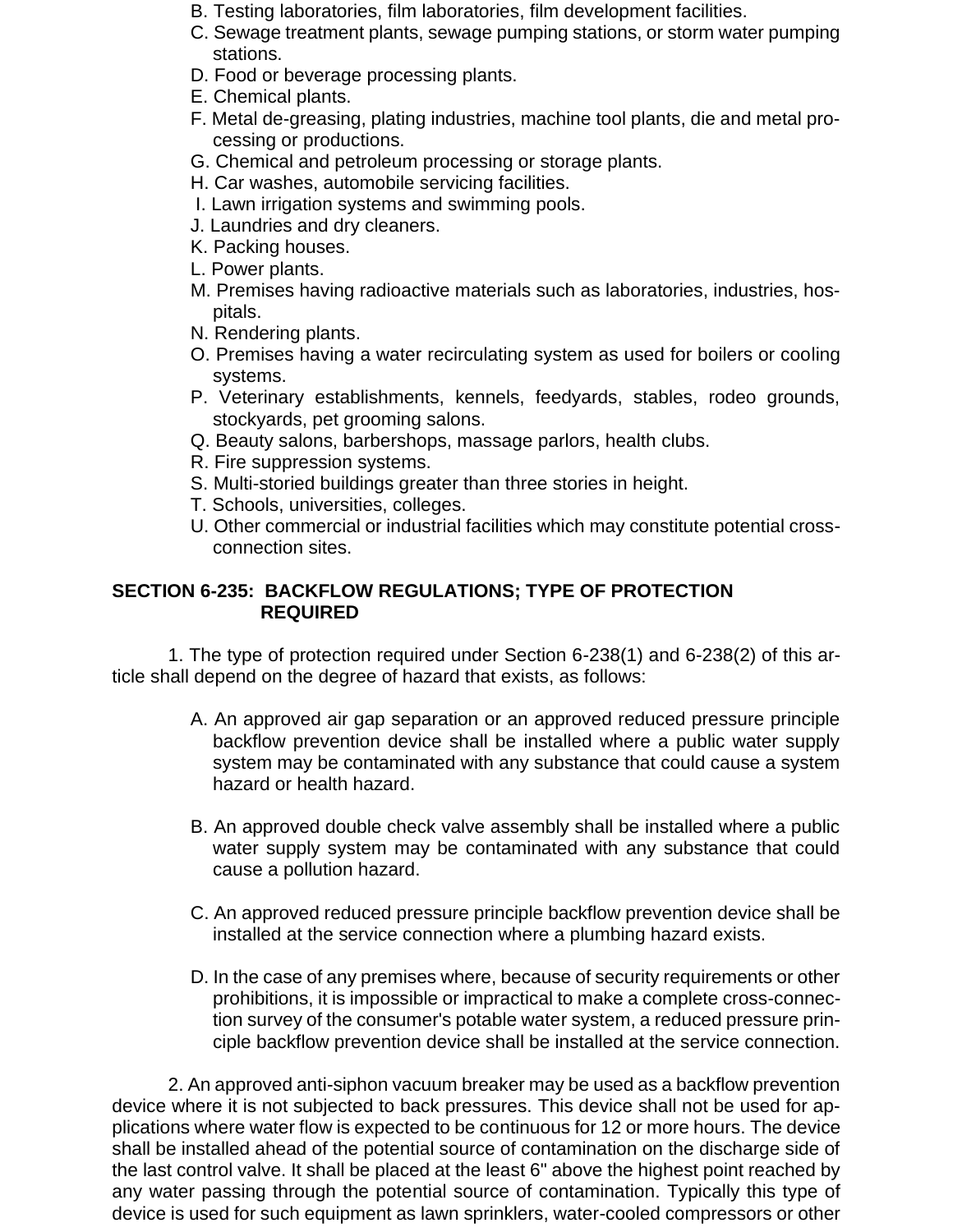water-cooled equipment.

### **SECTION 6-236: BACKFLOW REGULATIONS; PREVENTION DEVICES**

1. Any approved backflow prevention device required by Section 6-238 shall be installed at a location and in a manner approved by the City. The consumer, at his/her sole expense, shall obtain and install said approved backflow prevention device within 90 days of notice and as directed by the City.

2. Existing backflow prevention devices approved by the City prior to the effective date of this rule and which are properly maintained shall, except for inspection, testing and maintenance requirements, be excluded from the requirements of Section 6-240(1), but only if the City determines that the devices will satisfactorily protect the public water supply system. If deemed necessary for proper testing, 100% closing shutoff ball valves for testing shall be provided on existing backflow prevention devices. If the City determines that an existing backflow prevention device requires replacement, it shall be replaced with an approved backflow prevention device.

### **SECTION 6-237: BACKFLOW REGULATIONS; BOOSTER PUMPS**

No person shall install or maintain a water service connection to any premises where a booster pump has been installed on the service line to or within such premises unless such booster pump is equipped with a low pressure cutoff designed to shut off the booster pump when the pressure in the service line on the suction side of the pump drops to 20 pounds per square inch gauge or less. It shall be the duty of the water consumer to maintain the low pressure cutoff device in proper working order.

### **SECTION 6-238: BACKFLOW REGULATIONS; YARD HYDRANTS**

1. The installation of yard hydrants where water is available or accessible for drinking or culinary purposes and which have drip openings below the ground surface is prohibited unless such hydrants are equipped with an approved device to prevent entrance of ground water into chambers connected with the water supply.

2. Yard hydrants or hose bibs which would be used by the consumer to provide water to mix pesticides, fertilizer or other chemicals for direct use or aerial application to surface areas shall be equipped with an anti-siphon vacuum breaker.

3. All underground lawn and garden sprinkler systems shall be equipped with an approved backflow prevention device.

### **SECTION 6-239: BACKFLOW PREVENTION; INSTALLATION**

1. Backflow prevention devices required by this policy shall be installed at a location and in a manner approved by the City or its authorized representative. All devices shall be installed at the expense of the consumer unless the City or its authorized representative agrees otherwise.

2. Backflow prevention devices installed at the service connection shall be located on the consumer's side of the water meter (if one is installed) or the corporation stop, as close to the meter or corporation stop and prior to any other connection.

3. Backflow prevention devices shall be installed (A) according to manufacturer's recommendations; (B) where conveniently accessible for maintenance and testing; (C) where protected from freezing; and (D) where no part of the device will be submerged or subject to flooding by any fluid.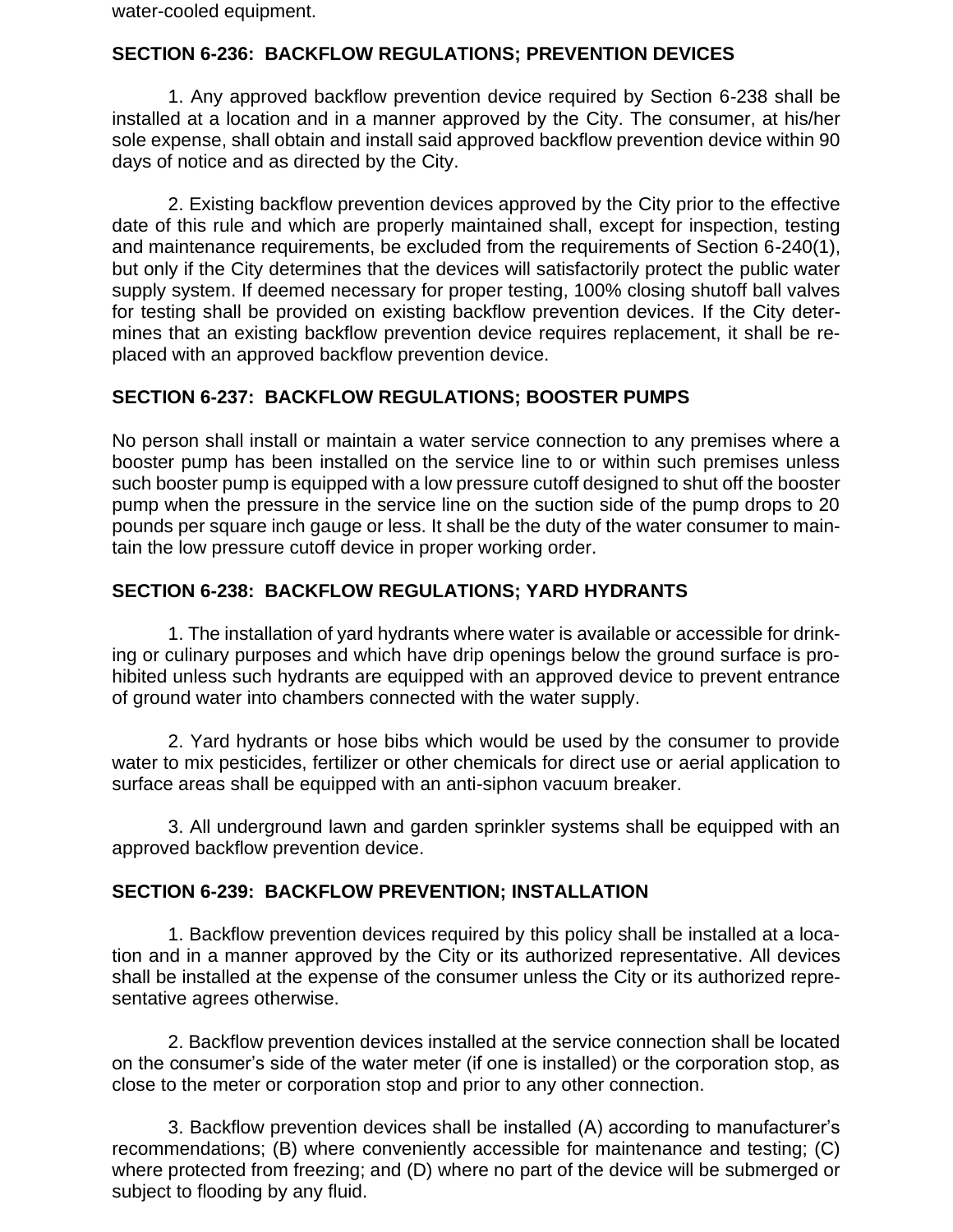#### **SECTION 6-240: BACKFLOW PREVENTION; TESTING**

Backflow and backsiphonage prevention devices designed to be tested shall be tested for proper operation annually or when necessary in the opinion of the City or its authorized representative. Testing and repair must be done by a certified (Grade 6) backflow tester. Actual testing shall be at the expense of the consumer unless the City or its authorized representative agrees otherwise. Any required maintenance or repairs shall be at the expense of the consumer and subject to the approval of the City. If testing shall require entry into the premises, the City's authorized representative shall give notice setting forth a proposed date and time to the consumer at least ten working days in advance by first class mail, return receipt requested. If the consumer cannot make the appointment, he/she shall contact the City's authorized representative to arrange another date and time.

### **SECTION 6-241: BACKFLOW PREVENTION; AUTHORIZED REPRESENTA- TIVE, AUTHORITY**

The authorized representative shall have the authority to issue any order consistent with the provisions of these regulations in order to protect the public health and safety. Any order of the authorized representative shall be in writing and shall clearly state the nature of the order and compliance requirements and shall set a reasonable date by which compliance must be met. All orders will be mailed by certified mail with return receipt requested.

## **SECTION 6-242: BACKFLOW PREVENTION; APPEALS**

In the event that it is claimed that (1) the true intent and meaning of these regulations has been wrongfully interpreted by the authorized representative; (2) the time allowed for compliance with any order of the authorized representative is too short; or (3) conditions peculiar to a particular premises make it unreasonably difficult to meet the literal requirements prescribed by this article, the owner may file a written notice of appeal with the city clerk within ten days after the decision or order of the authorized representative has been made. When appealed to, the City Council shall hear all appeals and shall have the power and authority to modify the decision or order of the authorized representative. Such a decision shall be final, subject only to any remedy which the aggrieved party may have at law or equity. Any appeal shall be in writing and shall state the reason for the appeal.

## **SECTION 6-243: BACKFLOW PREVENTION; VIOLATIONS**

The City or its authorized representative shall deny or discontinue water service to any premises or any consumer (1) wherein any backflow prevention device required by this policy is not installed, tested and maintained in a manner acceptable to the City or its authorized representative; (2) if it is found that the backflow prevention device has been removed or bypassed, or (3) if an unprotected cross-connection exists. Water service to such premises shall not be restored until the consumer is in compliance with these crossconnection regulations to the satisfaction of the City or its authorized representative.

# **SECTION 6-244: BACKFLOW PREVENTION; LIABILITY CLAIMS**

The authorized representative shall be relieved from personal liability. The City shall hold harmless the authorized representative, when acting in good faith and without malice, from all personal liability for any damage that may occur to any person or property as a result of any act required or authorized by this title or by reason of any act or omission of the authorized representative in the discharge of his/her duties hereunder. Any suit brought carrying out the provisions of the title shall be defended by the City or its insurance carrier, if any, through final determination of such proceedings.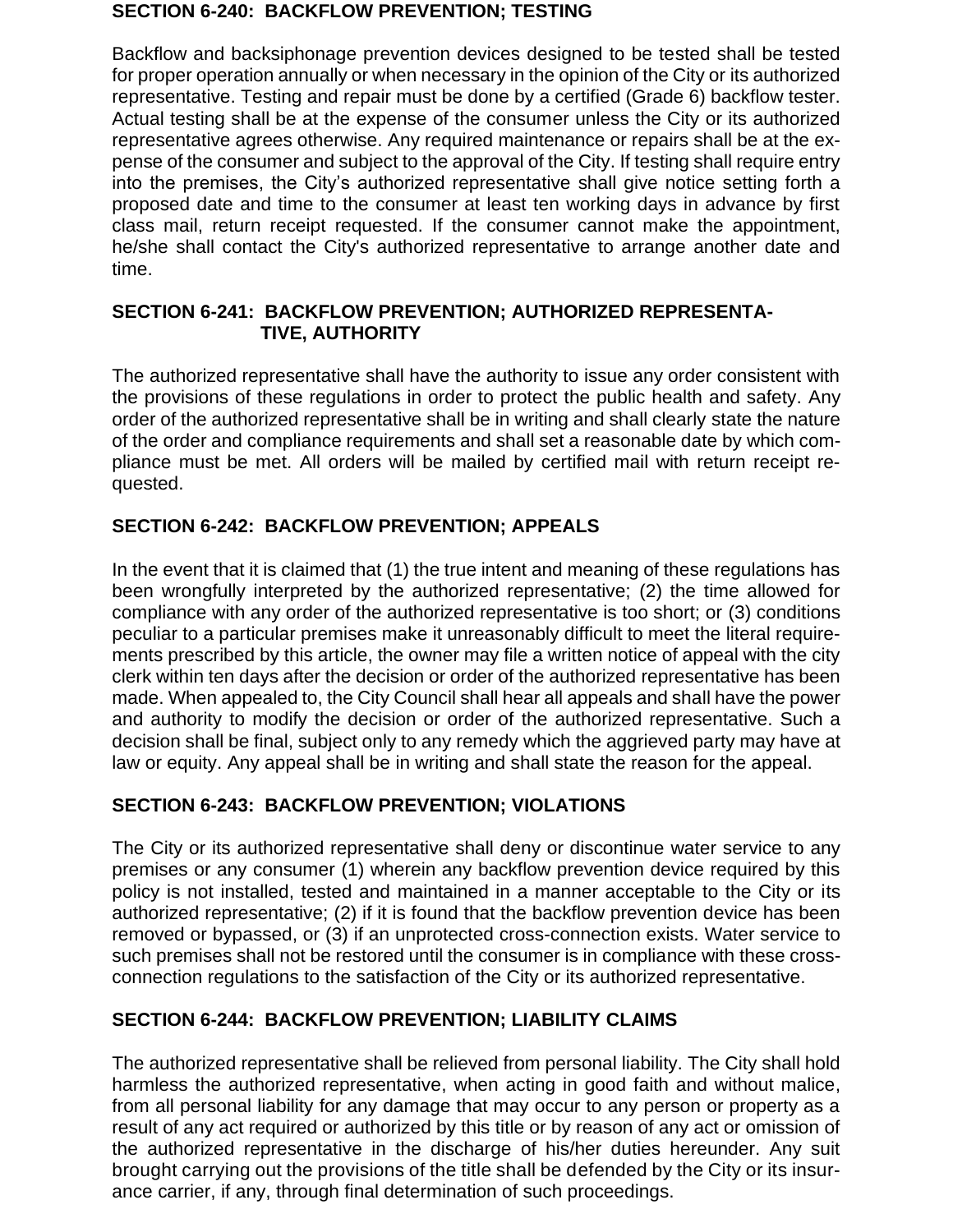### **ARTICLE III – SEWER DEPARTMENT**

### **SECTION 6-301: OPERATION AND FUNDING**

The City owns the sewer system and operates the same through an operations and maintenance agreement with PeopleService, Inc. The City Council, for the purpose of defraying the cost of the management and maintenance of the sewer system, may each year levy a tax not exceeding the maximum limit prescribed by state law on the actual valuation of all real estate and personal property within the corporate limits that is subject to taxation. The revenue from the said tax shall be known as the Sewer Maintenance Fund and shall remain in the custody of the city treasurer. The Council shall by ordinance set the rates to be charged. A copy of the rates shall be filed in the office of the city clerk for public inspection at any reasonable time.

### **SECTION 6-302: TERMS DEFINED**

"Biological oxygen demand" shall mean the quantity of oxygen utilized in the biochemical oxidation of organic matter under standard laboratory procedure in five days at 20 degrees C., expressed in parts per million by weight.

"Building or house drain" shall mean that part of the lowest horizontal piping of a drainage system which receives the discharge from soil, waste and other drainage pipes inside the walls of the building and conveys it to the building sewer, beginning five feet outside the inner face of the building wall.

"Building or house sewer" shall mean the extension from the building drain to its connection with the main sewer.

"Combined sewer" shall mean a sewer that receives both surface runoff and sewage.

"Easement" shall mean an acquired legal right for the specific use of land owned by others.

"Garbage" shall mean solid wastes from the domestic and commercial preparation, cooking and dispensing of food and from the handling, storage and sale of produce.

"Industrial wastes" shall mean the liquid wastes from industrial manufacturing processes, trade or business as distinct from sanitary sewage.

"Local ventilating pipe" shall mean any pipe through which foul air is removed from a room or fixture.

"Natural outlet" shall mean any outlet into a watercourse, pond, ditch, lake or other body of surface or groundwater.

"pH" shall mean and include the logarithm of the reciprocal of the weight of hydrogen ions in grams per liter of solution.

"Plumbing fixtures" shall mean receptacles intended to receive and discharge water or water-carried wastes into the sewer system with which they are connected.

"Properly shredded garbage" shall mean the wastes from the preparation, cooking and dispensing of food that have been shredded to such a degree that all particles will be carried freely under the flow conditions normally prevailing in public sewers, with no particle greater than one-half inch in any dimension.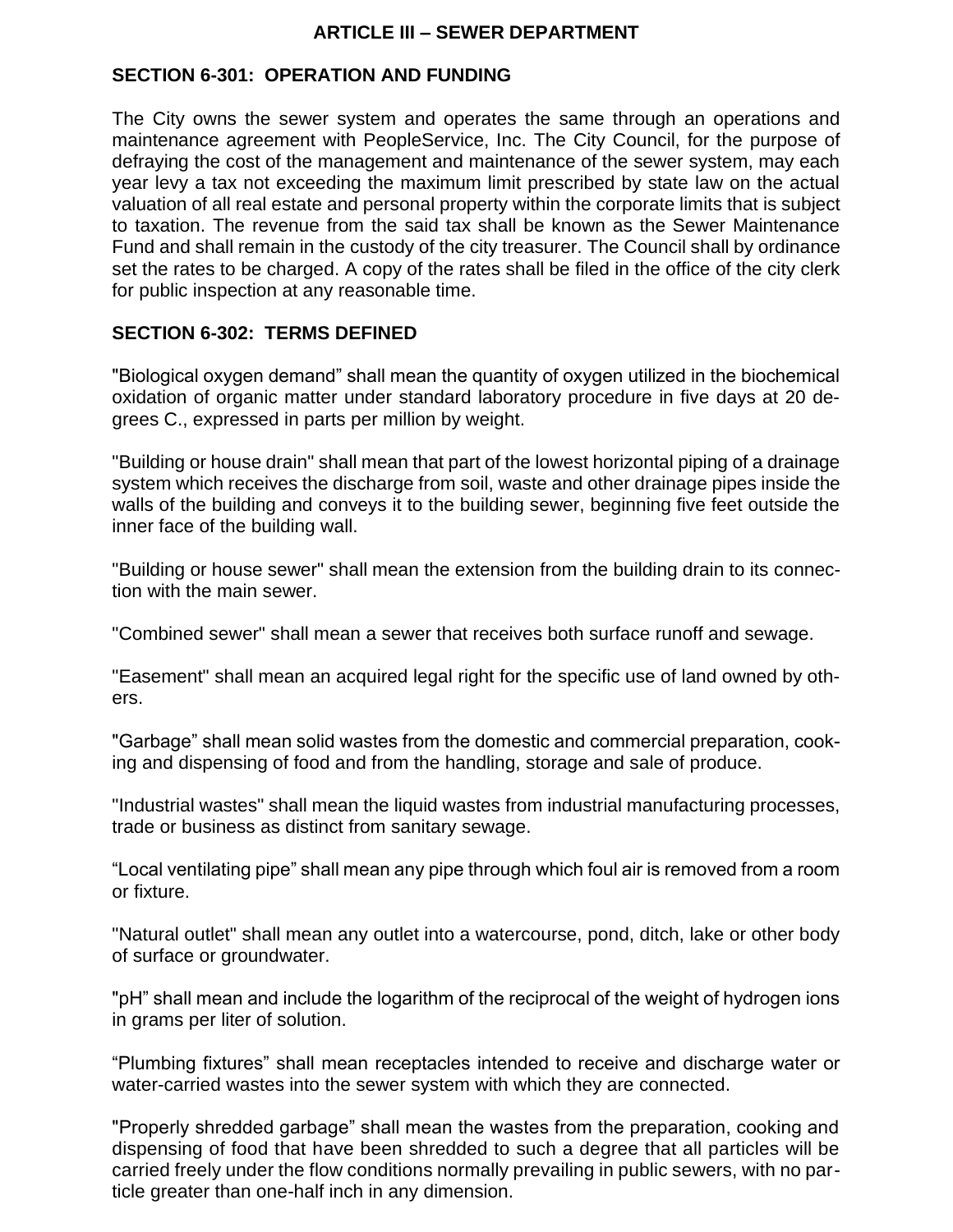"Public sewer" shall mean a sewer in which all owners of abutting properties have equal rights and is controlled by public authority.

"Sanitary sewer" shall mean and include a sewer which carries sewage and to which storm, surface and ground waters are not intentionally admitted.

"Sewage" means and includes a combination of the water-carried wastes from residences, business buildings, institutions and industrial establishments, together with such ground, surface and storm waters as may be present.

"Sewage treatment plant" shall mean any arrangement of devices and structures used for treating sewage.

"Sewer system" or "sewerage facilities" shall mean all facilities for collecting, pumping, treating and disposing of sewage.

"Slug" shall mean any discharge of water, sewage or industrial waste which in concentration of any given constituent or in quantity of flow exceeds more than five times the average 24-hour concentration or flows during normal operation for any period of duration longer than 15 minutes.

"Soil pipe" shall mean any pipe which conveys the discharge of water closets with or without the discharge from other fixtures to the house or building drain.

"Storm sewer" shall mean a sewer which carries storm and surface waters and drainage, but excludes sewage and industrial wastes other than unpolluted cooling water.

"Suspended solids" shall mean and include solids that either float on the surface of, or are in suspension, in water, sewage or other liquids, and are removable by laboratory filtering.

"Trap" shall mean a fitting or device so constructed as to prevent the passage of air or gas through a pipe without materially affecting the flow of sewage or waste through it.

"Trap seal" shall mean the vertical distance between the crown weir and the dip of the trap.

"Vent pipe" shall mean any pipe provided to ventilate a house or building drainage system and to prevent trap siphonage and back pressure.

"Waste pipe" shall mean any pipe which receives the discharge of any fixture, except water closets, and conveys the same to the house drain, soil pipe, or waste stack.

"Watercourse" shall mean a natural or artificial channel in which a flow of water occurs either continuously or intermittently.

### **SECTION 6-303: SEWER CONTRACT; NOT TRANSFERABLE**

1. The City, through the Sewer Department, shall furnish sewer services to persons within its corporate limits whose premises abut a street or alley in which a commercial main is now or may hereafter be laid. The rules, regulations and sewer rental rates in this article shall be considered a part of every application hereafter made for sewer service and the contract between every customer now or hereafter served. Without further formality, the making of an application on the part of any applicant or the use of sewer service by present customers shall constitute a contract between the customer and the City, to which said contract both parties are bound.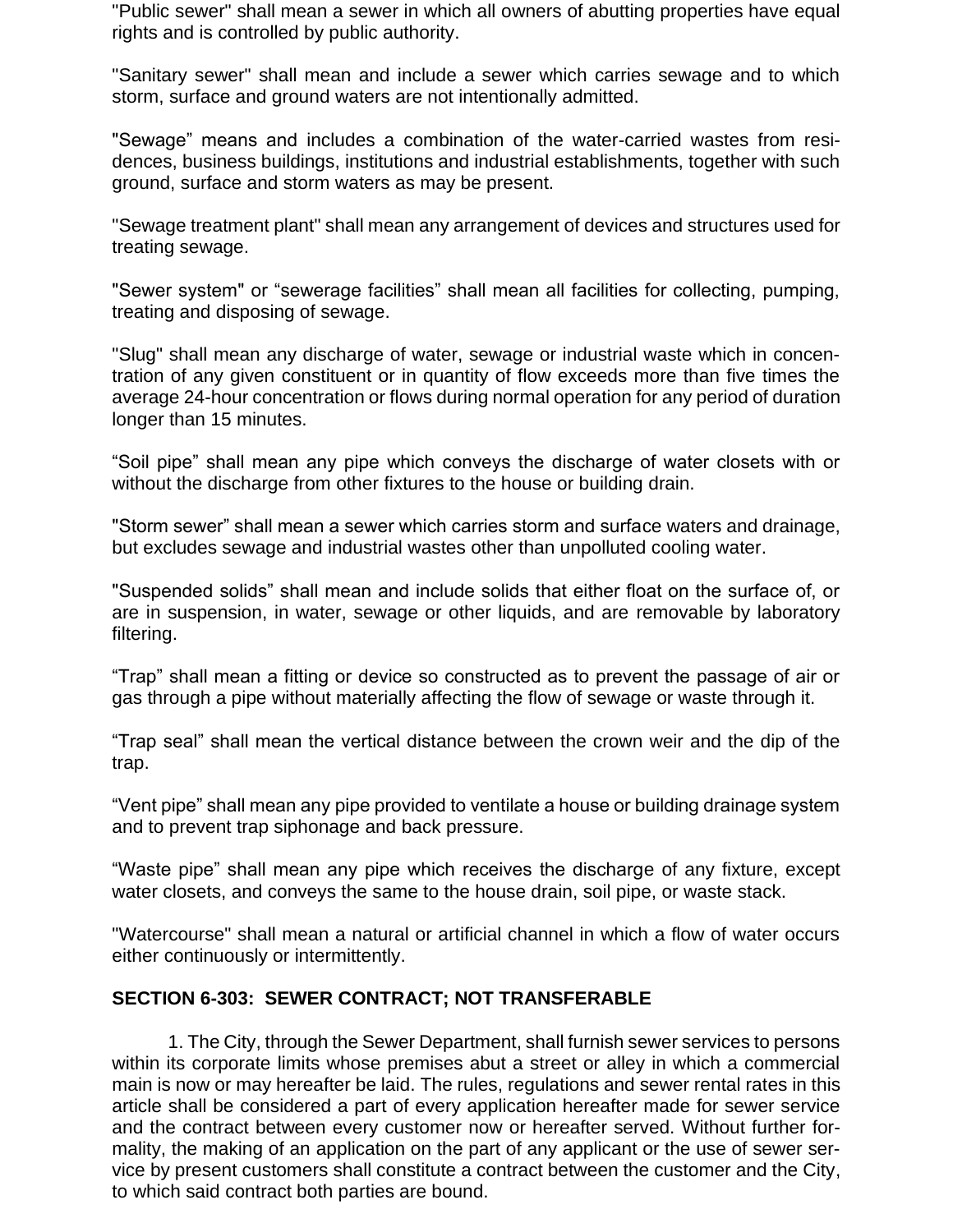2. Contracts for sewer service are not transferable. Any person wishing to move from one location to another in the City shall make a new application and sign a new contract. If any customer shall sell, dispose of or move from the premises where service is furnished, or if the said premises are destroyed by fire or other casualty, he/she shall at once inform the City, who shall cause the sewer service to be shut off from the said premises. If the customer should fail to give notice, he/she shall be charged for that period of time until the City is otherwise advised of such circumstances.

### **SECTION 6-304: MANDATORY HOOKUP**

1. Upon written notice by the City, the property owner, occupant or lessee of any premises within 300 feet of any sewer main shall cause the said building to be connected with the sewer system and equipped with inside sewerage facilities. Every building hereafter erected shall be connected with the sewer system at the time of its construction.

2. In the event that any property owner, occupant or lessee shall neglect, fail or refuse to make connection with the city sewer system within a period of ten days after notice to do so has been given by registered mail or by publication in a newspaper in or of general circulation in the City, the City Council shall have the power to cause the same to be done, to assess the cost thereof against the property, and to collect the assessment thus made in the manner provided for collection of other special taxes and assessments.

## **SECTION 6-305: UNLAWFUL DISCHARGE OF WASTES**

It shall be unlawful to discharge any sewage or other polluted waters to any natural outlet within the City or within one mile of the corporate limits thereof, or in any area under the jurisdiction of said city, except where suitable treatment has been provided in accordance with provisions of this article.

## **SECTION 6-306: CESSPOOLS, PRIVIES AND SEPTIC TANKS PROHIBITED**

Except as provided in Sections 6-328 through 6-333, it shall be unlawful to construct or maintain any privy, privy vault, septic tank, cesspool or other facility intended or used for the disposal of sewage.

## **SECTION 6-307: CONNECTIONS AND EXTENSIONS**

1. The City shall approve all connections and extensions to its sanitary sewer system. The City shall determine the capacity of all existing public sewers and the suitability of new connections and shall approve the capacity, sizing and routing of all new public sewers proposed for connection or extension to the sanitary sewer system. The City shall also determine the service area of all trunk and interceptor sewers and may require oversizing of any sewer to accommodate future projected growth.

2. The City may extend its sanitary sewer system into unserved areas in accordance with all available statutory procedures, including the establishment of sanitary sewer extension districts. The City shall levy special assessments for the cost of said extensions upon property specially benefited by the sewer extension.

3. The City may allow a private development or entity to extend the city sanitary sewer system into unserved areas. Any such extension shall be in accordance with approval by the City and the Nebraska Department of Environmental Quality. The City shall approve all sewer extension main sizes, including oversizing as determined solely by the City. The costs of the extension shall be borne by the private development or entity. Upon completion and final acceptance, the extension shall become the property of the City. No "pioneering" rights or provisions to recoup any portion of the costs of the extension shall be granted or allowed for the private development or entity making the extension.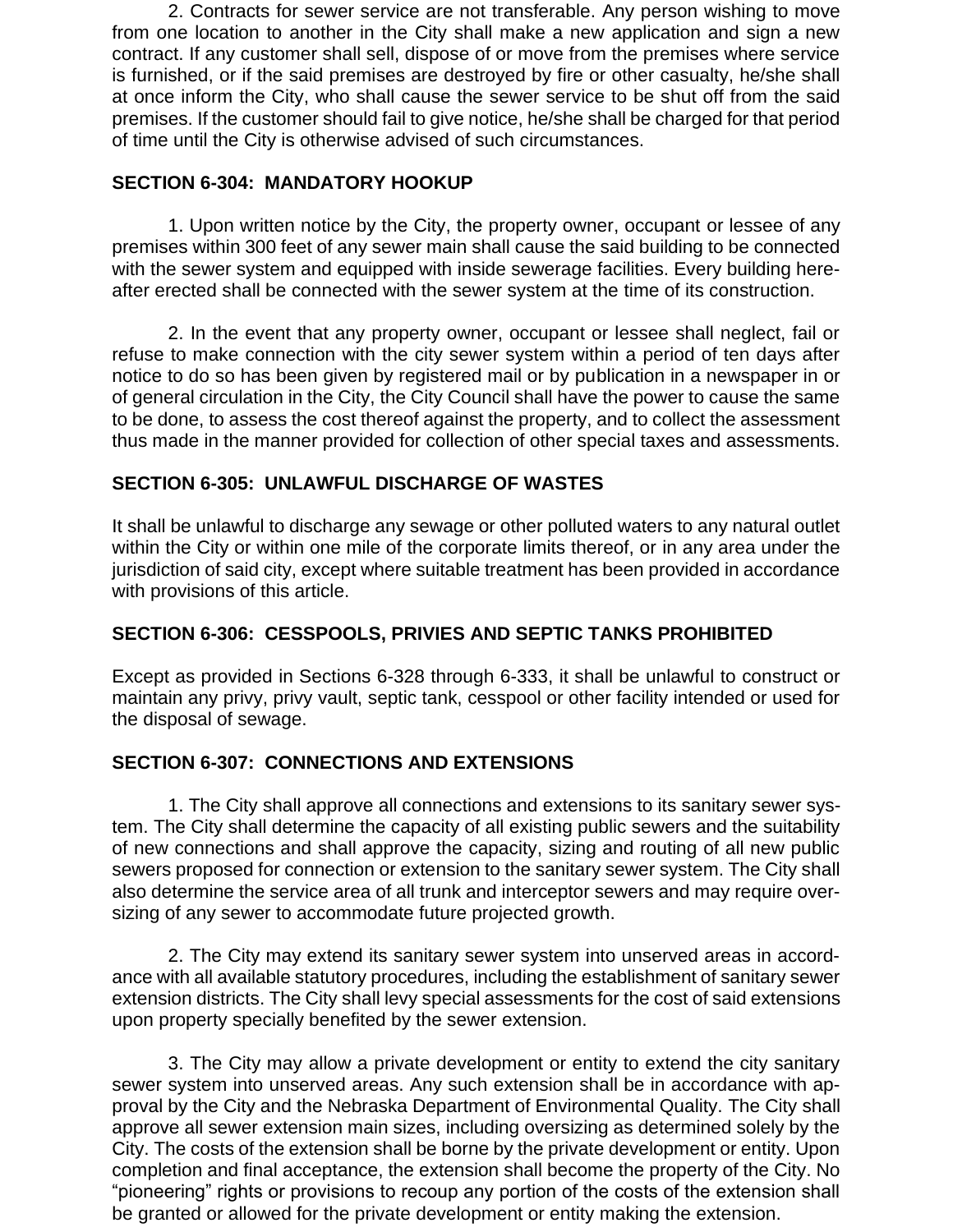#### **SECTION 6-308: SERVICE TO NONRESIDENTS**

Any person whose premises are located outside the corporate limits of the City and who desires to install a house or building sewer that will be connected with the city sewer system shall file a written application with the city clerk for a permit for such connection, setting forth the name of the owner, occupant or lessee of the premises, the use to which the property is devoted and such other information as the City may require. The City Council may approve or deny such application in its absolute discretion. If the Council approves the application, it may do so by attaching to such approval whatever conditions it determines necessary.

## **SECTION 6-309: SPECIAL COLLECTION SYSTEM EXTENSION FEE**

1. The customer, upon approval of his/her application for sewer service, shall pay a special collection system extension fee to the city Sewer Department, if required. Such fee shall be charged only to customers seeking to connect to the municipal sewer system in areas whose property was not included within a previously created Sanitary Sewer Extension District and was not charged by way of special assessments for the benefit of the sanitary sewer extension made in that district.

2. The amount of the special collection system extension fee shall be (A) based on the balance of the cost of construction of the sanitary sewer extension improvements not assessed to other property and (B) apportioned to the applicant according to the area to be benefited by the connection to the system. The entire amount of the special collection system extension fee shall be paid in full before a sewer connection shall be approved.

## **SECTION 6-310: CLASSIFICATION**

The City Council may classify the customers of the Sewer Department for the purpose of establishing rental fees, provided that such classifications are reasonable and do not discriminate unlawfully against any consumer or group of consumers.

## **SECTION 6-311: RATE SETTING; DEFINITIONS**

The following definitions apply to this article:

"Residential" shall mean single family units, individual apartments, duplex units, multifamily units, individual mobile home units.

"Institutional" shall mean schools, nursing homes, assisted living facilities.

"Industrial" shall mean customers engaged in manufacturing of goods or products.

"Small Business" shall mean customers, except Residential, Institutional and Industrial, using 10,000 gallons or less per month of metered water.

"Commercial" shall mean customers, except Small Business, Residential, Institutional and Industrial, using 10,000 gallons or more per month of metered water.

## **SECTION 6-312: RATE SETTING; CHARGES; REVIEW OF RATES; APPEALS**

1. Customers (as defined in Section 6-311 herein) of the Sewer Department shall be charged the following monthly rates for the use of sewer services:

| <b>Residential and Small Business</b>                  |       |  |
|--------------------------------------------------------|-------|--|
| Minimum monthly charge, 0 - 2,000 gallons              | 28.17 |  |
| Variable rate, 2,001 gallons & over, per 1,000 gallons | 4.36  |  |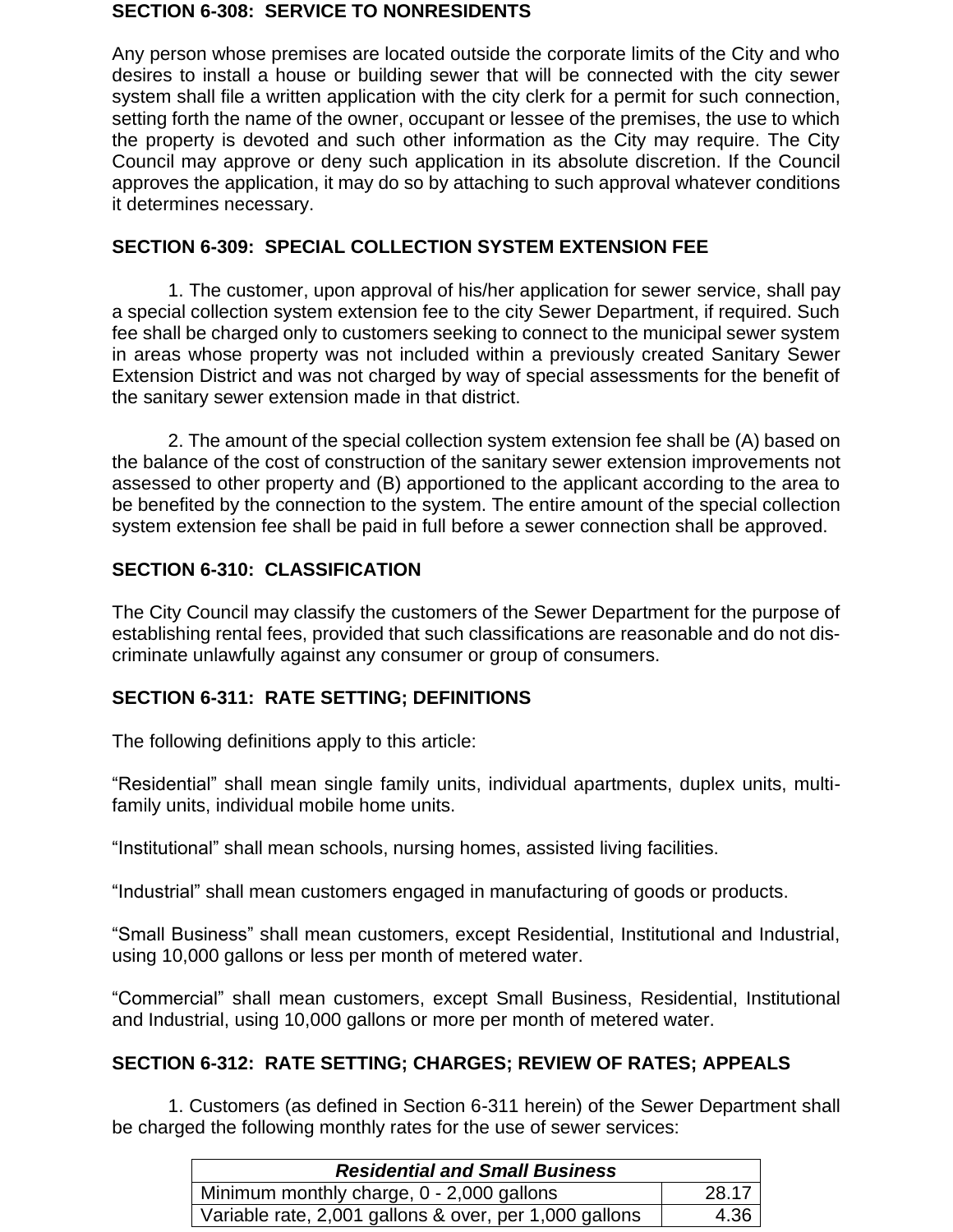| <b>Institutional and Commercial</b> |        |  |
|-------------------------------------|--------|--|
| Fixed monthly charge                | 58.05  |  |
| Variable rate, per 1,000 gallons    | 4.49   |  |
| <i><b>Industrial</b></i>            |        |  |
| Fixed monthly charge                | 116.09 |  |
| Variable rate, per 1,000 gallons    |        |  |

2. For residential and small business customers inside and outside the city limits who are on city metered water, the monthly charge for the 12-month period following April 1 each year shall be computed from average water consumption during the preceding December, January and February for that property based on water meter readings. Until consumptive history is properly established, the pre-charge shall be based on a predetermined monthly average residential and small business water usage of similar type.

3. Institutional and commercial users shall have their monthly sewer charges based on actual water consumption for each month, based on water meter readings. Industrial users shall have their monthly sewer charges based on metered readings.

4. The rates fixed by this section shall be reviewed annually by the City Council and shall be adjusted for the purpose of providing for the payment of expenses of maintenance, operation and repair of the sewer system.

5. A water metered customer who has had a water leak causing heavy usage during the rate setting months may, with proper documentation, appeal to the city administrator for a rate adjustment within 60 days after the April billing. The city administrator, utility billing clerk and a council member appointed annually will meet with the customer and review his/her usage history to determine if a rate adjustment is warranted. A rate adjustment would defer to the prior year's rate, or the rate of the average customer/household of the customer's size, whichever is lower. The customer will be informed of the decision in writing. The new rate will become effective with the next month's billing. A listing of rate adjustments will be provided to the mayor and City Council annually. (Am. by Ord. Nos. 562, 4/8/08; 565, 8/12/08; 621, 4/12/11; 645; 4/9/13; 675, 4/14/15; 691, 4/12/16)

### **SECTION 6-313: HIGH-STRENGTH WASTE SURCHARGE**

1. Customers of the Sewer Department shall be assessed a high-strength waste surcharge for pollutant levels as a minimum, BOD and suspended solids, which exceed the levels contained in the domestic strength waste water of the service area of the sewage treatment works.

2. The following discharge concentrations for BOD and suspended solids above which the surcharge shall be assessed and a formula for calculation of such surcharge shall be as follows:

SC=/Bu (Bi - Bn) + Su (Si - Sn) + Ru (Ri - Rn) x 8.34 x V, where

- SC = High-strength waste surcharge, \$/billing period
- Bu = OM&R costs to treat per unit of BOD, \$0.089 per pound
- Bi = Concentration of BOD discharged from user during billing period, mg/I (this shall be an average over the billing period unless high-strength slugs add to OM&R expense)
- Bn = BOD concentration limit for surcharge, 200 mg/I
- Su = OM&R cost to treat per unit of SS, \$0.068 per pound
- $Si =$  Concentrations of SS discharged from user during billing period, mg/I (this shall be an average over the billing period unless high-strength slugs add to OM&R expense)
- Sn = SS concentration limit for surcharge, 250 mg/I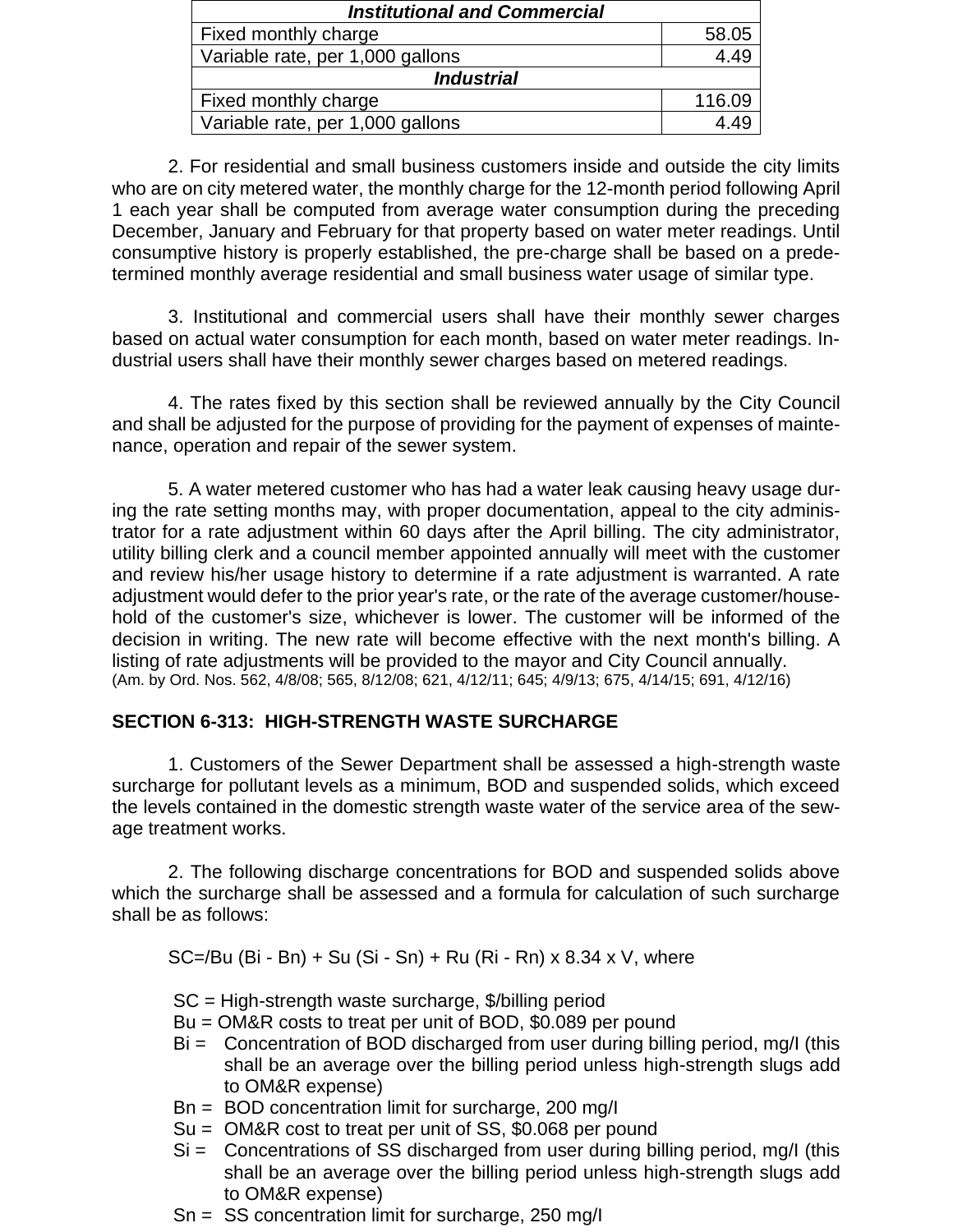- Ru = OM&R cost to treat per unit of any additional substance adding to expense to operate treatment works, \$0/lb. (this will be established upon the introduction of any additional substance to the plant influent)
- Ri = Concentration of additional substance discharged from user during billing period, mg/I
- Rn = Additional substance concentration limit for surcharge, 0 mg/I (this will be established upon the introduction of any additional substance to the plant influent)
- $V =$  Volume discharged from user during billing period, million gallons

The formula herein provided shall read:

 $SC = 0.089$  (Bi - 200) + 0.068 (Si - 250)/ x 8.34 x V

## **SECTION 6-314: SEWER USE RATES AND FEES; COLLECTION**

1. The City shall adopt sewer use fees from time to time by ordinance. Such fees shall be imposed upon all municipal sewer users as set forth in such ordinance, which shall be published as required by state law and shall be available for public inspection during all regular business hours.

2. The City shall charge persons or property for connecting to the city sewer system, and for the monthly use of the sewer system. The connection fees and charges and the monthly rental fees, shall consist of the following:

- A. Installation expense processing and inspection fee.
- B. Sewer processing capital facilities charge.
- C. Special collection system extension fee, if applicable.
- D. Monthly sewer rental fees.
- E. Water service deposit fee.

3. Sewer bills shall be due and payable monthly at the office of the water billing clerk. Bills shall be due on the first day of each month and payable by the  $15<sup>th</sup>$  of each month. Bills not paid by the 15<sup>th</sup> day of the following month shall be deemed to be delinquent. Upon being deemed to be delinquent, the utility clerk shall give a written notice as set forth in Section 6-101 to the customer of such delinquency and shall demand payment immediately. In the event that the bill is not paid within seven days after the sending of said notice, it shall be discretionary with the mayor to cut off service at any time.

4. The City shall assess an additional fee in the event that sewer service is shut off for the nonpayment of any sewer use bill to compensate the City for the additional hookup necessary to again provide sewer service to the delinquent customer. Said fee, set by resolution of the City Council, shall be on file at the office of the city clerk, available for public inspection during office hours.

(Ref. Neb. Rev. Stat. §17-542, 18-416)

### **SECTION 6-315: SEWAGE TREATMENT WORKS FUND**

1. All amounts billed and collected for sewage service from all users shall be segregated in a separate fund designated as the Sewage Treatment Works Fund and amounts within such fund shall be credited to said accounts. Within this fund, there are hereby established three accounts: (A) Sewage Works Operation and Maintenance Account; (B) Sewage Treatment Replacement Account; and (C) Sewage Treatment Works Debt Service Retirement Account.

> A. Sewage Treatment Works Operation and Maintenance Account: 54.05% of all amounts credited to the Sewage Treatment Works Fund shall be desig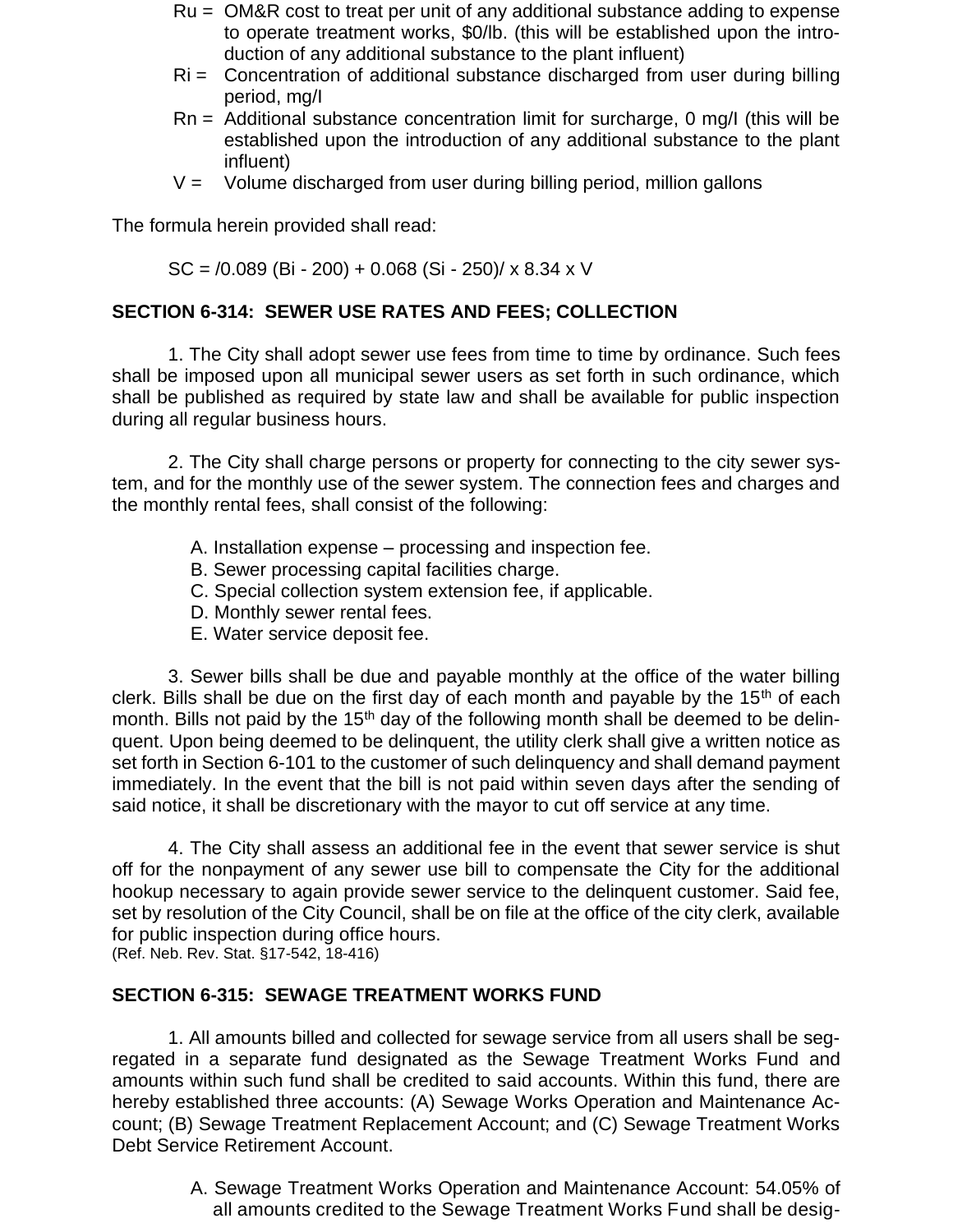nated for this account and used only for the purpose of paying the costs of the operation, maintenance and administration of the sewage treatment works of the City, including any minor replacements to the system not otherwise provided for in the Sewage Treatment Works Replacement Account.

- B. Sewage Treatment Works Replacement Account: 15.14% of all amounts credited to the Sewage Treatment Works Fund shall be designated for this account and shall be used only to meet the replacement needs of the treatment works, including any necessary upgrading in the process of replacements to the sewage treatment works. Credits to this account from the Sewage Treatment Works Fund shall be made at least annually.
- C. Sewage Treatment Works Debt Service Retirement Account: 30.81% of all amounts credited to the Sewage Treatment Works Fund shall be designated for this account and shall be used only to meet the debt service retirement requirements of the treatment works. Credit to this account from the Sewage Treatment Works Fund shall be made not less than annually.

2. Should a balance remain in any account within the Sewage Treatment Works Fund after payment of the items hereinbefore provided, then said balance shall be carried over within the same account and used for the same purposes in the following year. Transfers of funds to meet temporary shortages in any account within this fund shall be returned to the appropriate accounts following an adjustment in the user charge for operation and maintenance, replacement, and debt service retirement.

### **SECTION 6-316: SEWAGE PROCESSING CAPITAL FACILITIES CHARGES**

1. Every customer, upon approval of his/her application for sewer service, shall pay to the Sewer Department a sewage processing capital facilities charge to compensate the City for the expense of providing the capital facilities needed to process and treat the sewage generated by the customer.

2. The sewage processing capital facilities charges shall be in accordance with the following schedule:

- A. \$1,300.00 for each residential, single-family lot;
- B. \$1,780.00 for each residential, duplex lot;
- C. \$3,900.00 for each acre of residential multi-family property;
- D. \$3,600.00 for each acre of commercial or industrial property;
- E. \$3,000.00 for each acre of park, common area, or outlots, except that any outlot that is an existing lake will not pay sewer processing capital facilities charges. In the event that a new lake is intentionally created as part of a new development, the City Council shall determine if sewer treatment capital facilities charges will be due for the lake outlot.

3. The sewage processing capital facilities fee shall be collected by the city administrator/clerk/treasurer at the time of the application for sewer service, provided that:

- A. Credit shall be given for the amount of prepayment, if any, for the property being connected; and
- B. The applicant furnishes proof of the prepayment made on the property sought to be connected.

4. The sewage processing capital facilities charges connection policy for new subdivisions and developments shall be as follows: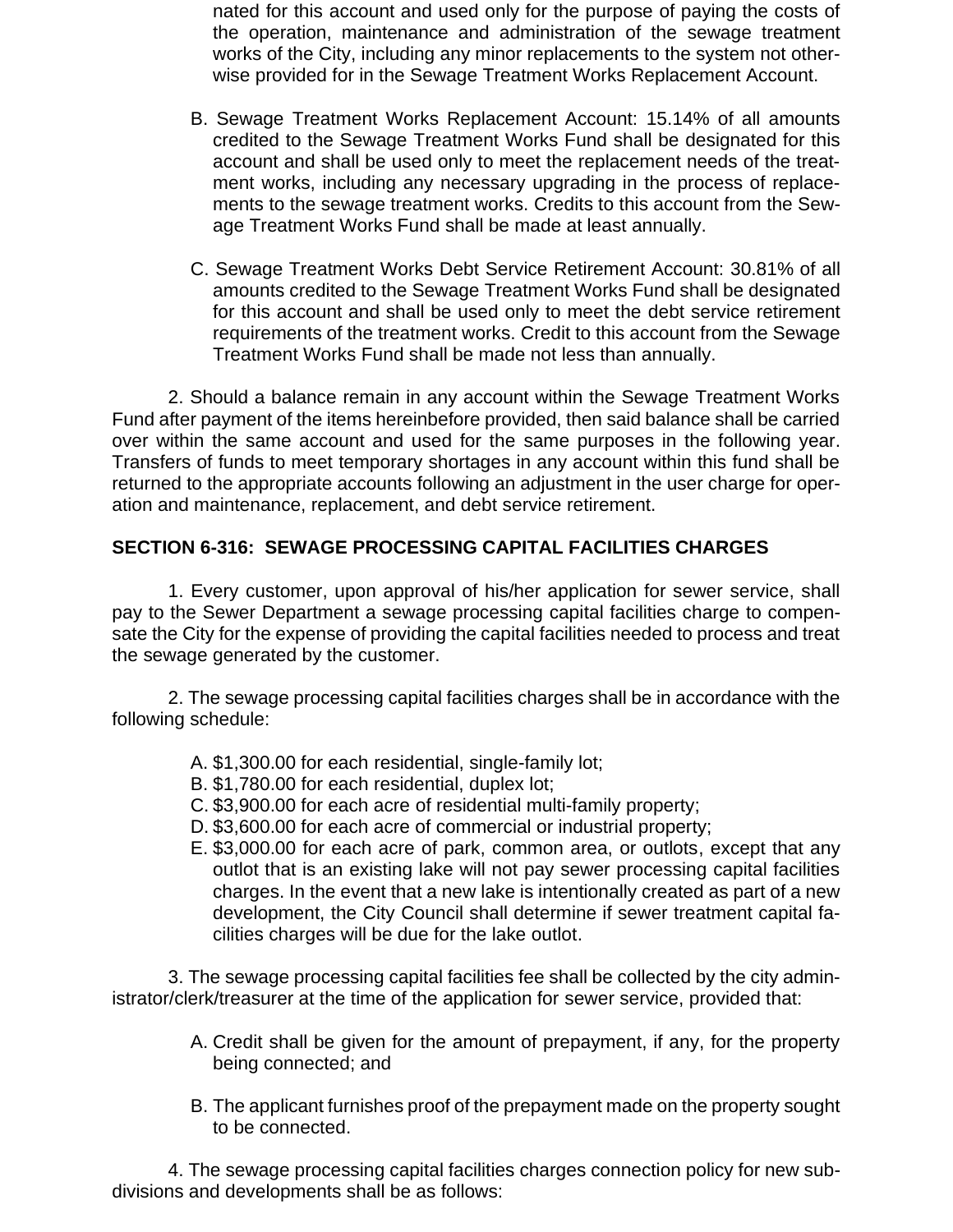- A. The first one-half of the sewage processing capital facilities charges for all residential, commercial and industrial property shall be collected by the city clerk/treasurer from the developer of the subdivision's owner prior to the signing of the subdivision's final plat.
- B. The final one-half of the sewage processing capital facilities charges for all residential, commercial and industrial property shall be collected from the applicant at the time the application for water service is made.
- C. 100% of the sewage processing capital facilities charges for park, common area, or outlots shall be collected from the developer of the subdivision's owner prior to the signing of the subdivision's final plat.

5. The City may consider an alternate method of determining the sewage processing capital facilities charges for commercial and industrial properties which exceed 5.0 acres in size, and where the sewer demand and impact on the City's infrastructure is not commensurate with large land areas needed for the commercial or industrial entity to function. Examples of large area requirements would include storage of raw and finished materials, or staging of transportation loading and unloading activities. The alternate calculation would be based on water meter sizing and size of sewer main taps to serve the entity. The alternate charge system would be as follows:

| A. Capital Facility Charge |         |  |
|----------------------------|---------|--|
| Meter Size                 | Charge  |  |
| 5/8 inch                   | \$1,300 |  |
| $\frac{3}{4}$ inch         | 1,950   |  |
| 1 inch                     | 3,250   |  |
| $1\frac{1}{2}$ inch        | 6,500   |  |
| 2 inch disc                | 10,400  |  |
| 2 inch turbo               | 20,800  |  |
| 3 inch compound            | 20,800  |  |
| 3 inch turbo               | 45,500  |  |

| <b>B. Connection Tap Charge</b> |         |
|---------------------------------|---------|
|                                 | Charge  |
| Up to $4"$                      | \$1,400 |
| ና"                              | 1,600   |
| Q"                              | 1.800   |

- C. Notes: (i) The above charges would apply to each building where sanitary sewer wastes are generated. (ii) The minimum capital facility charge would be \$19,000.00 (i.e. 5 acres @ \$3600 per acre)
- D. The use of the alternative method of determining sewage processing facilities charges is not an elective of the commercial or industrial property, and is reserved solely for the use by the City if needed. The implementation of the alternative method and the sizing of meters and connections to sewer mains will be determined by the city engineer and City Council.

(Am. by Ord. Nos. 567, 10/28/08; 568, 10/28/08; 659, 5/13/14)

### **SECTION 6-317: INSTALLATION; PERMIT REQUIRED**

Any person wishing to connect with the sewer system shall make application to the city clerk. In the event the building to be connected is new construction, the application shall be a combined application for utility service and a building permit. If the building is already in existence, the applicant shall be required to submit a separate application for connection of the sewer and/or water service. The city clerk may require any applicant to make a service deposit in such amount as he/she deems necessary, subject to the review of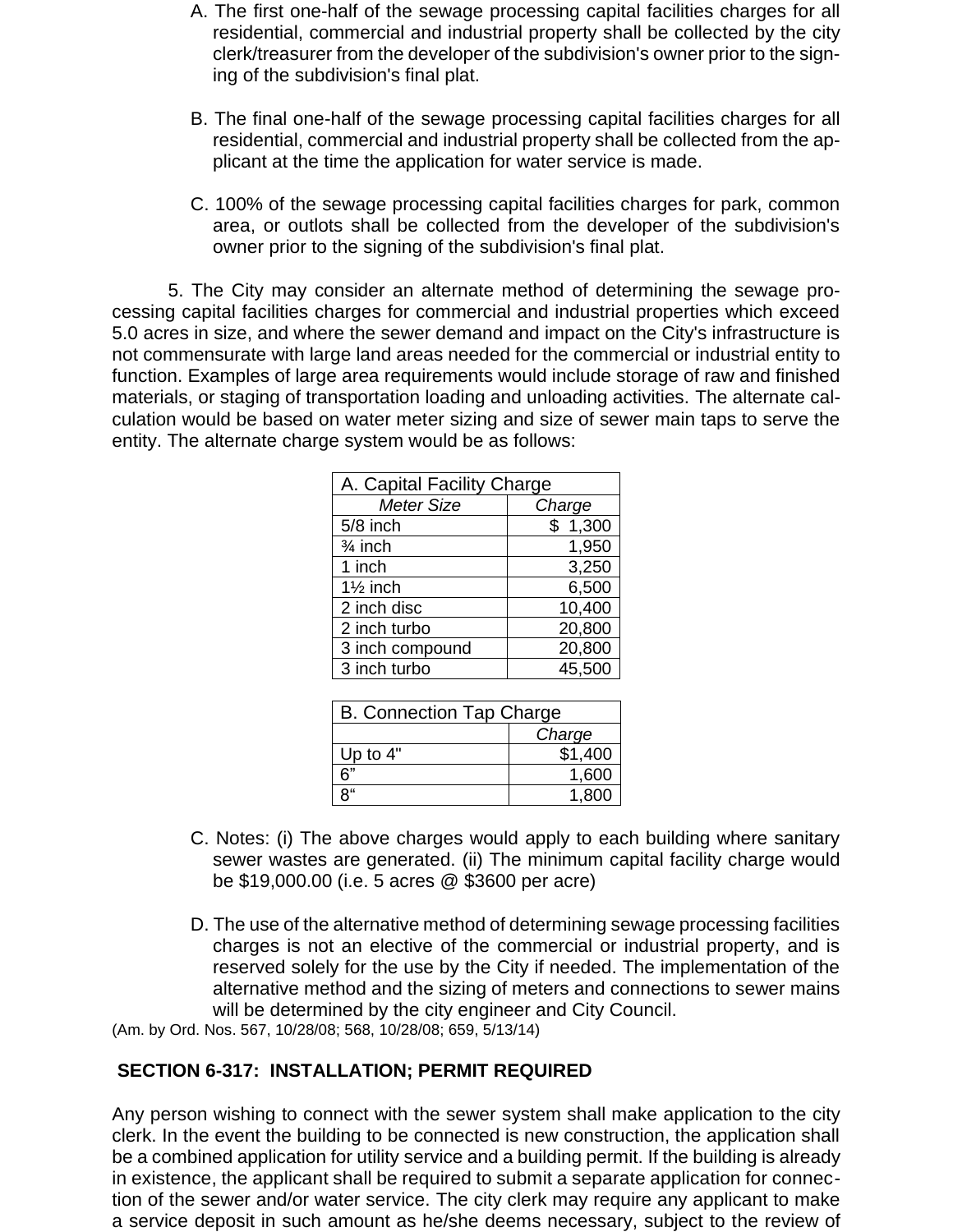the City Council. Sewer service may not be supplied to any house or building except upon application and acceptance of city water service and upon the order of the City. The department shall not supply sewer service to any person outside the corporate limits without special permission from the City Council; provided, the entire cost of pipe and other installation charges shall be paid by such consumer.

## **SECTION 6-318: INSTALLATION PROCEDURE**

1. In making excavations in streets, alleys or sidewalks for the purpose of installing pipe or making repairs, the paving, stones and earth must be removed and deposited in a manner that will occasion the least inconvenience to the public and provide for adequate drainage. No person shall leave an excavation made in the street, alley or sidewalk open at any time without a barricade. After service pipes are laid, the streets, alleys and sidewalks shall be restored to good condition. If the excavation in any street, alley or sidewalk is left open or unfinished for a period of 24 hours or more, the City shall have the duty to finish or correct the work and all expenses so incurred shall be charged to the consumer.

2. All installations or repairs of pipes require two inspections by the City. The first inspection shall be made when connections or repairs are completed and before the pipes are covered. The second inspection shall be made after the dirt work is completed and the service is restored. It is the consumer's responsibility to notify the City at the time the work is ready for each inspection. All installation shall be done under the supervision of and strictly in accordance with the rules, regulations and specifications prescribed by the City.

## **SECTION 6-319: INSTALLATION EXPENSE; LICENSED PLUMBER**

1. The customer, upon approval of his/her application for sewer service, shall pay to the Sewer Department a sewer connection processing and inspection fee to compensate the City for the expense of processing the application and inspecting the connection between the applicant's private building sewer and the city's public sewer main. The customer shall, in addition to the processing and inspection fee, arrange for and pay for all costs of the work and materials to make the connection. Such connection work shall only be made by a licensed plumber.

2. The sewer connection processing and inspection fee shall be \$300.00 per connection.

## **SECTION 6-320: PLUMBING REGULATIONS**

It shall be unlawful for any person, firm or corporation to (1) engage in or conduct the business of sewer connection and house drainage; (2) excavate a trench for any sewer pipe; (3) open, uncover or in any manner make connection with or lay any sewer drain; or (4) attach to, modify or repair any appurtenances without complying with the rules and regulations of the City. Nothing herein shall be construed to apply to persons, firms or corporations under special contract with the City for the construction, extension or repair of the city sewer system.

## **SECTION 6-321: PLUMBER'S LIABILITY**

The licensed plumber who connects with the public sewer shall be held responsible for any damage to the sewers or the public ways and property. He/she shall restore all streets that he/she has excavated and make good any settlement of the ground or pavement caused by such excavation to the complete satisfaction of the City.

## **SECTION 6-322: SINGLE PREMISES**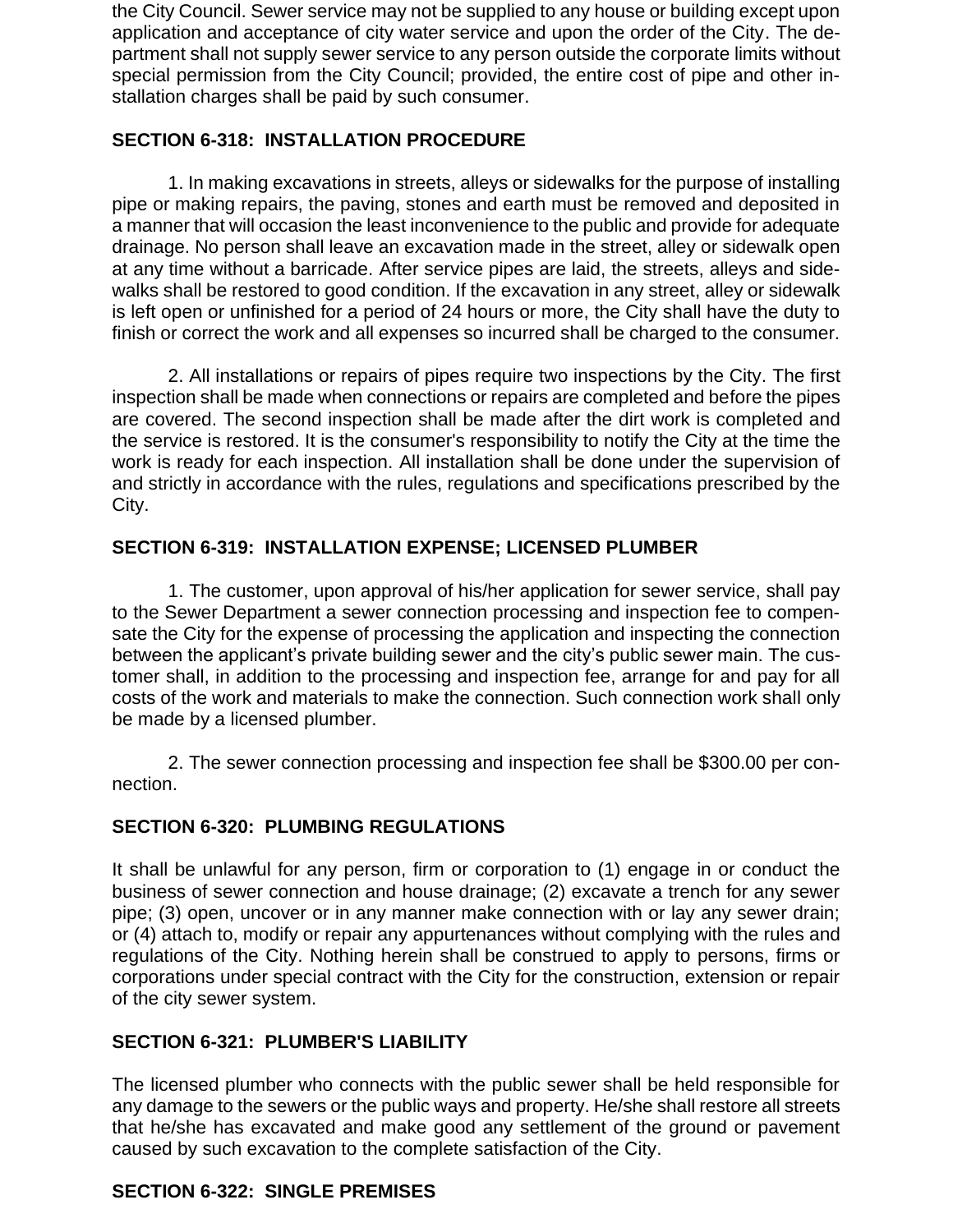A separate and independent building sewer shall be provided for every building, except where one building stands at the rear of another on an interior lot and no private sewer is available or can be constructed to the rear building through an adjoining alley, court, yard, or driveway. The building sewer from the front building may be extended to the rear building and the whole considered as one building sewer, but the City does not and will not assume any obligation or responsibility for damage caused by or resulting from any such single connection.

## **SECTION 6-323: USE OF EXISTING SEWERS**

Old building sewers may be used in connection with new buildings only when they are found to meet all requirements of this article upon examination and testing by the City.

### **SECTION 6-324: CONSTRUCTION CODES**

1. The size, slope, alignment and materials of construction of a building sewer and the methods to be used in excavating, placing of the pipe, jointing, testing and backfilling the trench shall all conform to the requirements of the building and plumbing code or other applicable rules and regulations of the City. In the absence of code provisions or in amplification thereof, the materials and procedures set forth in appropriate specifications of the A.S.T.M. and W.P.C.F. *Manual of Practice No. 9* shall apply.

2. Whenever possible, the building sewer shall be brought to the building at an elevation below the basement floor. In all buildings in which any building drain is too low to permit gravity flow to the public sewer, sanitary sewage carried by such building drain shall be lifted by an approved means and discharged to the building sewer.

3. The connection of the building sewer into the public sewer shall conform to the requirements of the building and plumbing codes or other applicable rules and regulations of the City or the procedures set forth in the A.S.T.M. and the W.P.C.F. *Manual of Practice No. 9*. All such connections shall be made gastight and watertight and verified by proper testing. Any deviation from the prescribed procedures and materials must be approved by the City before installation.

### **SECTION 6-325: REPAIR AND REPLACEMENT**

1. The Sewer Department may require the owner of any property which is within the City and connected to the public sewers or drains to repair or replace any connection line which serves the owner's property and is broken, clogged or otherwise in need of repair or replacement. The property owner's duty to repair or replace such a connection line shall include those portions upon the owner's property and those portions upon public property or easements up to and including the point of junction with the public main.

2. The city clerk shall give the property owner notice by registered letter or certified mail, directed to the last-known address of such owner or the agent of such owner, directing the repair or replacement of such connection line. If within 30 days of mailing such notice the property owner fails or neglects to cause such repairs or replacements to be made, the City may cause such work to be done and assess the cost upon the property served by such connection.

### **SECTION 6-326: MANHOLES; ACCESS; UNLAWFUL DEPOSITS**

Entrance into a manhole or other opening for any purpose except by authorized persons is hereby prohibited. It shall be unlawful to deposit or cause to be deposited in any receptacle connected with the sewer system any substance which is not the usual and natural waste carried by the sewer system.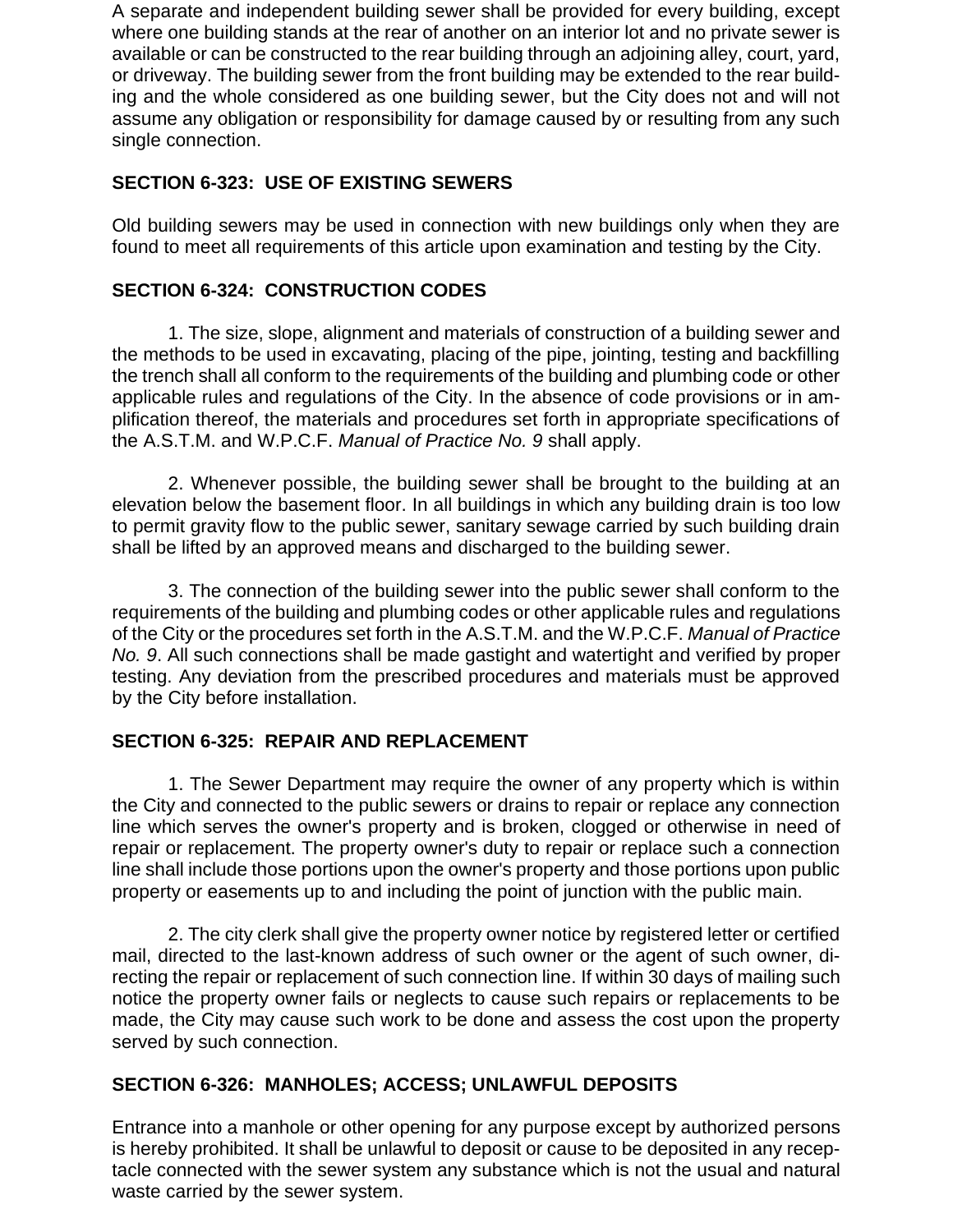#### **SECTION 6-327: DESTRUCTION OF PROPERTY**

No person or persons shall maliciously, willfully or negligently break, damage, destroy, uncover, deface or tamper with any structure, appurtenance or equipment which is part of the city sewer system.

### **SECTION 6-328: PRIVATE SEWAGE DISPOSAL; WHEN APPLICABLE**

Where a public sanitary or combined sewer is not available under the provisions of Section 6-304 (Mandatory Hookup), the building sewer shall be connected to a private sewage disposal system complying with the provisions of this article. At such time as a public sewer becomes available to a property served by a private waste-water disposal system, as provided in herein, a direct connection shall be made to the public sewer within 60 days in compliance with this article. Any septic tanks, cesspools and similar private wastewater disposal facilities shall be cleaned of sludge and filled with suitable material.

### **SECTION 6-329: PRIVATE SEWAGE DISPOSAL SYSTEM; PERMIT REQUIRED**

Before commencement of construction of a private sewage disposal system, the owner shall first obtain a written permit. The application for such permit shall be made on a form furnished by the City, which the applicant shall supplement by any plans, specifications and other information as is deemed necessary by the City. A permit and inspection fee shall be paid at the time the application is filed.

### **SECTION 6-330: PRIVATE SEWAGE DISPOSAL SYSTEM; PERMIT, WHEN EFFECTIVE; INSPECTIONS**

A permit for a private sewage disposal system shall not become effective until the installation is completed to the satisfaction of the City or its agent, who shall be allowed to inspect the work at any stage of construction and, in any event, the applicant for the permit shall notify the City when the work is ready for final inspection and before any underground portions are covered. The inspection shall be made within 24 hours of the receipt of notice by the City.

### **SECTION 6-331: PRIVATE SEWAGE DISPOSAL SYSTEM; SPECIFICATIONS**

The type, capacities, location and layout of a private sewage disposal system shall comply with all recommendations of the Nebraska Department of Health. No permit shall be issued for any private sewage disposal system employing subsurface soil absorption facilities when the area of the lot is less than 10,000 square feet. No septic tank or cesspool shall be permitted to discharge to any natural outlet.

### **SECTION 6-332: PRIVATE SEWAGE DISPOSAL SYSTEM; MAINTENANCE**

The owner shall operate and maintain the private sewage disposal facilities in a sanitary manner at all times, at no expense to the City.

### **SECTION 6-333: PRIVATE SEWAGE DISPOSAL SYSTEM; ADDITIONAL REQUIRE-MENTS**

No statement contained in Sections 6-328 through 6-332 shall be construed to interfere with any additional requirements that may be imposed by the health officer.

### **SECTION 6-334: PROHIBITED DISCHARGES; STORM, SURFACE, GROUND, COOLING AND PROCESS WATERS**

1. No person shall discharge or cause to be discharged any storm water, surface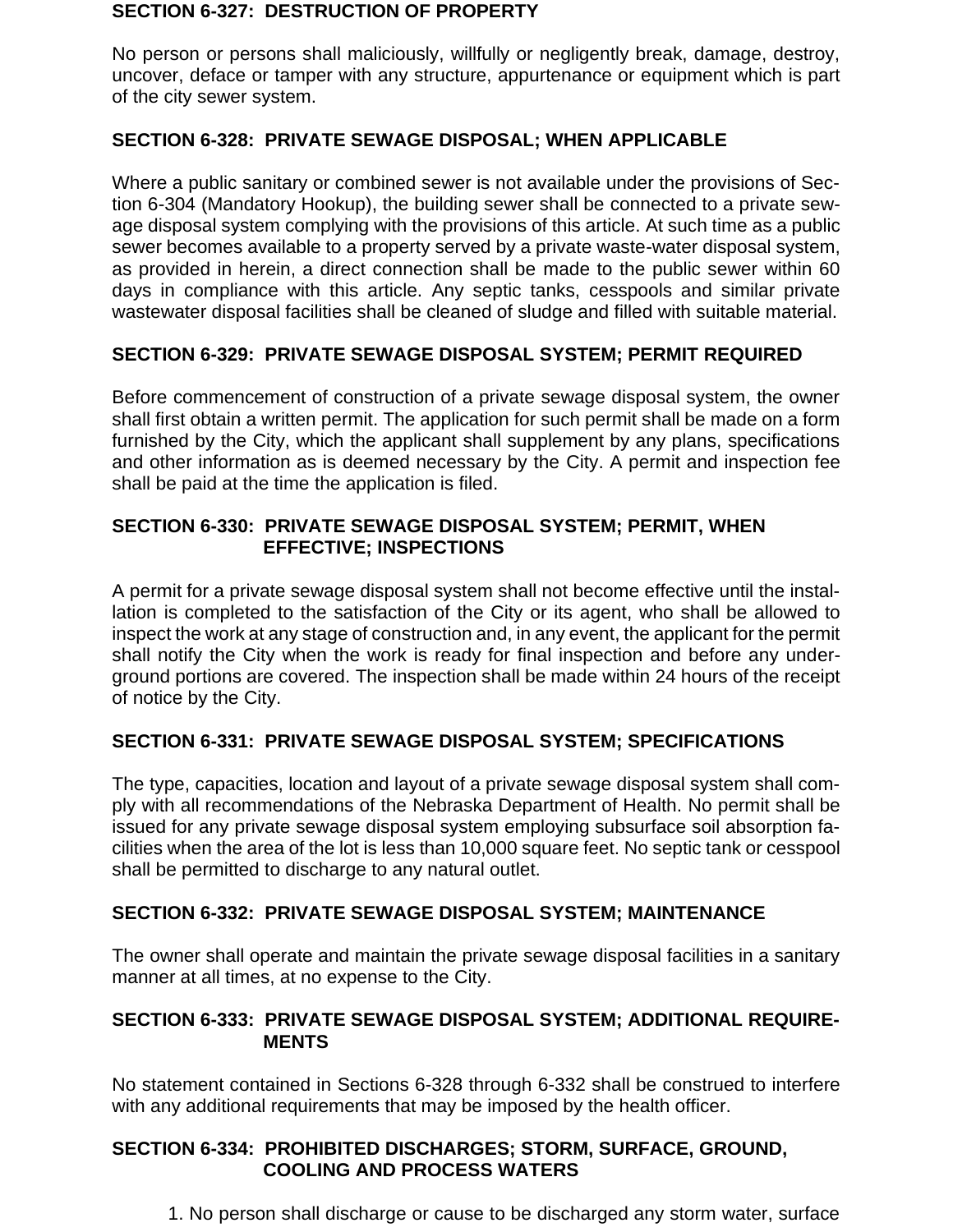water, groundwater, roof runoff, subsurface drainage including interior and exterior foundation drains, uncontaminated heating or cooling water or unpolluted industrial waters to any sanitary sewer.

2. Storm water and all other unpolluted drainage shall be discharged to such sewers as are specifically designated as storm sewers or to a natural outlet approved by the City. Industrial cooling water or unpolluted process water may be discharged to a storm sewer or natural outlet on approval of the City.

### **SECTION 6-335: HAZARDOUS DISCHARGES; GENERAL PROHIBITIONS**

No person shall discharge or cause to be discharged any of the following-described waters or wastes to any public sewers:

1. Any gasoline, benzene, naphtha, fuel oil or other flammable or explosive liquid, solid or gas.

2. Any waters or wastes containing toxic or poisonous solids, liquids or gases in sufficient quantity, either singly or by interaction with other wastes, to injure or interfere with any waste treatment process, constitute a hazard to humans or animals, create a public nuisance or create any hazard in the receiving waters of the wastewater treatment plant, including but not limited to cyanides in excess of 2 mg/l as CN in the wastes as discharged to the public sewer.

3. Any waters or wastes having a pH lower than 5.5 or having any other corrosive property capable of causing damage or hazard to structures, equipment and personnel of the sewage works.

4. Solid or viscous substances in quantities or of such size capable of causing obstruction to the flow in sewers or other interference with the proper operation of the sewage facilities such as, but not limited to, ashes, cinders, sand, mud, straw, shavings, metal, glass, rags, feathers, tar, plastics, wood, unground garbage, whole blood, paunch manure, hair and fleshings, entrails and paper dishes, cups, milk containers, etc., either whole or ground by garbage grinders.

### **SECTION 6-336: HAZARDOUS DISCHARGES; SPECIAL PROHIBITIONS**

No person shall discharge or cause to be discharged the following-described substances, materials, waters or wastes if it appears likely, in the judgment of the City or its agent, that such wastes can harm either the sewers, sewage treatment process or equipment, have an adverse effect on the receiving stream, or can otherwise endanger life, limb or public property or constitute a nuisance. The City or its agent, in forming a judgment as to the acceptability of these wastes, will give consideration to such factors as the quantities of subject wastes in relation to flows and velocities in the sewers, materials of construction of the sewers, nature of the sewage treatment process, capacity of the sewage treatment plant and other pertinent factors. The substances prohibited are:

1. Any liquid or vapor having a temperature higher than 150° F (65° C).

2. Any water or waste containing fats, wax, grease or oils, whether emulsified or not, in excess of 100 mg/l or containing substances which may solidify or become viscous at temperatures between 32° and 150° degrees F (0° and 65° C).

3. Any garbage that has not been properly shredded. The installation and operation of any garbage grinder equipped with a motor 3/4 horsepower or greater shall be subject to the review and approval of the City.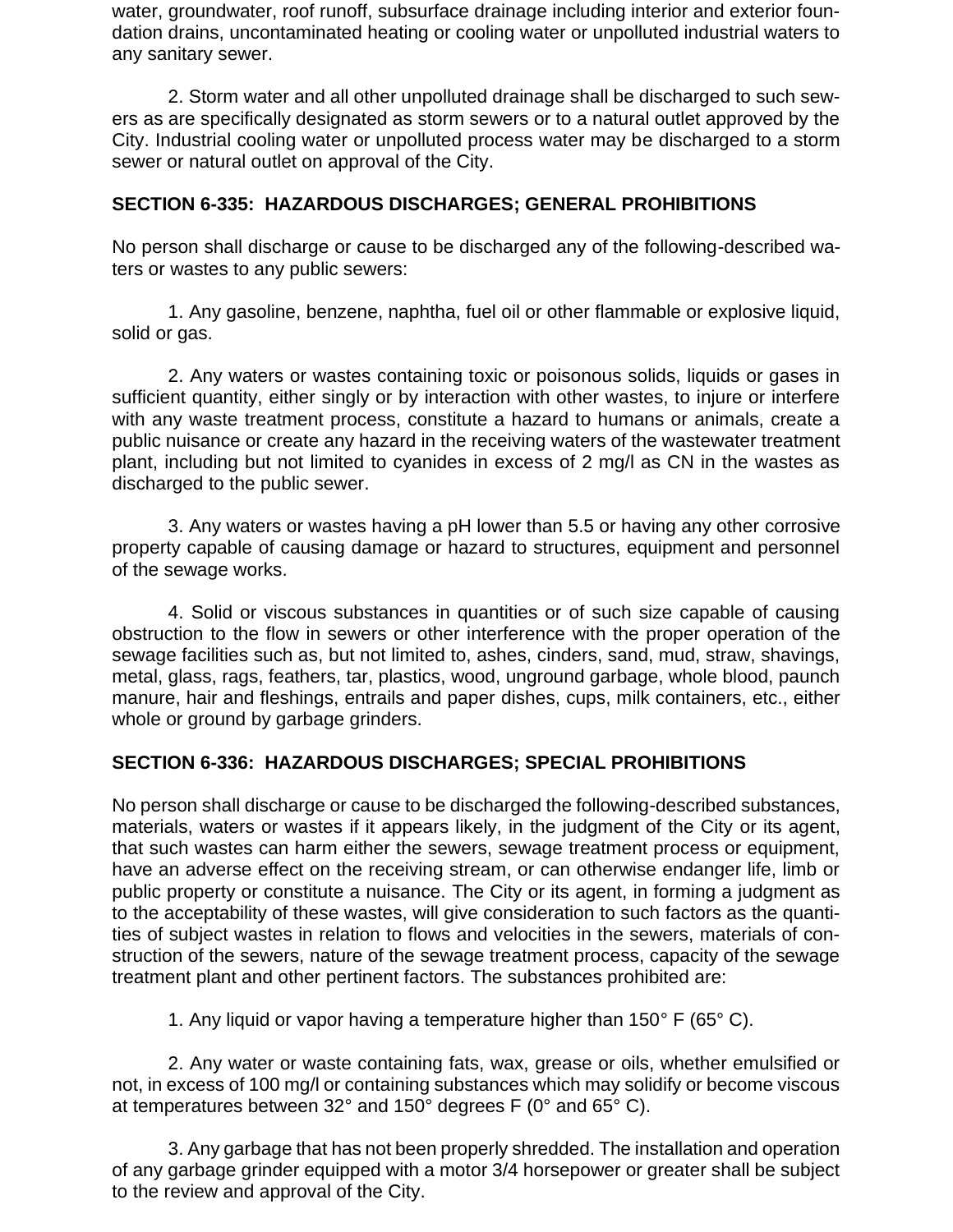4. Any waters or wastes containing strong acid iron pickling wastes, or concentrated plating solutions whether neutralized or not.

5. Any water or wastes containing iron, chromium, copper, zinc and similar objectionable or toxic substances, or wastes exerting an excessive chlorine requirement to such degree that any such material received in the composite sewage at the sewage treatment works exceeds the limits established by City for such materials.

6. Any waters or wastes containing phenols or other taste- or odor-producing substances in such concentrations exceeding limits which may be established by the City as necessary, after treatment of the composite sewage, to meet the requirements of state, federal or other public agencies of jurisdiction for such discharge to the receiving waters.

7. Any radioactive wastes or isotopes of such half-life or concentration as may exceed limits established by the City in compliance with applicable state or federal regulations.

8. Materials which exert or cause:

- A. Unusual concentrations of inert suspended solids such as, but not limited to, Fuller's earth, lime slurries, and lime residues; or of dissolved solids such as, but not limited to, sodium chloride or sodium sulfate.
- B. Excessive discoloration such as, but not limited to, dye wastes and vegetable tanning solutions.
- C. Unusual BOD, chemical oxygen demand or chlorine requirements in such quantities as to constitute a significant load on the sewage treatment works.
- D. Unusual volume of flow or concentration of wastes constituting "slugs" as defined herein.

9. Waters or wastes containing substances which are not amenable to treatment or reduction by the sewage treatment processes employed, or are amenable to treatment only to such degree that the sewage treatment plant effluent cannot meet the requirements of other agencies having jurisdiction over discharge to the receiving waters.

10. Sand, mud, metal, rags, paper, whole blood, paunch manure, hair or fleshings, entrails or other solid capable of causing damage or hazard to structures, equipment and personnel of the sewer system or injure the sewage treatment process.

11. Toxic or poisonous substances in sufficient quantity to interfere with or injure the sewage treatment process, constitute a hazard to humans, animals or fish, or create any hazard in the receiving area of the sewage treatment plant.

12. Suspended solids of such character and quantity that unusual attention or expense is required to handle such materials.

13. Waters or wastes having a pH lower than 5.5 or higher than 9.0 or having other corrosive properties capable of causing damage to the structures, equipment and personnel of the city Sewer Department.

14. Any noxious or malodorous gas or substance capable of creating a public nuisance.

15. Any gasoline, benzene, naphtha, fuel oil, or explosive liquid, solid or gas.

16. Any waters or wastes having (A) a 5-day biochemical oxygen demand (BOD) greater than 300 parts per million by weight or (B) containing more than 350 parts per million by weight of suspended solids or (C) having an average daily flow greater than 2%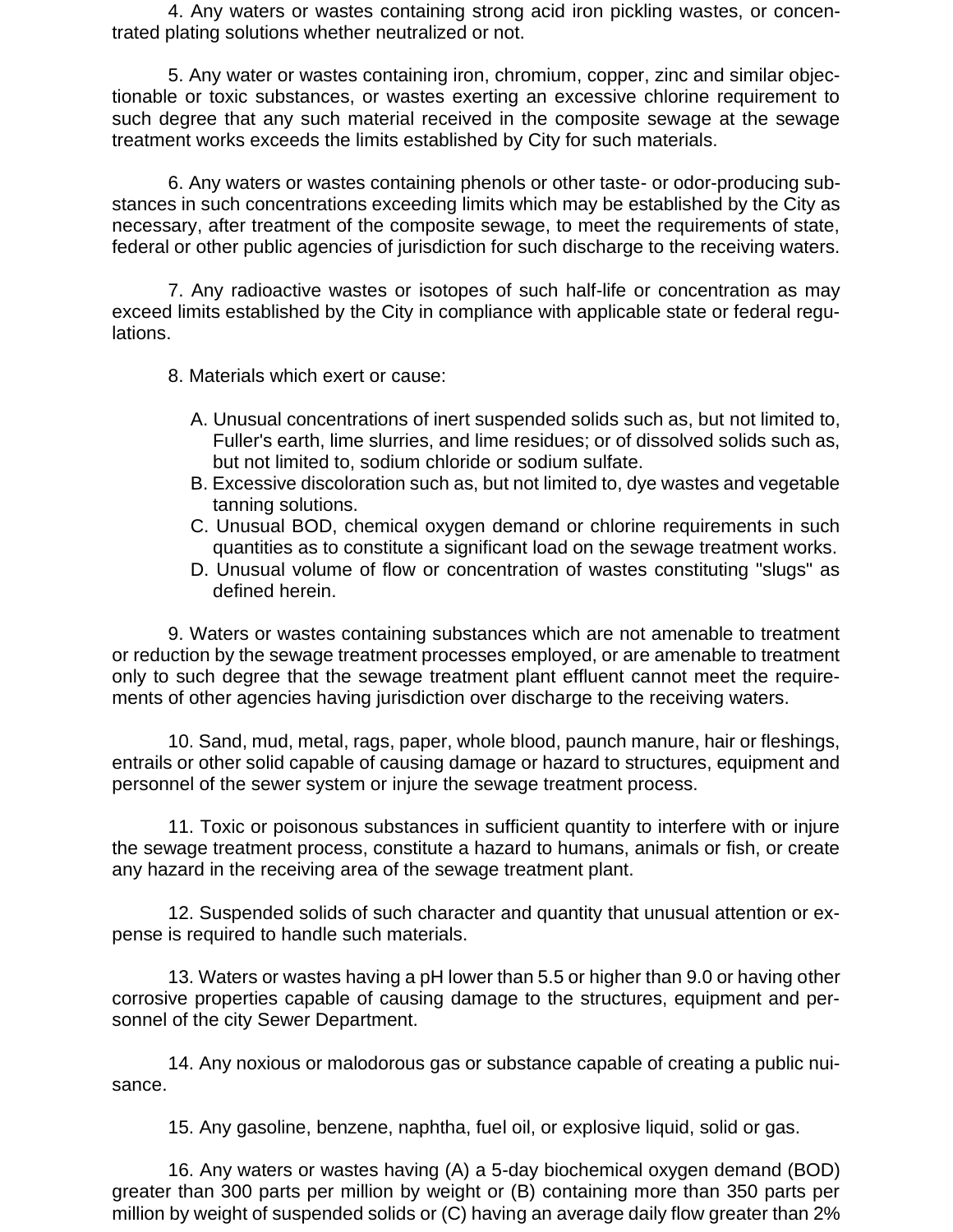of the average sewage flow of the City shall be subject to review. Where necessary in the opinion of the City or its agent, the owner shall provide, at his/her expense, such preliminary treatment as may be necessary to (a) reduce the BOD to 300 parts per million by weight or (b) reduce the suspended solids to 350 parts per million by weight or (c) control the quantities and rates of discharge of such waters or wastes. Plans, specifications, and other pertinent information relating to proposed preliminary treatment facilities shall be submitted for the approval of the City, and no construction of such facilities shall be commenced until said approval is obtained in writing.

17. Any interior and exterior foundation drains and cooling water.

## **SECTION 6-337: HAZARDOUS DISCHARGES; CITY'S DISCRETION**

1. If any waters or wastes are discharged or are proposed to be discharged to the public sewers, which waters contain the substances or possess the characteristics enumerated in Section 6-336 and which in the judgment of the City or its agent may have a deleterious effect upon the sewage works, processes, equipment or receiving waters or which otherwise create a hazard to life or constitute a public nuisance, the City may:

- A. Reject the wastes.
- B. Require pretreatment to an acceptable condition for discharge to the public sewers.
- C. Require control over the quantities and rates of discharge, and/or
- D. Require payment to cover the added cost of handling and treating the wastes not covered by existing taxes or sewer charges under the provisions of Section 6-338.

2. If the City permits the pretreatment or equalization of waste flows, the design and installation of the plants and equipment shall be subject to the review and approval of the City or its agent and subject to the requirements of all applicable codes, ordinances and laws.

### **SECTION 6-338: HAZARDOUS DISCHARGES; SPECIAL EXCEPTIONS PERMITTED; USE FEE SURCHARGE**

No statement contained in this article shall be construed as preventing any special agreement or arrangement between the City and any industrial concern whereby an industrial waste of unusual strength or character may be accepted by the City for treatment, subject to payment therefor, by the said industrial concern.

### **SECTION 6-339: HAZARDOUS DISCHARGES; GREASE, OIL AND SAND INTER-CEPTORS**

Grease, oil and sand interceptors shall be provided when, in the judgment of the City, they are necessary for the proper handling of liquid wastes containing grease in excessive amounts, any flammable wastes, sand or other harmful ingredients, except that such interceptors shall not be required for private living quarters or dwelling units. All interceptors shall be of a type and capacity approved by the City or its agent and shall be located as to be readily and easily accessible for cleaning and inspection.

### **SECTION 6-340: HAZARDOUS DISCHARGES; PRELIMINARY TREATMENT OR FLOW-EQUALIZING FACILITIES; MAINTENANCE BY OWNER**

Where preliminary treatment or flow-equalizing facilities are provided for any waters or wastes, they shall be maintained continuously in satisfactory and effective operation by the owner at his/her expense.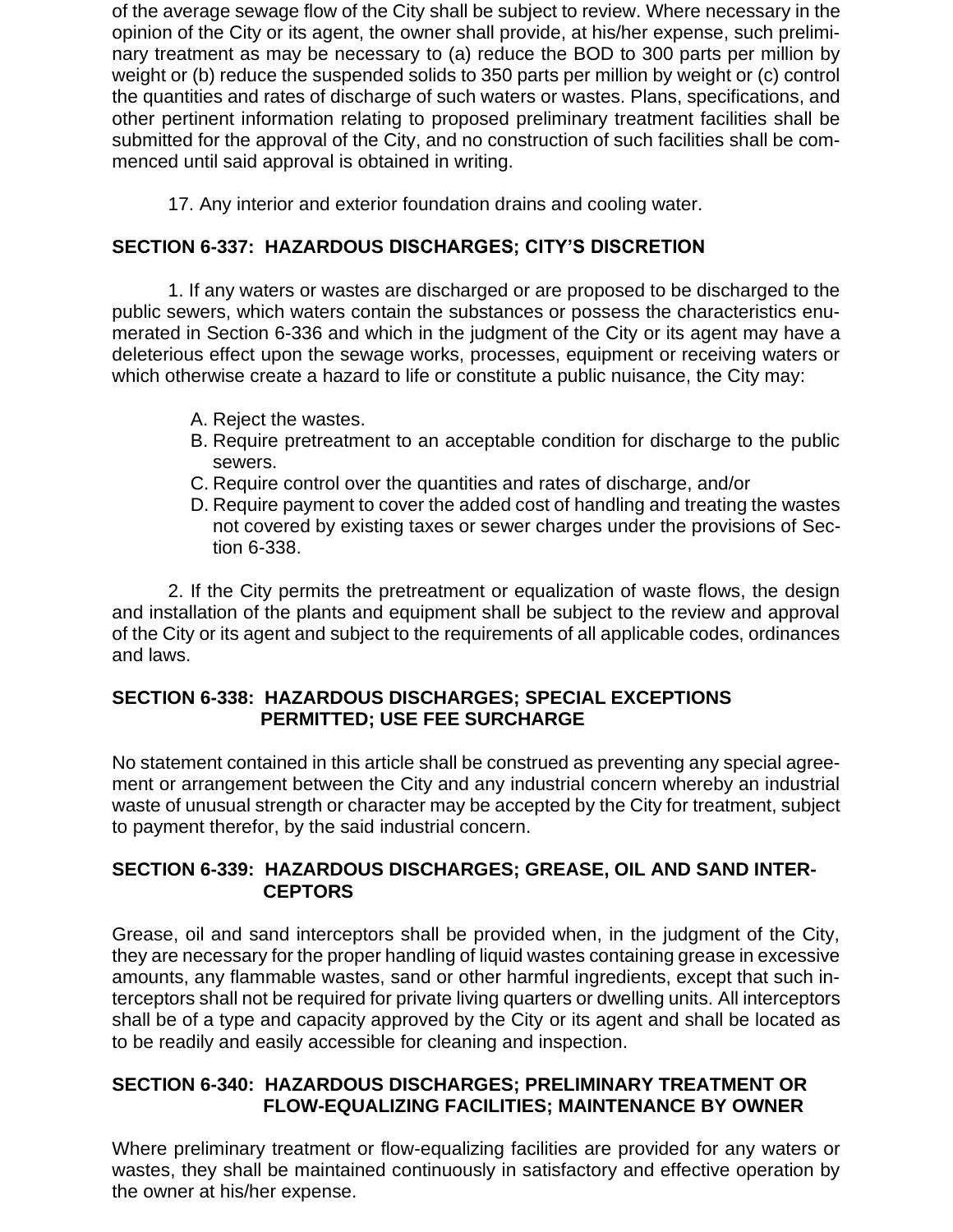#### **SECTION 6-341: HAZARDOUS DISCHARGES; CONTROL MANHOLES/SAMPLING STATIONS**

1. When required by the City or its agent, the owner of any property serviced by a building sewer carrying industrial wastes shall install a suitable control manhole together with such necessary meters and other appurtenances in the building sewer to facilitate observation, sampling and measurement of the wastes. Such manhole, when required, shall be accessibly and safely located and shall be constructed in accordance with plans approved by the City. Such manhole shall be installed by the owner at his/her expense and shall be maintained by him/her so as to be safe and accessible at all times.

2. All measurements, tests and analyses of the characteristics of waters and wastes to which reference is made in this article shall be determined in accordance with the latest edition of *Standard Methods for the Examination of Water and Wastewater*, published by the American Public Health Association, and shall be determined at the control manhole provided or upon suitable samples taken at said control manhole. In the event no special manhole has been required, the control manhole shall be considered to be the nearest downstream manhole in the public sewer to the point at which the building sewer is connected. Sampling shall be carried out by customarily accepted methods to reflect the effect of constituents upon the sewage works and to determine the existence of hazards to life, limb and property. (The particular analyses involved will determine whether a 24-hour composite of all outfalls of any premises is appropriate or whether a grab sample or samples should be taken. Normally, but not always, BOD and suspended solids analyses are obtained from 24-hour composites of all outfalls, whereas pH's are determined from periodic grab samples.)

#### **SECTION 6-342: COMPLIANCE; INSPECTIONS; AUTHORITY; EASEMENTS; INJURY LIABILITY**

1. The duly authorized employees or agents of the City bearing proper credentials and identification shall be permitted to enter all properties for the purposes of inspection, observation, measurement, sampling and testing of the sewer system in accordance with the provisions of this article. The City shall have no authority to inquire into any processes including metallurgical, chemical, oil, refining, ceramic, paper or other industries beyond that point having a direct bearing on the kind and source of discharge to the sewers or waterways or facilities for waste treatment.

2. The duly authorized employees or agents of the City bearing proper credentials and identification shall be permitted to enter all private properties through which the City holds a duly negotiated easement for the purposes of, but not limited to, inspection, observation, measurement, sampling, repair and maintenance of any portion of the sewage works lying within said easement. All entry and subsequent work, if any, on said easement shall be done in full accordance with the terms of the duly negotiated easement pertaining to the private property involved.

3. While performing the necessary work on the private property of any company, the duly authorized employees or agents of the City shall observe all safety rules established by said company which are applicable to the premises. The company shall be held harmless for injury or death to any city employees or agents, and the City shall indemnify the company against loss or damage to its property by city employees or agents and against liability claims and demands for personal injury or property damage asserted against the company and growing out of the gauging and sampling operation, except as such may be caused by negligence or failure of the company to maintain safe conditions.

### **ARTICLE IV – GARBAGE AND SOLID WASTE COLLECTION**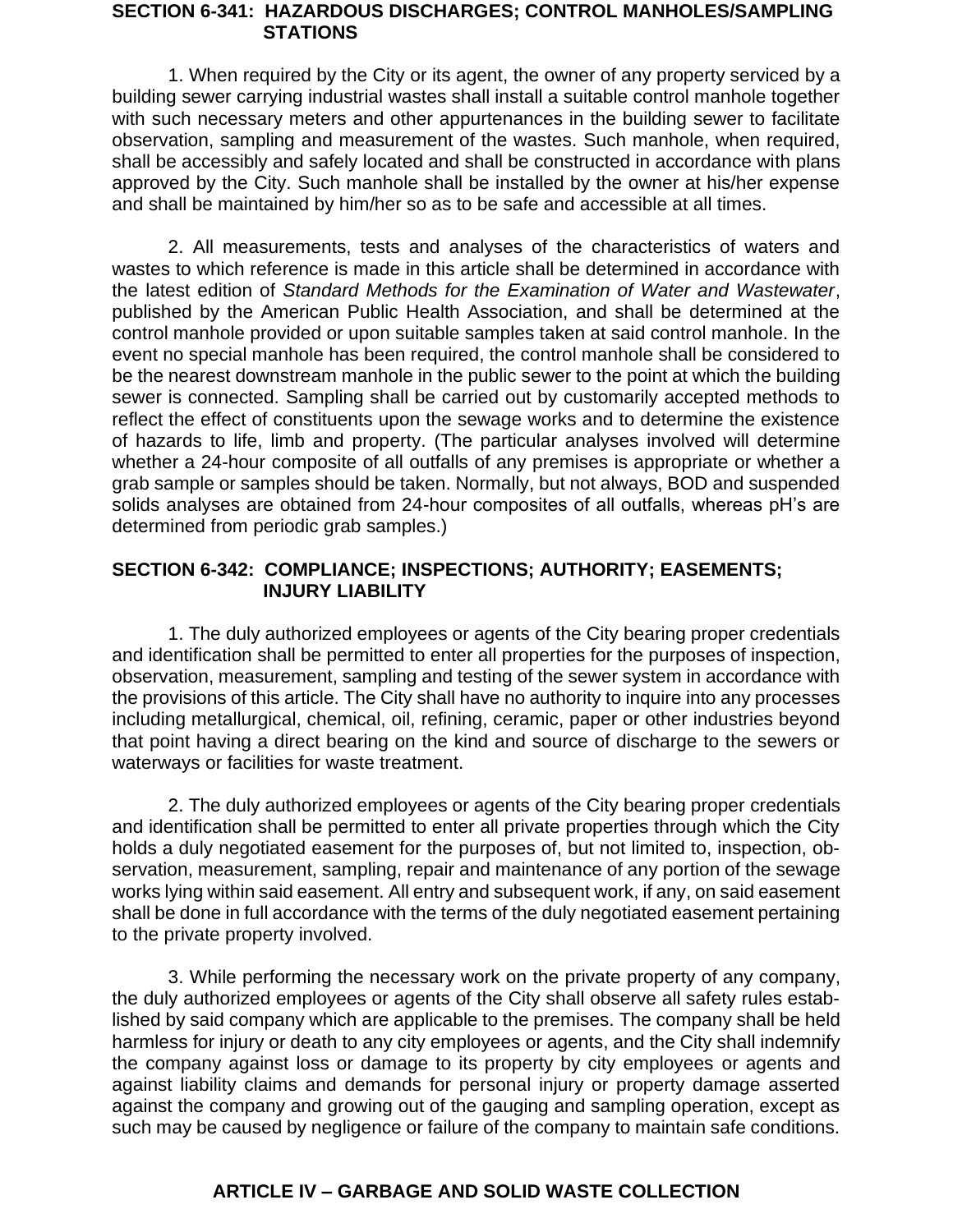#### **SECTION 6-401: DEFINITIONS**

"Building rubble" shall mean rubble from construction, remodeling and repairs on houses, commercial buildings, and other structures, including but not limited to stones, brick, plaster, lumber and waste parts.

"Demolition debris" shall mean combustible and noncombustible waste material resulting from the demolition of structures, roadways, or other paved surfaces, except hazardous or toxic substances.

"Filling" shall mean the placement, without significant voids, of building rubble and/or demolition debris for the purpose of providing a stable raised grade on the property where it is placed, with final cover of at least 24 inches of clean dirt and seeded to prevent erosion.

"Garbage" as used herein shall be defined to mean kitchen refuse, decayed waste, dead animals, or anything that may decompose and become detrimental to the public health.

"Health officer" shall mean the Director of the Douglas County Health Department or his/her authorized representative.

"Refuse" shall mean garbage and rubbish, except sewage, dirt, and manure, from all public and private establishments and residences.

"Rubbish" or "trash" as used herein shall be defined as discarded machinery, chips, pieces of wood, sticks, dead trees, branches, bottles, broken glass, crockery, tin cans, boxes, papers, rags, or any other litter or debris that is not an immediate hazard to the health of the residents of the City.

"Waste" as herein defined shall mean cinders, ashes, plaster, brick, stone, sawdust or sand.

"Yard waste" shall mean grass and leaves.

#### **SECTION 6-402: GARBAGE, TRASH AND WASTE**

1. It shall be unlawful for any person residing in a single-family dwelling to keep in, on, or about his/her premises any decayed vegetable or animal substance, garbage, or refuse matter of any kind that may be injurious to the public health or offensive to the residents of the City unless the same is kept in receptacles not exceeding a capacity of 35 gallons, as nearly airtight as may be practical. No person may permit garbage, rubbish, waste, or refuse to collect; and all persons shall remove the same from their property within 24 hours after being notified to do so by the police chief, who shall represent the Board of Health. Any person having leaves or grass clippings or any other garbage, rubbish, waste or refuse that is subject to decay or fermentation within a short period of time shall be required to place the same in a standard garbage can with a tight cover or a durable plastic bag that is securely tied at its opening. All persons shall have the contents of their garbage cans removed at least once a week.

2. See Chapter 2, Section 2-128 for prohibitions on placing lawn debris, garbage, etc., and other waste items on public or private property.

#### **SECTION 6-403: DEAD ANIMALS**

Any dead animal shall be immediately removed and buried by its owner. If the owner of such animal cannot be found within two hours after discovery of the same, then such animal shall be removed by and at the expense of the City. Dead animals shall not be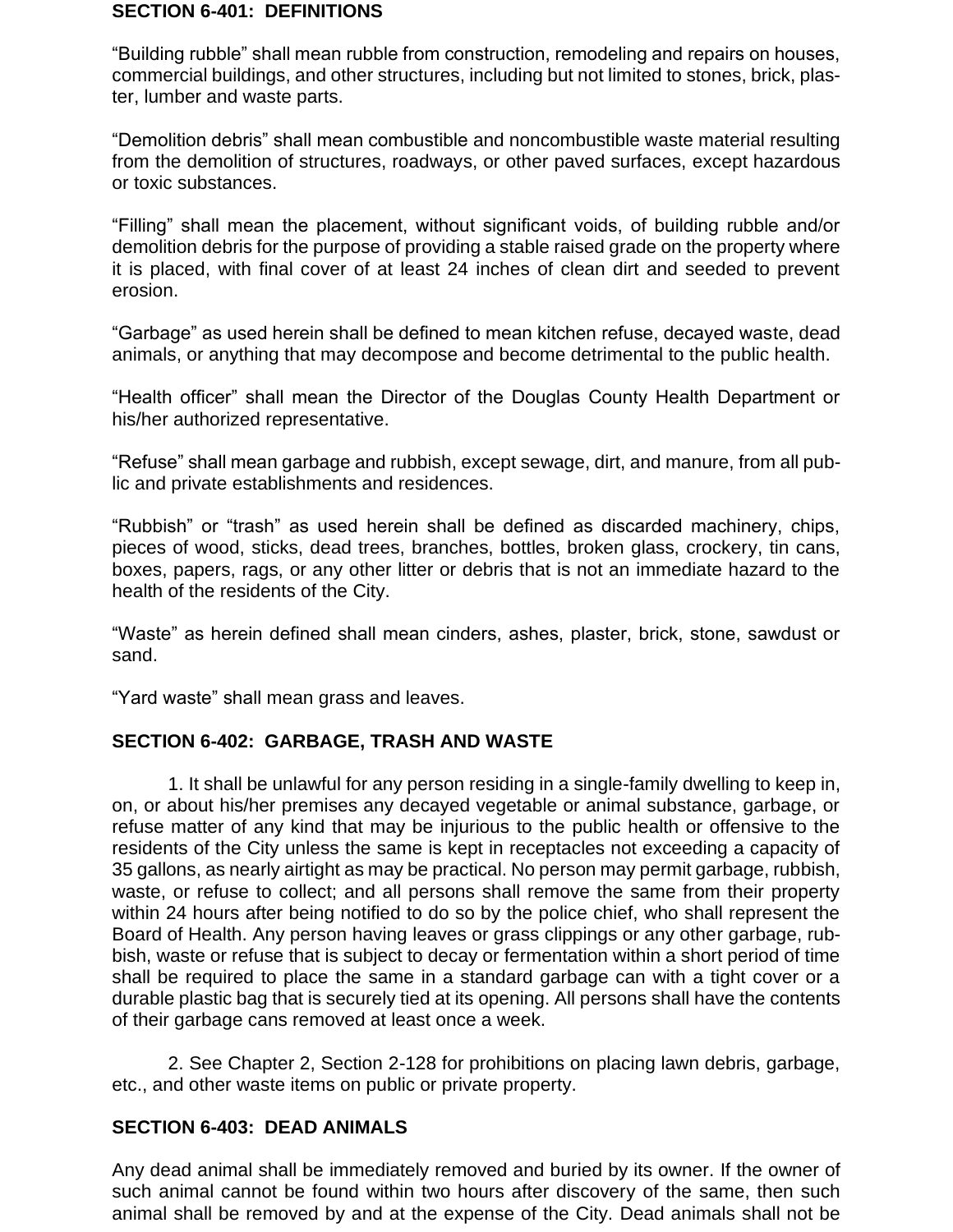buried within the corporate limits of the City nor within one mile thereof, nor in or above the course of ground water that is used for drinking purposes by the inhabitants of the City.

### **SECTION 6-404: COLLECTION AUTHORITY; NUISANCE**

The City Council may provide for the collection and removal of garbage or refuse which constitutes a public nuisance found upon any lot or land within its corporate limits, or upon any streets, roads or alleys abutting such lot or land. The City may require the owner, duly authorized agent or tenant of such lot or land to remove the garbage or refuse from such lot or land and streets, roads or alleys. (Ref. Neb. Rev. Stat. §16-230, 16-231, 16-246, 16- 901, 18-1303)

### **SECTION 6-405: COLLECTION; NOTICE; REMOVAL**

Notice that removal of garbage or refuse is necessary shall be given to each owner or duly authorized agent and to the tenant, if any. Such notice shall be provided by personal service or by certified mail. After providing such notice, the City, through its proper offices, shall remove the garbage or refuse or cause it to be removed from such lot or land and streets, roads or alleys, in addition to other proper remedies. (Ref. Neb. Rev. Stat. §16-230, 16-231, 16-246, 16-901, 18-1303)

### **SECTION 6-406: COLLECTION; NUISANCE**

If the mayor declares that the accumulation of garbage or refuse upon any lot or land constitutes an immediate nuisance and hazard to public health and safety, the City shall remove the garbage or refuse or cause it to be removed from such lot or land within 48 hours after notice by personal service or following receipt of a certified letter in accordance with Section 6-405, if such garbage or refuse has not been removed. (Ref. Neb. Rev. Stat. §16-230, 16-231, 16-246, 16-901, 18-1303)

### **SECTION 6-407: COLLECTION; LIEN**

Whenever the City removes any garbage or refuse or causes it to be removed from any lot or land pursuant to this article, it shall assess the cost of the removal against such lot or land after a hearing conducted by the City Council. (Ref. Neb. Rev. Stat. §16-230, 16-231, 16-246, 16-901, 18-1303)

### **SECTION 6-408: SCOPE**

The provisions of this article shall apply to the corporate limits of the City of Valley and its one-mile zoning jurisdiction. (Ref. Neb. Rev. Stat. §13-2016.01)

### **SECTION 6-409: SOLID WASTE DISPOSAL; FILLING AUTHORIZATION**

It shall be unlawful to place building rubbish or demolition debris on any public or private property in a manner which conforms to the definitions of filling, or for the purpose of storage of such materials, without first obtaining written authorization from the City Council. Application for such authorization shall include:

- 1. Legal description of property;
- 2. Current ownership of property;
- 3. Dimensions of fill site;
- 4. Original and proposed final grades of project;
- 5. Duration of project in months;
- 6. Types of materials to be used in filling;

7. Estimated volume in cubic yards of building rubble and demolition debris to be used in filling.